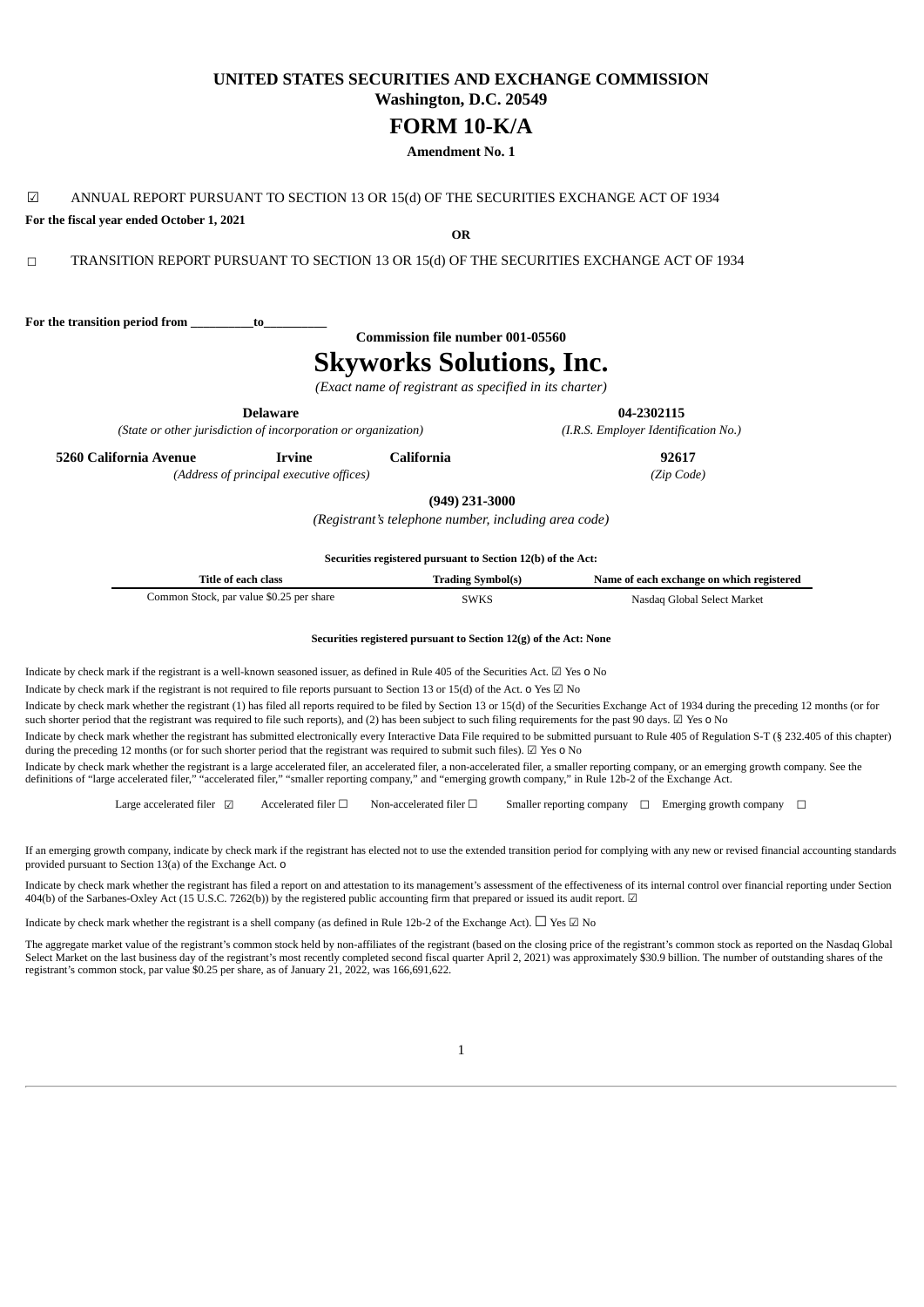#### **EXPLANATORY NOTE**

This Amendment No. 1 amends the Annual Report on Form 10-K of Skyworks Solutions, Inc. ("Skyworks" or the "Company"), for the year ended October 1, 2021, which was filed with the Securities and Exchange Commission ("SEC") on November 24, 2021 (the "Original Filing"). The Company is filing this Amendment No. 1 for the sole purpose of providing the information required in Part III of Form 10-K, as the Company's 2022 Annual Meeting of Stockholders is scheduled for May 11, 2022, and, accordingly, the Company's Proxy Statement relating to such Annual Meeting will be filed after the date hereof. Except as described above, this Amendment No. 1 does not amend any other information set forth in the Original Filing, and the Company has not updated disclosures included therein to reflect any subsequent events.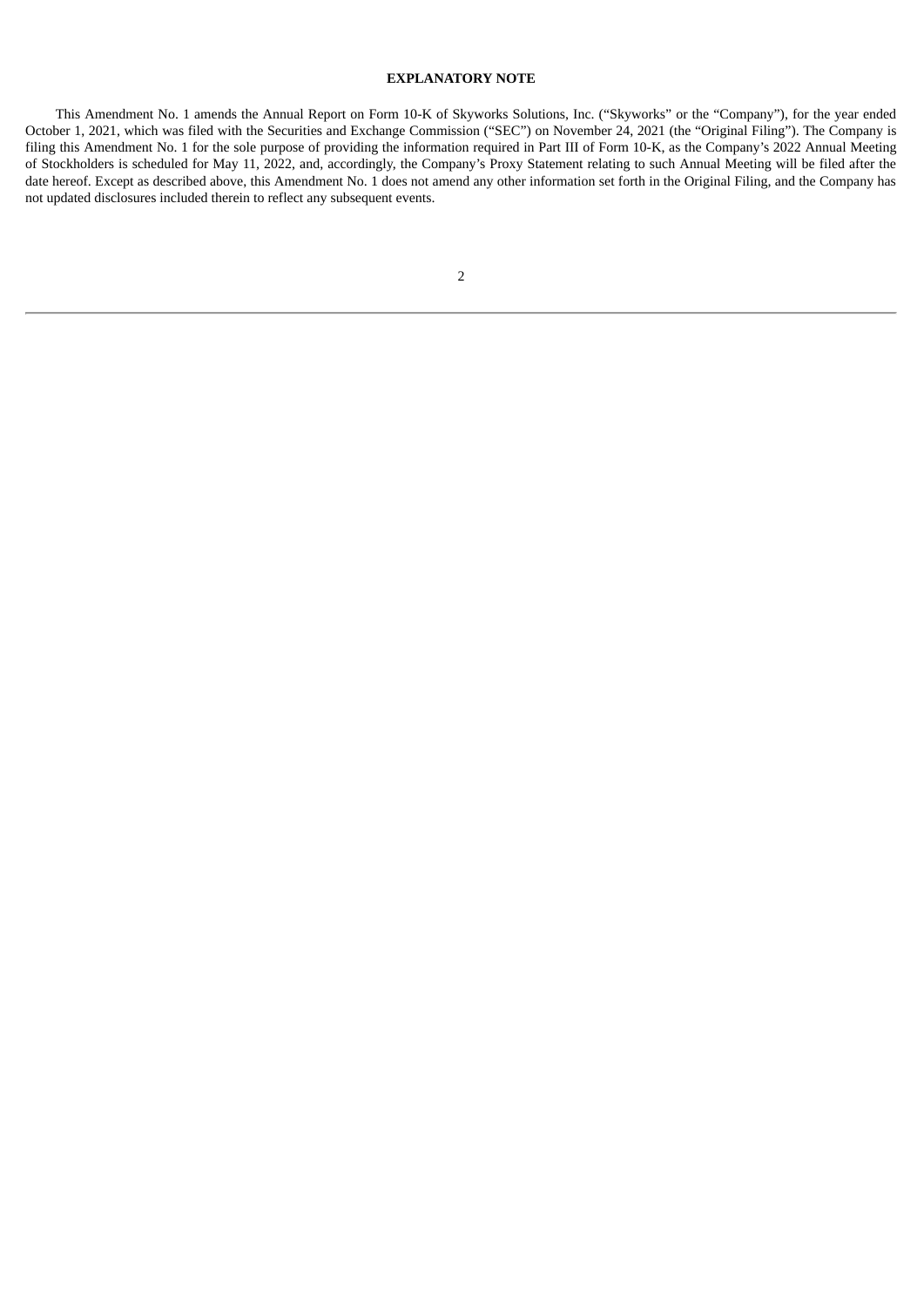#### **PART III**

#### **ITEM 10. DIRECTORS, EXECUTIVE OFFICERS AND CORPORATE GOVERNANCE.**

#### **Directors and Executive Officers**

The following table sets forth for each director and executive officer of the Company his or her position with the Company as of January 21, 2022:

| Name                  | Title                                                        |
|-----------------------|--------------------------------------------------------------|
| Liam K. Griffin       | Chairman of the Board, Chief Executive Officer and President |
| Christine King        | Lead Independent Director                                    |
| Alan S. Batey         | Director                                                     |
| Kevin L. Beebe        | Director                                                     |
| Timothy R. Furey      | Director                                                     |
| David P. McGlade      | Director                                                     |
| Robert A. Schriesheim | Director                                                     |
| Kimberly S. Stevenson | Director                                                     |
| Carlos S. Bori        | Senior Vice President, Sales and Marketing                   |
| Karilee A. Durham     | Senior Vice President, Human Resources                       |
| Reza Kasnavi          | Senior Vice President, Technology and Manufacturing          |
| Kris Sennesael        | Senior Vice President and Chief Financial Officer            |
| Robert J. Terry       | Senior Vice President, General Counsel and Secretary         |

#### *Directors*

*Liam K. Griffin*, age 55, is Chairman, Chief Executive Officer and President of the Company. Prior to his appointment as Chairman of the Board in May 2021, Mr. Griffin had served as Chief Executive Officer and a director since May 2016 and as President since May 2014. He served as Executive Vice President and Corporate General Manager from November 2012 to May 2014, Executive Vice President and General Manager, High Performance Analog from May 2011 to November 2012, and Senior Vice President, Sales and Marketing from August 2001 to May 2011. Previously, Mr. Griffin was employed by Vectron International, a division of Dover Corp., as Vice President of Worldwide Sales from 1997 to 2001 and as Vice President of North American Sales from 1995 to 1997.

#### *Other Public Company Boards*

#### **Current**

**•** National Instruments Corporation

#### **Past 5 Years**

**•** Vicor Corporation (until 2019)

**Qualifications:** We believe that Mr. Griffin's qualifications to serve as a director include his strong relationships with Skyworks' key customers, investors, employees, and other stakeholders, as well as his deep understanding of the semiconductor industry and its competitive landscape gained through serving in several different executive positions at Skyworks over the past two decades.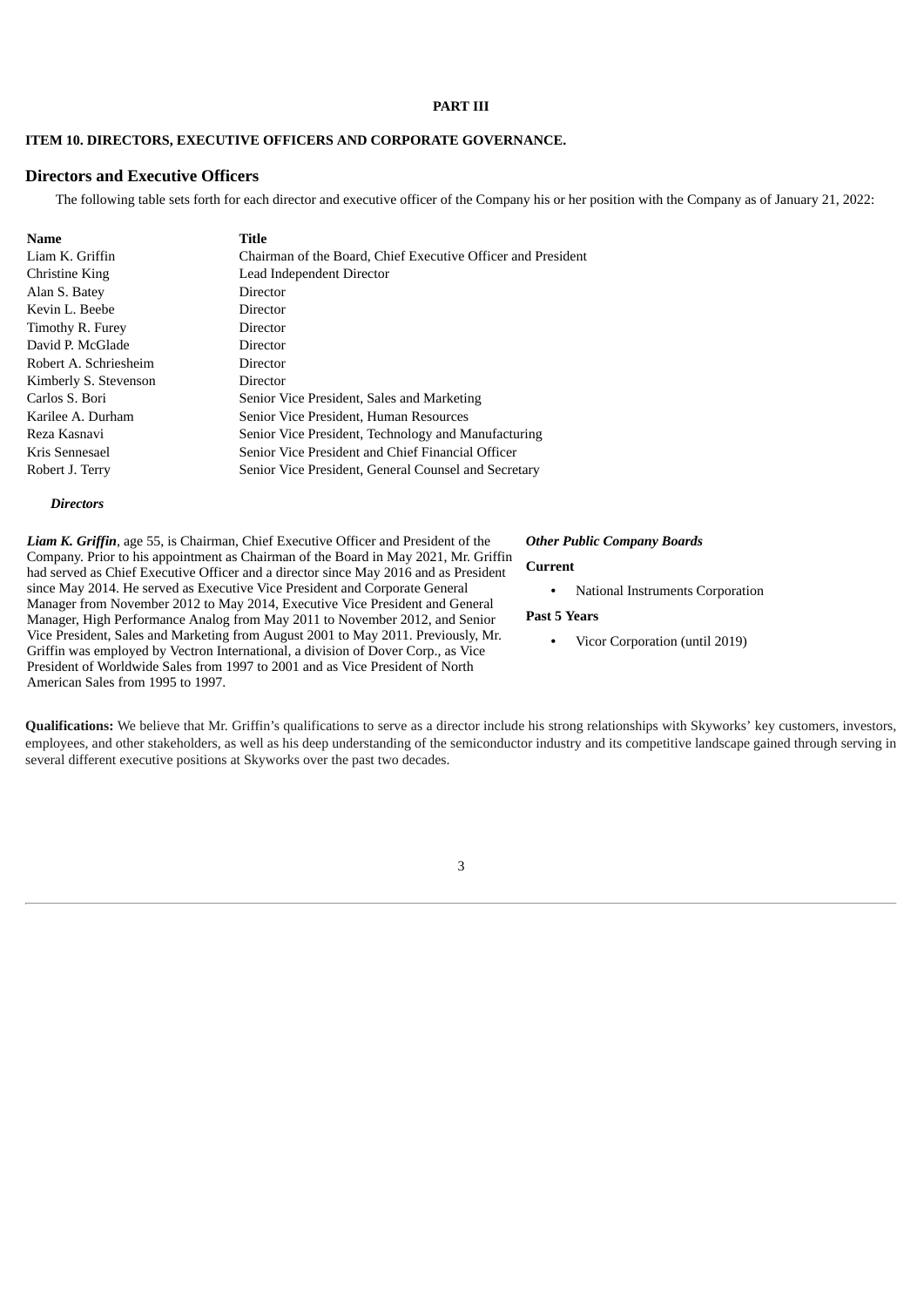*Christine King*, age 72, has been a director since 2014 and Lead Independent Director since 2019. Ms. King served as Executive Chairman of QLogic Corporation (a publicly traded developer of high performance server and storage networking connectivity products) from August 2015 until August 2016, when it was acquired by Cavium, Inc. Previously, she served as Chief Executive Officer of Standard Microsystems Corporation (a publicly traded developer of silicon-based integrated circuits utilizing analog and mixed-signal technologies) from 2008 until the company's acquisition in 2012 by Microchip Technology, Inc. Prior to Standard Microsystems, Ms. King was Chief Executive Officer of AMI Semiconductor, Inc., a publicly traded company, from 2001 until it was acquired by ON Semiconductor Corp. in 2008.

# *Other Public Company Boards* **Current**

*Other Public Company Boards*

*Other Public Company Boards*

# • None

# **Past 5 Years**

- Allegro MicroSystems, Inc. (until 2021)
- IDACORP, Inc. (until 2021)
- Cirrus Logic, Inc. (until 2018)

**Qualifications:** We believe that Ms. King's qualifications to serve as a director include her extensive management and operational experience in the hightech and semiconductor industries as well as her significant strategic and financial expertise.

*Alan S. Batey*, age 58, has been a director since 2019. Mr. Batey served as Executive Vice President and President of North America for General Motors Company (a publicly traded automotive manufacturer), as well as the Global Brand Chief for Chevrolet, a division of General Motors Company, from 2014 until 2019. His career spans more than 39 years with General Motors where he held various senior management positions in operations, marketing, and sales around the world.

| Qualifications: We believe that Mr. Batey's qualifications to serve as a director include his extensive senior management experience at General Motors,      |
|--------------------------------------------------------------------------------------------------------------------------------------------------------------|
| where he developed expertise on a broad set of complex strategic, operational, and technological matters involving the automotive industry, an industry that |
| is expected to be a growth market for the Company.                                                                                                           |

*Kevin L. Beebe*, age 62, has been a director since 2004. He has been President and Chief Executive Officer of 2BPartners, LLC (a partnership that provides strategic, financial, and operational advice to private equity investors and management) since 2007. In 2014, Mr. Beebe became a founding partner of Astra Capital Management (a private equity firm based in Washington, D.C.). Previously, beginning in 1998, he was Group President of Operations at ALLTEL Corporation (a telecommunications services company).

# **Current**

**Current**

• None **Past 5 Years**

• None

- SBA Communications Corporation
- Frontier Communications Parent, Inc. (formerly Frontier Communications Corporation)

#### **Past 5 Years**

- Altimar Acquisition Corporation (until 2021)
- Altimar Acquisition Corp. II (until 2021)
- NII Holdings, Inc. (until 2019)

**Qualifications:** We believe that Mr. Beebe's qualifications to serve as a director include his two decades of experience as an operating executive in the wireless telecommunications industry as well as his experience and relationships gained from advising leading private equity firms that are transacting business in the global capital markets.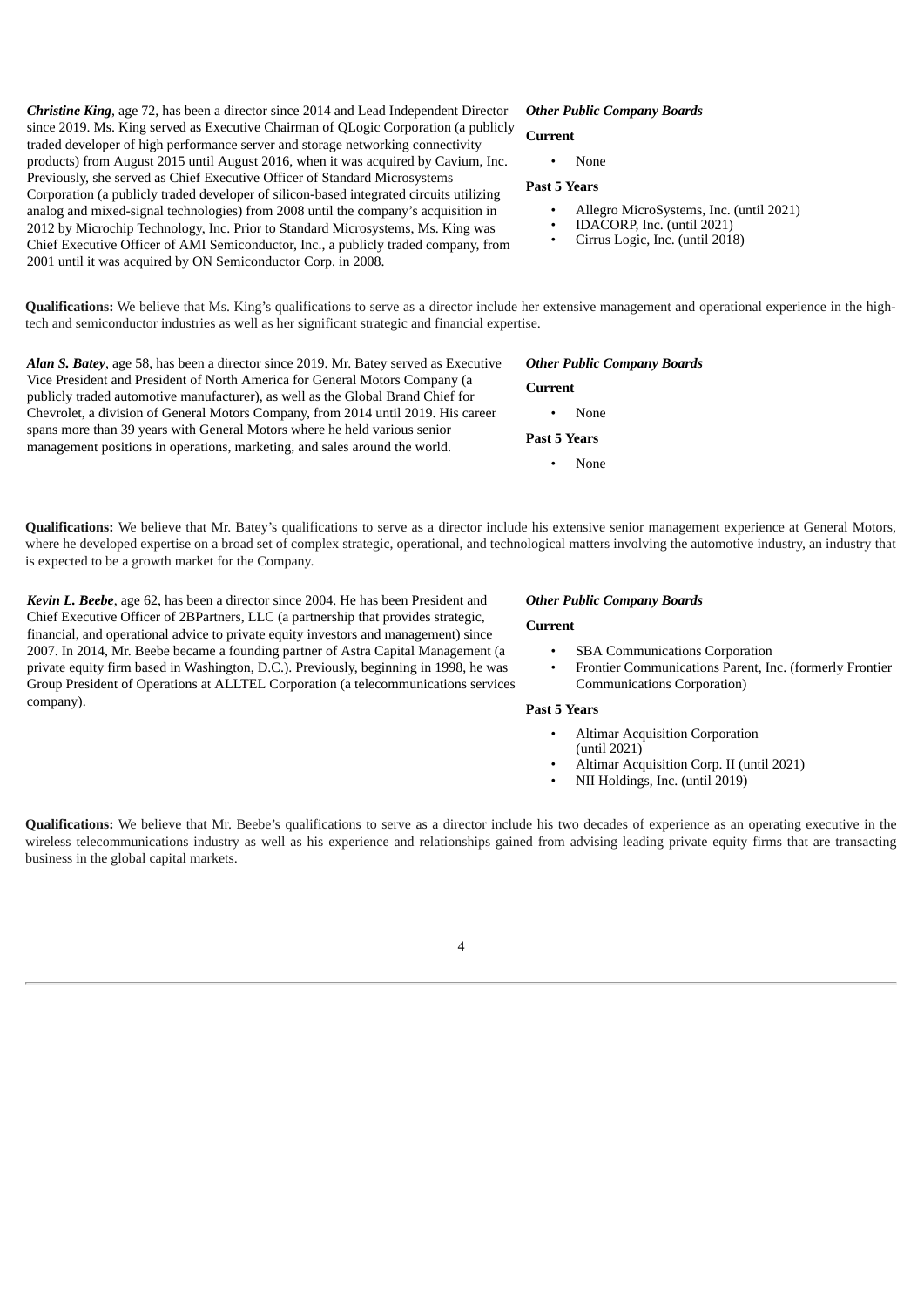*Timothy R. Furey*, age 63, has been a director since 1998. He has been Chief Executive Officer of Integrated Smart Solutions (a provider of cloud-based IoT data analytics and energy management services for global commercial real estate investors and property management firms) since 2020. He also serves as Chairman of the Board of MarketBridge (a provider of digital marketing and predictive analytics solutions for enterprise technology, financial services, and consumer media companies). Mr. Furey founded MarketBridge and served as its Chief Executive Officer from 2000 to 2020. He is also Managing Partner of Decision Technology Group (an advisor of and investor in data-driven technology startups).

**Qualifications:** We believe that Mr. Furey's qualifications to serve as a director include his experience as Chief Executive Officer of MarketBridge, as well as his engagements with MarketBridge's clients (many of which are Fortune 1000 companies), which provide him with a broad range of knowledge regarding business operations and growth strategies.

*David P. McGlade*, age 61, has been a director since 2005. He serves as Chairman of the Board of Intelsat S.A. (a publicly traded worldwide provider of satellite communication services), a position he has held since April 2013. Mr. McGlade served as Executive Chairman of Intelsat from April 2015 to March 2018, prior to which he served as Chairman and Chief Executive Officer. Mr. McGlade joined Intelsat in April 2005 and was the Deputy Chairman of Intelsat from August 2008 until April 2013. Previously, Mr. McGlade served as an Executive Director of mmO2 PLC and as the Chief Executive Officer of O2 UK (a subsidiary of mmO2), a position he held from October 2000 until March 2005.

**Qualifications:** We believe that Mr. McGlade's qualifications to serve as a director include his significant operational, strategic, and financial acumen, as well as his knowledge about global capital markets, developed over more than three decades of experience in the telecommunications business.

*Robert A. Schriesheim*, age 61, has been a director since 2006. He currently serves as chairman of Truax Partners LLC (a consulting firm). He served as Executive Vice President and Chief Financial Officer of Sears Holdings Corporation (a publicly traded nationwide retailer) from August 2011 to October 2016. From January 2010 to October 2010, Mr. Schriesheim was Chief Financial Officer of Hewitt Associates, Inc. (a global human resources consulting and outsourcing company that was acquired by Aon Corporation). From October 2006 until December 2009, he was the Executive Vice President and Chief Financial Officer of Lawson Software, Inc. (a publicly traded ERP software provider).

# *Other Public Company Boards*

# **Current**

- None
- **Past 5 Years**
	- None

#### *Other Public Company Boards*

#### **Current**

• Intelsat S.A.

#### **Past 5 Years**

• None

#### *Other Public Company Boards*

#### **Current**

• Houlihan Lokey, Inc.

#### **Past 5 Years**

- Frontier Communications Corporation (until 2021)
- NII Holdings, Inc. (until 2019)
- Forest City Realty Trust (until 2018)

**Qualifications:** We believe that Mr. Schriesheim's qualifications to serve as a director include his extensive knowledge of the capital markets and corporate financial capital structures, his expertise evaluating and structuring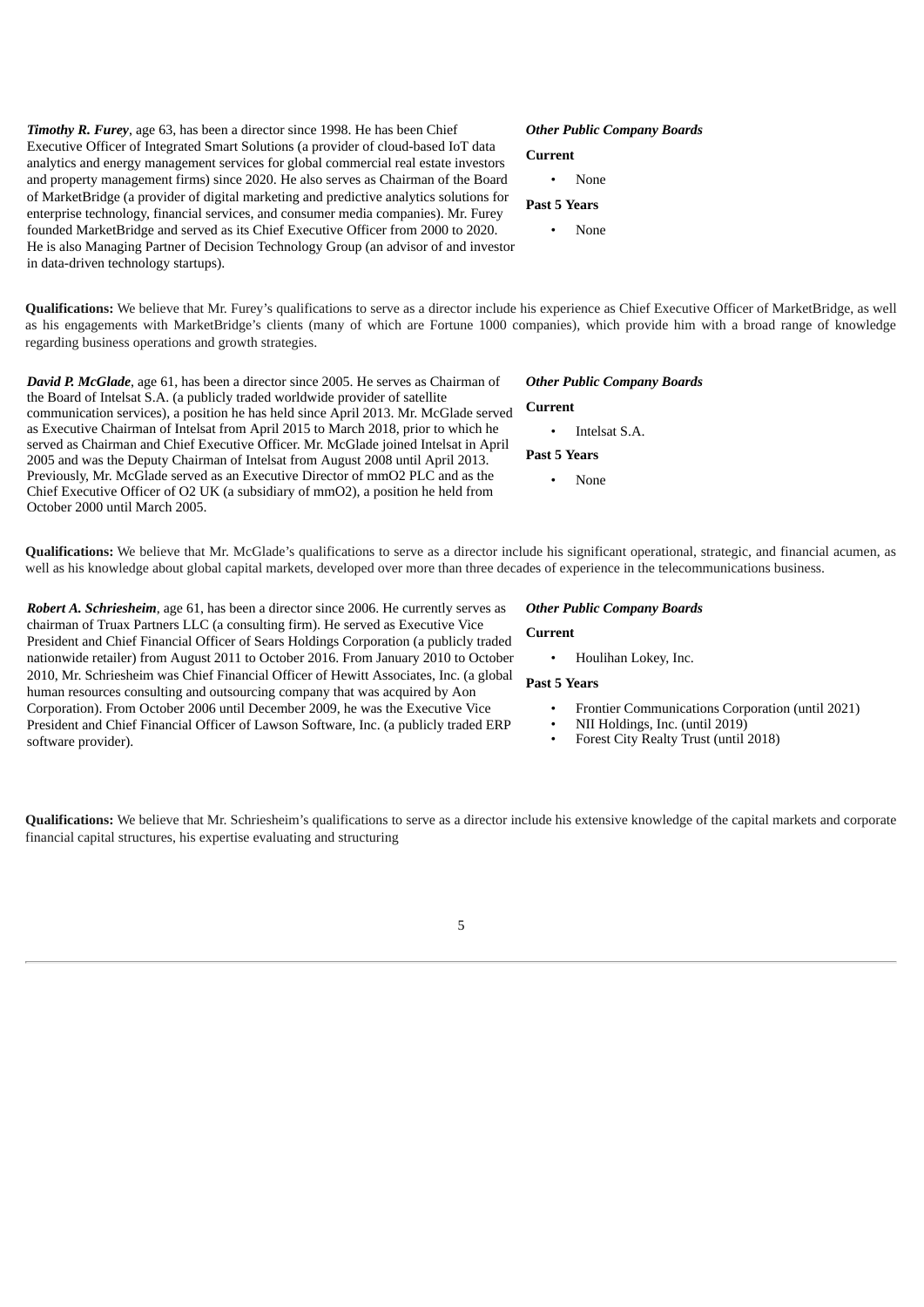merger and acquisition transactions within the technology sector, and his experience gained through leading companies through major strategic and financial corporate transformations.

*Kimberly S. Stevenson*, age 59, has been a director since 2018. From January 2020 to August 2021, Ms. Stevenson served as Senior Vice President and General Manager, Foundational Data Services Business Unit, at NetApp, Inc. (a publicly traded provider of cloud data services). From February 2019 to January 2020, she was a venture partner at RIDGE-LANE Limited Partners (a strategic advisory and venture development firm). Previously, Ms. Stevenson served as Senior Vice President and General Manager, Data Center Products and Solutions, at Lenovo Group Ltd. (a publicly traded manufacturer of personal computers, data center equipment, smartphones, and tablets) from May 2017 to October 2018. From September 2009 to February 2017, she served as a Corporate Vice President at Intel Corporation (a publicly traded semiconductor designer and manufacturer), holding various positions including Chief Operating Officer for the Client and Internet of Things Businesses and Systems Architecture Group from September 2016 to February 2017, Chief Information Officer from February 2012 to August 2016, and General Manager, IT Operations and Services, from September 2009 to January 2012.

#### *Other Public Company Boards*

#### **Current**

• Mitek Systems, Inc.

#### **Past 5 Years**

• Boston Private Financial Holdings (until 2021)

**Qualifications:** We believe that Ms. Stevenson's qualifications to serve as a director include her extensive senior management experience in the semiconductor and technology industries and her expertise on best practices within information systems and operational risk management.

In addition to the information presented above regarding each director's specific experience, qualifications, attributes, and skills that led our Board of Directors to conclude that he or she should serve as a director, we also believe that each of our directors has a reputation for integrity, honesty, and adherence to high ethical standards. They have each demonstrated business acumen, an ability to exercise sound judgment, and a commitment of service to Skyworks. Each of our directors will serve until the 2022 Annual Meeting of Stockholders and until their successors are elected and qualified or until their earlier resignation or removal.

#### *Executive Officers (other than the Chief Executive Officer)*

*Carlos S. Bori*, age 51, joined the Company in July 2013 and has served as Senior Vice President, Sales and Marketing, since November 2017. He served as Vice President, Sales and Marketing, from May 2016 to November 2017 and as Vice President, Marketing, from July 2013 to May 2016. Previously, he spent more than 18 years with Beacon Electronic Associates (a North American independent representative of semiconductor manufacturers), serving as its President from 2004 to 2013.

*Karilee A. Durham*, age 53, joined the Company in April 2018 and is Senior Vice President, Human Resources. Previously, Ms. Durham served as Senior Vice President, Human Resources and General Affairs for Goodman Global Group, Inc. (an HVAC manufacturing and distribution company) from September 2010 to April 2018. Earlier, she held multiple senior human resources positions with Dell Inc. (a computer retailer) from October 2007 to September 2010, prior to which she held human resources positions at Flextronics International Ltd., Solectron Corporation, and UT-Battelle LLC.

*Reza Kasnavi*, age 48, joined the Company in 2010 and has served as Senior Vice President, Technology and Manufacturing, since November 2019. He previously served as Vice President and General Manager, Open Market Platforms, from November 2012 to September 2018 and as the Vice President, Central Engineering and Quality, from September 2018 to November 2019. Prior to joining Skyworks, Dr. Kasnavi spent 10 years as an investor and

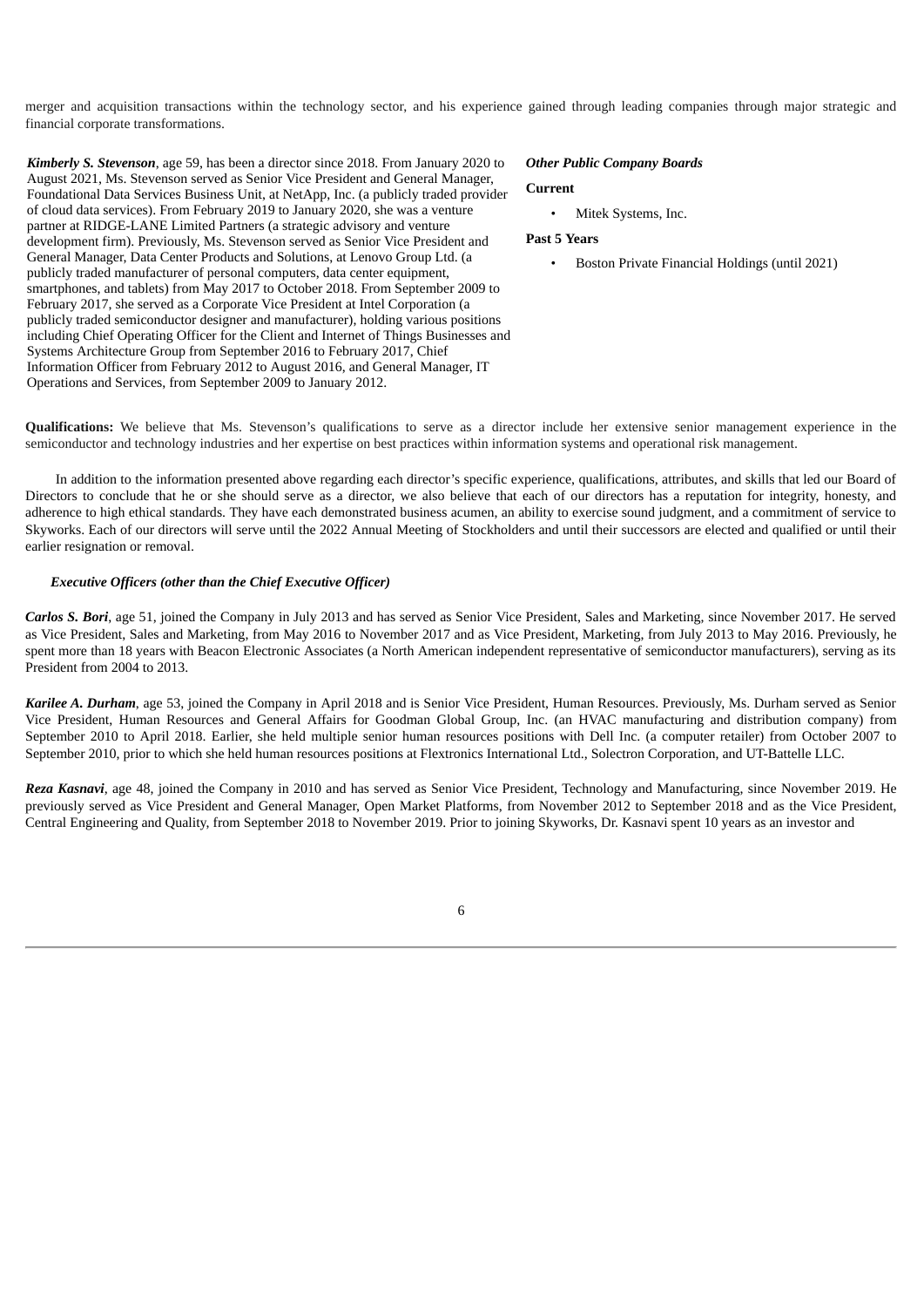executive with Tallwood Venture Capital (an investment firm focused on semiconductor-related technologies and markets), holding various leadership positions at several Tallwood portfolio companies including Sequoia Communications.

*Kris Sennesael*, age 53, joined the Company in August 2016 and is Senior Vice President and Chief Financial Officer. Previously, Mr. Sennesael served as Chief Financial Officer for Enphase Energy, Inc. (a semiconductor-based renewable energy solutions provider), from September 2012 to August 2016. Earlier, he served as Chief Financial Officer for Standard Microsystems Corporation (a global fabless semiconductor company) from January 2009 to August 2012, prior to which he held financial positions at ON Semiconductor Corp., AMI Semiconductor, Inc., and Alcatel Microelectronics.

*Robert J. Terry*, age 55, joined the Company in 2003 and has served as Senior Vice President, General Counsel and Secretary since November 2017. He previously served as Vice President, General Counsel and Secretary from November 2016 to November 2017 and as Vice President, Associate General Counsel and Assistant Secretary from June 2011 to November 2016. Before joining Skyworks, he served as General Counsel and Secretary for Day Software, Inc. (an enterprise content management software company), from July 2001 to February 2003. Prior to joining Day Software, Mr. Terry was in private practice, focusing on corporate and securities matters, mergers and acquisitions, and general business litigation.

#### *Audit Committee*

We have established an Audit Committee consisting of the following individuals, each of whom qualifies as independent within the meaning of the applicable Listing Rules of the Nasdaq Stock Market LLC (the "Nasdaq Rules") and meets the criteria for independence set forth in Rule 10A-3(b)(1) under the Securities Exchange Act of 1934 ("Exchange Act"): David P. McGlade (Chairman), Timothy R. Furey, Christine King, and Robert A. Schriesheim. The Board of Directors has determined that each of Mr. McGlade (Chairman), Ms. King, and Mr. Schriesheim meets the qualifications of an "audit committee financial expert" under SEC Rules and the qualifications of "financial sophistication" under the applicable Nasdaq Rules.

#### **Code of Ethics**

We have adopted a written code of business conduct and ethics that applies to our directors, officers, and employees, including our principal executive officer, principal financial officer, principal accounting officer or controller, or persons performing similar functions. We make available our code of business conduct and ethics free of charge through our website at *www.skyworksinc.com*. We intend to disclose any amendments to, or waivers from, our code of business conduct and ethics that are required to be publicly disclosed by posting any such amendment or waivers on our website pursuant to SEC requirements and Nasdaq Rules.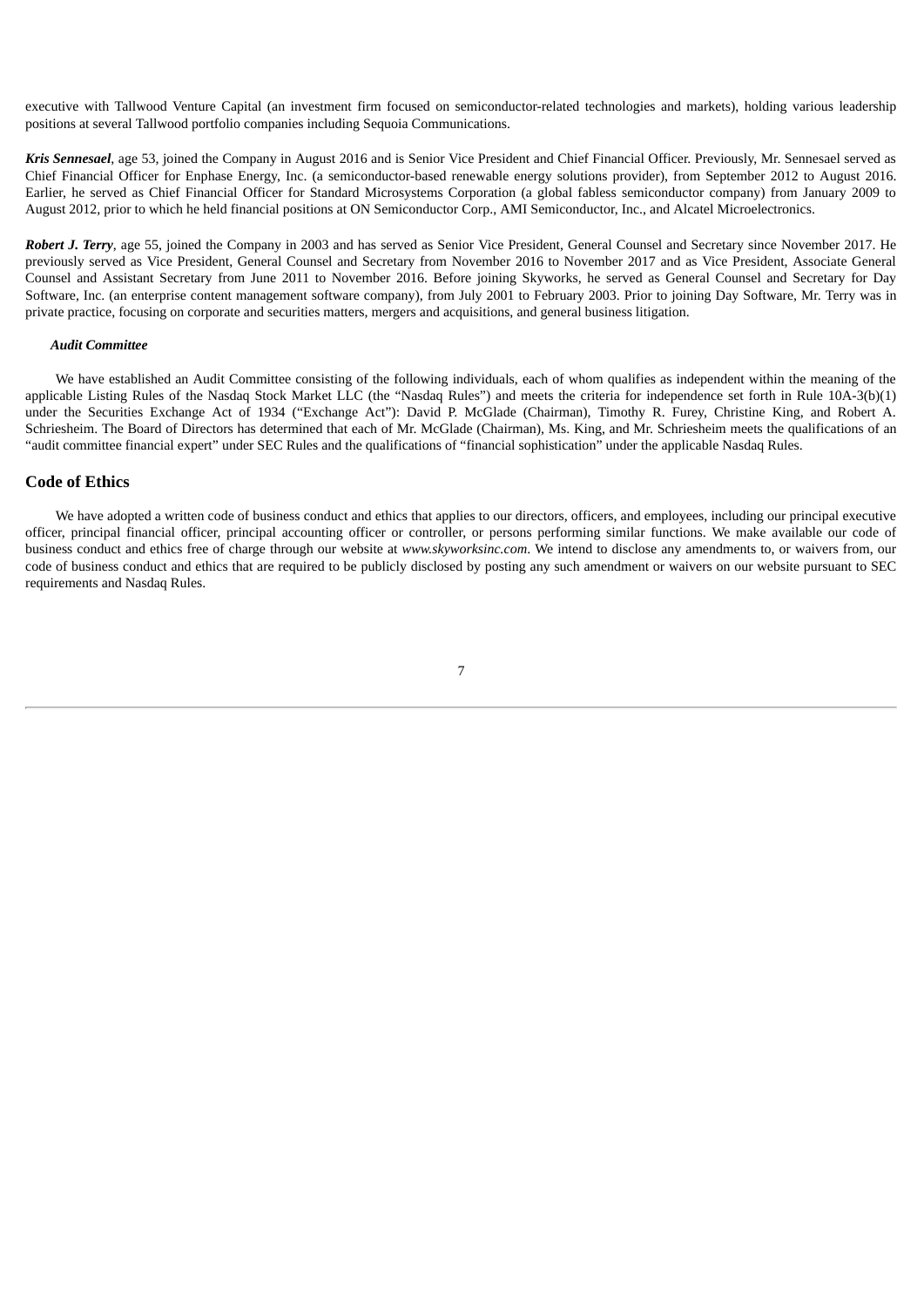#### **ITEM 11. EXECUTIVE COMPENSATION.**

#### **Compensation Discussion and Analysis**

#### *Named Executive Officers*

This Compensation Discussion and Analysis section discusses the compensation policies and programs for our Chief Executive Officer, our Chief Financial Officer, and our three next most highly paid executive officers during our fiscal year ended October 1, 2021 ("fiscal year 2021"), as determined under the rules of the SEC. We refer to this group of executive officers as our "Named Executive Officers." For fiscal year 2021, our Named Executive Officers were:

- **•** Liam K. Griffin, Chairman, Chief Executive Officer and President;
- **•** Kris Sennesael, Senior Vice President and Chief Financial Officer;
- **•** Carlos S. Bori, Senior Vice President, Sales and Marketing;
- **•** Robert J. Terry, Senior Vice President, General Counsel and Secretary; and
- **•** Karilee A. Durham, Senior Vice President, Human Resources.

# *Engagement with Stockholders Regarding Executive Compensation*

In evaluating and establishing our executive compensation policies and programs, our Compensation Committee values and actively considers the opinions expressed by our stockholders through the "say-on-pay" advisory vote at each annual stockholder meeting, as well as through our ongoing stockholder engagement efforts. In order to better understand the lack of broad stockholder support for the "say-on-pay" proposal at our 2021 Annual Meeting of Stockholders, the chairman of our Compensation Committee, Ms. King, took a leading role in our formal post-meeting stockholder outreach, in which we solicited feedback on our fiscal year 2020 compensation program from more than thirty of our largest institutional stockholders representing approximately 51% of the Company's shares outstanding. Our Company management held subsequent engagement meetings with stockholders representing approximately 39% of the Company's shares outstanding, including eight of our ten largest stockholders, with Ms. King joining more than a dozen meetings with stockholders representing approximately 34% of the Company's shares outstanding.

During these conversations, our institutional stockholders generally expressed support for the Company's strategy, performance, and management, with most stockholders who had voted against the "say-on-pay" proposal noting that such opposition had been primarily in response to the one-time stockbased compensation awards made to the Named Executive Officers in November 2019 to address significant retention concerns. Many stockholders, while supporting the majority of the Company's compensation policies, nonetheless suggested modifications to specific plan designs, including to the metrics and performance periods under the Company's long-term stock-based compensation program. After considering this input from our stockholders, as well as evaluating practices related to executive compensation by public companies generally, and our peer group specifically, our Compensation Committee committed to several key responsive changes to the Company's compensation program. The following changes were adopted after the conclusion of the Company's fiscal year 2021, which is described in this "*Compensation Discussion and Analysis*" section, and therefore generally apply beginning with the Company's fiscal year 2022 compensation program: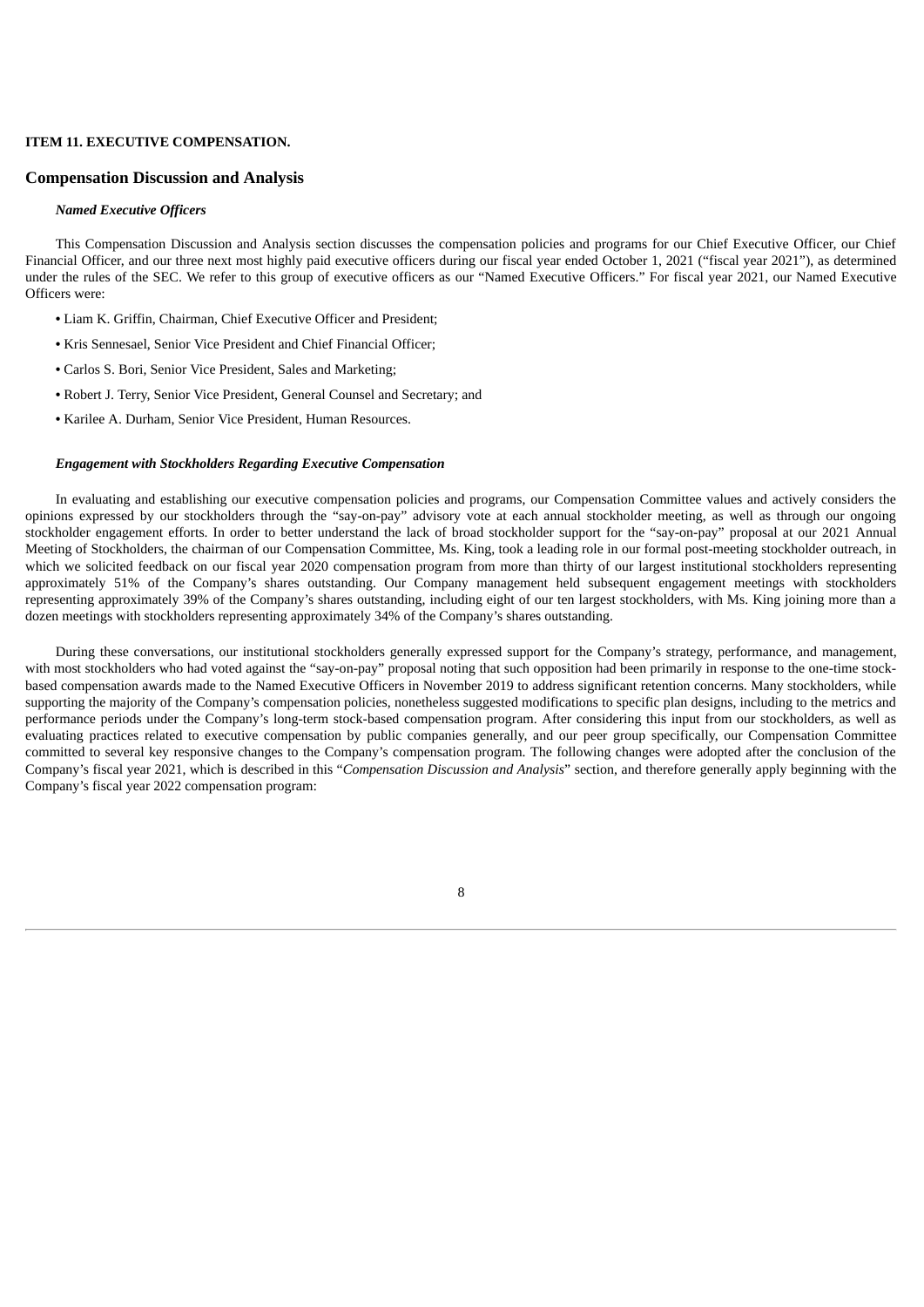| November 2019 One-Time<br><b>Awards</b>                     | No one-time awards granted to Named Executive Officers in 2020 or 2021 and no future one-time grants<br>anticipated                     |
|-------------------------------------------------------------|-----------------------------------------------------------------------------------------------------------------------------------------|
|                                                             | Transitioned from design win metric (non-disclosable) to relative EBITDA margin metric (disclosable)                                    |
| <b>Long-Term Equity: FY 2022</b><br>Performance Share Award | Extended performance period to two years for relative EBITDA margin metric                                                              |
| <b>Design</b>                                               | Extended vesting period to two years for one-year emerging revenue growth metric                                                        |
|                                                             | Set target performance at 55th percentile of peer group for both relative EBITDA margin and total<br>stockholder return ("TSR") metrics |
| <b>Compensation Peer Group</b>                              | Adjusted peer group to remove certain large comparator companies and improve comparability                                              |
| <b>Clawback Policy</b>                                      | Committed to adopting comprehensive clawback policy to align with forthcoming SEC rulemaking                                            |

#### *Approach for Determining Form and Amounts of Compensation*

The Compensation Committee, which is composed solely of independent directors within the meaning of applicable Nasdaq Rules and non-employee directors within the meaning of Rule 16b-3 under the Exchange Act, is responsible for determining all components and amounts of compensation to be paid to our Named Executive Officers, as well as any other executive officers or employees who report directly to the Chief Executive Officer. The Compensation Committee sets compensation for the Named Executive Officers, including base salary, short-term incentives, and long-term stock-based incentives, at levels generally intended to be competitive with the compensation of comparable executives in semiconductor companies with which we compete for executive talent and to link the compensation of our Named Executive Officers to improvements in the Company's financial performance and increases in stockholder value.

#### *Compensation Program Objectives*

The objectives of our executive compensation program are to attract, retain, and motivate highly qualified executives to operate our business, and to link the compensation of those executives to improvements in the Company's financial performance and increases in stockholder value. Accordingly, the Compensation Committee's goals in establishing our executive compensation program include:

- ensuring that our executive compensation program is competitive with a group of companies in the semiconductor industry with which we compete for executive talent;
- providing a base salary that serves as the foundation of a compensation package that attracts and retains the executive talent needed to achieve our business objectives;
- providing short-term variable compensation that motivates executives and rewards them for achieving Company financial performance targets;
- providing long-term stock-based compensation that aligns the interest of our executives with stockholders by rewarding them for long-term increases in stockholder value; and
- ensuring that our executive compensation program is perceived as fundamentally fair to our employees.

#### *Retention of Compensation Consultant*

The Compensation Committee has engaged Aon/Radford Consulting ("Aon/Radford") to assist in determining the components and amount of executive compensation. Aon/Radford reports directly to the Compensation Committee, through its chairman, and the Compensation Committee retains the right to terminate or replace the consultant at any time. The Compensation Committee has considered the relationships that Aon/Radford has with the Company, the members of the Compensation Committee and our executive officers, as well as the policies that Aon/Radford has in place to maintain its independence and objectivity, and has determined that Aon/Radford's work for the Compensation Committee has not raised any conflicts of interest. Company management also purchases published compensation and benefits surveys from Aon/Radford, and on occasion engages certain affiliates of Aon/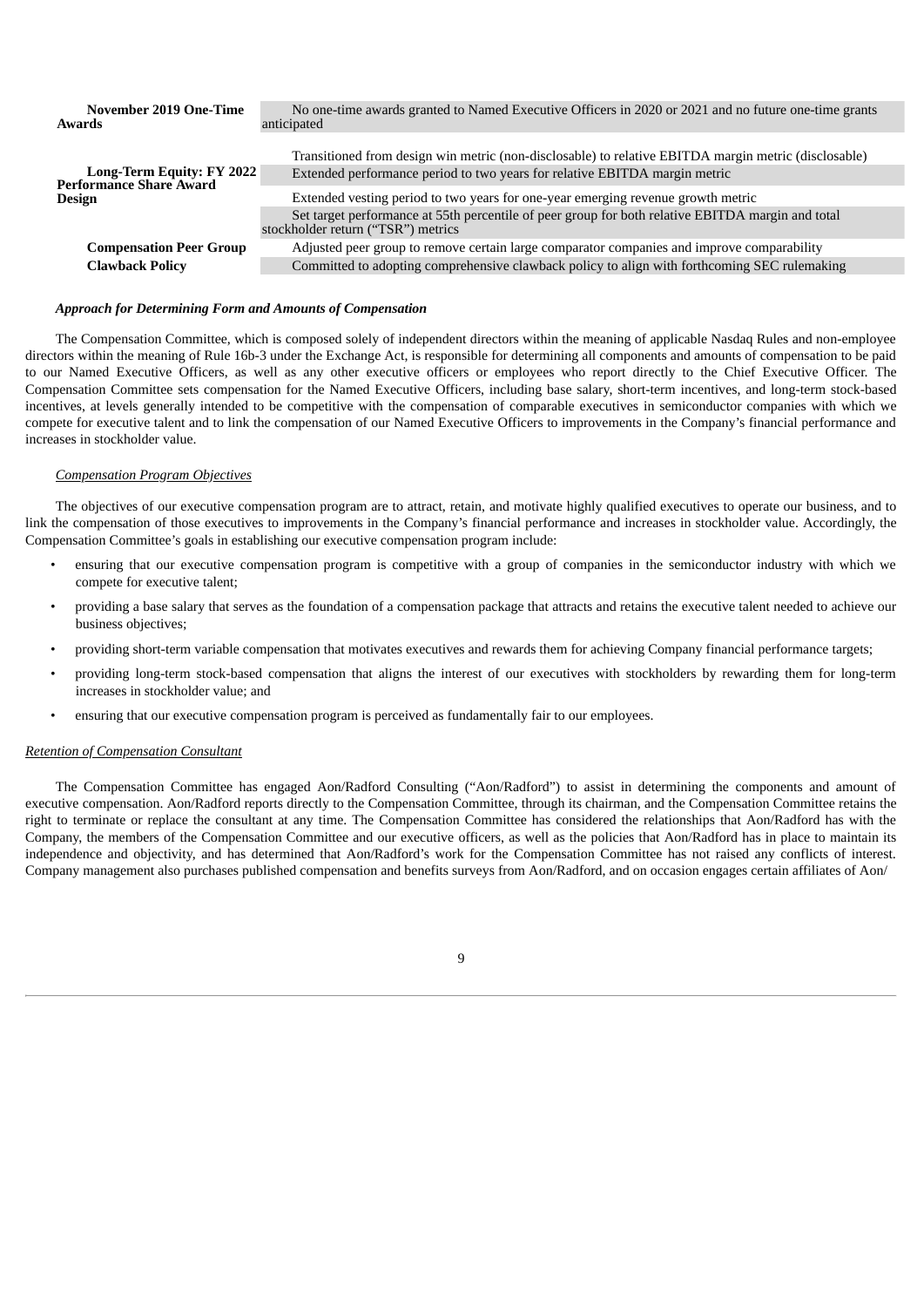Radford in various jurisdictions for services unrelated to executive compensation and benefits, engagements for which the Company's management has not sought the Compensation Committee's approval. The fees paid to Aon/Radford and its affiliates in fiscal year 2021 for these surveys and additional services did not exceed \$120,000.

#### *Use of Comparator Group Data*

 $\frac{1}{2}$  ,  $\frac{1}{2}$  ,  $\frac{1}{2}$  ,  $\frac{1}{2}$  ,  $\frac{1}{2}$  ,  $\frac{1}{2}$  ,  $\frac{1}{2}$  ,  $\frac{1}{2}$  ,  $\frac{1}{2}$  ,  $\frac{1}{2}$  ,  $\frac{1}{2}$  ,  $\frac{1}{2}$  ,  $\frac{1}{2}$  ,  $\frac{1}{2}$  ,  $\frac{1}{2}$  ,  $\frac{1}{2}$  ,  $\frac{1}{2}$  ,  $\frac{1}{2}$  ,  $\frac{1$ 

The Compensation Committee annually compares the components and amounts of compensation that we provide to our Chief Executive Officer and each of the other Named Executive Officers with "Comparator Group" data for each position and uses this comparison data to help inform its review and determination of base salaries, short-term incentives, and long-term stock-based compensation awards, as discussed in further detail below under "*Components of Compensation*." For fiscal year 2021, the Compensation Committee approved Comparator Group data consisting of a 50/50 blend of (i) Aon/Radford survey data of semiconductor companies (where sufficient data was not available in the Aon/Radford semiconductor survey data for a given executive position, the Comparator Group data also included survey data regarding high-technology companies), and (ii) data from the group of 16 publicly traded semiconductor companies listed below. Our selected peer group for fiscal year 2021 remained unchanged from that used by the Compensation Committee for the prior fiscal year. The peer group includes many business competitors, as well as certain larger semiconductor companies with which we compete for executive talent.

| Advanced Micro Devices   | <b>KLA</b> Corporation    | Microchip Technology    | Oorvo                    |
|--------------------------|---------------------------|-------------------------|--------------------------|
| <b>Analog Devices</b>    | Lam Research              | Micron Technology       | QUALCOMM                 |
| <b>Applied Materials</b> | Marvell Technology        | <b>NVIDIA</b>           | <b>Texas Instruments</b> |
| Broadcom                 | Maxim Integrated Products | <b>ON Semiconductor</b> | Xilinx                   |

(1) For the Company's fiscal year 2022 compensation program, we made adjustments to our peer group to improve comparability. Specifically, we removed Applied Materials, Broadcom, and NVIDIA, all of which are significantly larger than the Company, as measured by multiple factors including market capitalization and annual revenue, and added Western Digital and NXP Semiconductors, both of which are more comparable in size to the Company.

The Compensation Committee generally seeks to make decisions regarding each Named Executive Officer's compensation that are competitive within the Comparator Group, with consideration given to the executive's role, responsibility, performance, and length of service. After reviewing the Comparator Group data and considering the input of Aon/Radford, the Compensation Committee established (and the full Board of Directors was advised of) the base salary, short-term incentive target, and stock-based compensation for each Named Executive Officer for fiscal year 2021. Aon/Radford advised the Compensation Committee that such components of executive compensation for fiscal year 2021 were competitive for chief executive officers and other executive officers at companies of similar size and complexity in the semiconductor industry.

In determining the compensation of our Chief Executive Officer for fiscal year 2021, the Compensation Committee focused on (i) competitive levels of compensation for chief executive officers who are leading a company of similar size and complexity, (ii) the importance of retaining and incentivizing a chief executive officer with the strategic, financial, and leadership skills necessary to ensure our continued growth and success, (iii) our Chief Executive Officer's role relative to the other Named Executive Officers, (iv) input from the full Board of Directors on our Chief Executive Officer's performance, and (v) the length of our Chief Executive Officer's service to the Company. Our Chief Executive Officer was not present during the voting or deliberations of the Compensation Committee concerning his compensation.

The Compensation Committee considered the recommendations of the Chief Executive Officer regarding the compensation of the other Named Executive Officers and each of his other direct reports. These recommendations were based on an assessment of each individual's responsibilities, experience, performance, and contribution to the Company's performance, and also took into account internal factors such as scope of role and level in the organization, in addition to external factors such as the current environment for attracting and retaining executives.

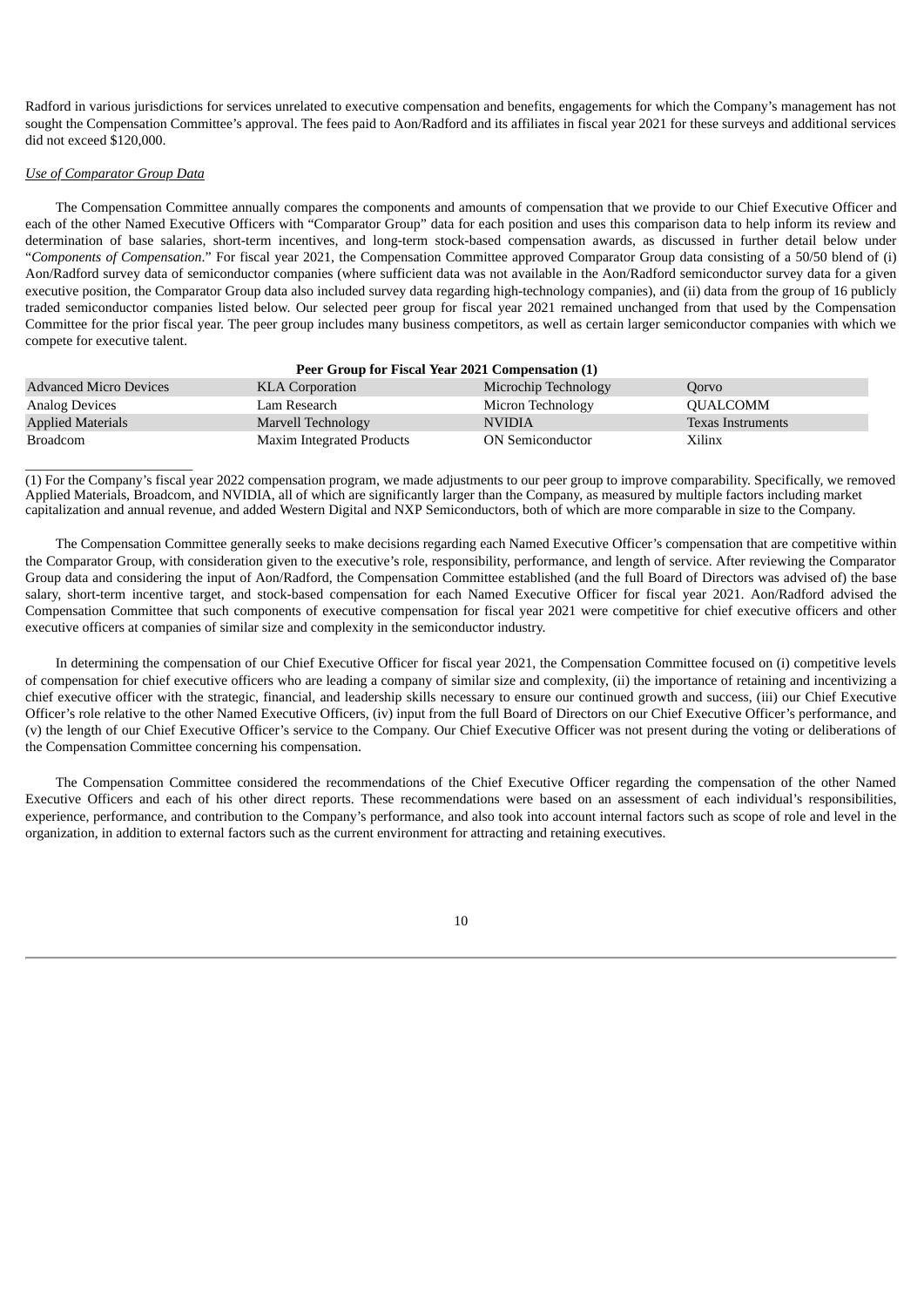#### *Components of Compensation*

The key elements of compensation for our Named Executive Officers are base salary, short-term incentives, long-term stock-based incentives, and health and welfare benefits. For fiscal year 2021, the Compensation Committee sought to make decisions that would result in each Named Executive Officer's target total direct compensation being competitive within the Comparator Group, with consideration given to the executive's role, responsibility, performance, and length of service.

#### *Base Salary*

The Compensation Committee determines a competitive base salary for each executive officer using the Comparator Group data and input provided by Aon/Radford. In order to provide flexibility in consideration of differences in individual executives' scope of responsibilities, length of service, and performance, the Compensation Committee did not target a specific percentile of the Comparator Group for executive officer salaries; however, the salaries of the executive officers were generally near the median of the Comparator Group. The base salary for fiscal year 2021 for each Named Executive Officer, as reflected in the table below, increased on average 4.5% from the Named Executive Officer's base salary in fiscal year 2020, with increases ranging from 3.9% to 5.7%. Salary increases were based on the market-based salary adjustments recommended by Aon/Radford as well as recommendations by the Chief Executive Officer (for Named Executive Officers other than himself).

|                   | <b>FY2021</b><br><b>Base Salary (\$)</b> | <b>FY2020</b><br><b>Base Salary (\$)</b> |
|-------------------|------------------------------------------|------------------------------------------|
| Liam K. Griffin   | 1,075,000                                | 1,029,000                                |
| Kris Sennesael    | 560,000                                  | 530,000                                  |
| Carlos S. Bori    | 475,000                                  | 457,000                                  |
| Robert J. Terry   | 492,000                                  | 473,000                                  |
| Karilee A. Durham | 450,000                                  | 432,000                                  |

#### *Short-Term Incentives*

#### *Overview*

Our short-term incentive compensation plan for executive officers is established annually by the Compensation Committee and is intended to motivate and reward executives by tying a significant portion of their total cash compensation to the Company's achievement of pre-established performance goals that are generally one year or less in duration. The Fiscal Year 2021 Executive Incentive Plan (the "Incentive Plan") adopted by the Compensation Committee on December 14, 2020, was based on the Company's achievement of corporate performance goals established on a semi-annual basis during fiscal year 2021.

Consistent with the plan structure from the prior fiscal year, the Incentive Plan was established with two six-month performance periods. The Compensation Committee determined that semi-annual performance periods remained appropriate for fiscal year 2021 in light of continued uncertainties related to the COVID-19 pandemic. As with the prior year, this approach proved to be appropriate for fiscal year 2021, as the performance goals set by the Compensation Committee for the second performance period, as discussed below, reflected a significantly improved business outlook that resulted from greater-than-expected increases in overall demand for our wireless connectivity products.

#### *Incentive Opportunities*

For each executive officer, short-term incentive compensation at the "target" level is designed to be near the median short-term incentive compensation of the Comparator Group. After reviewing Comparator Group data, the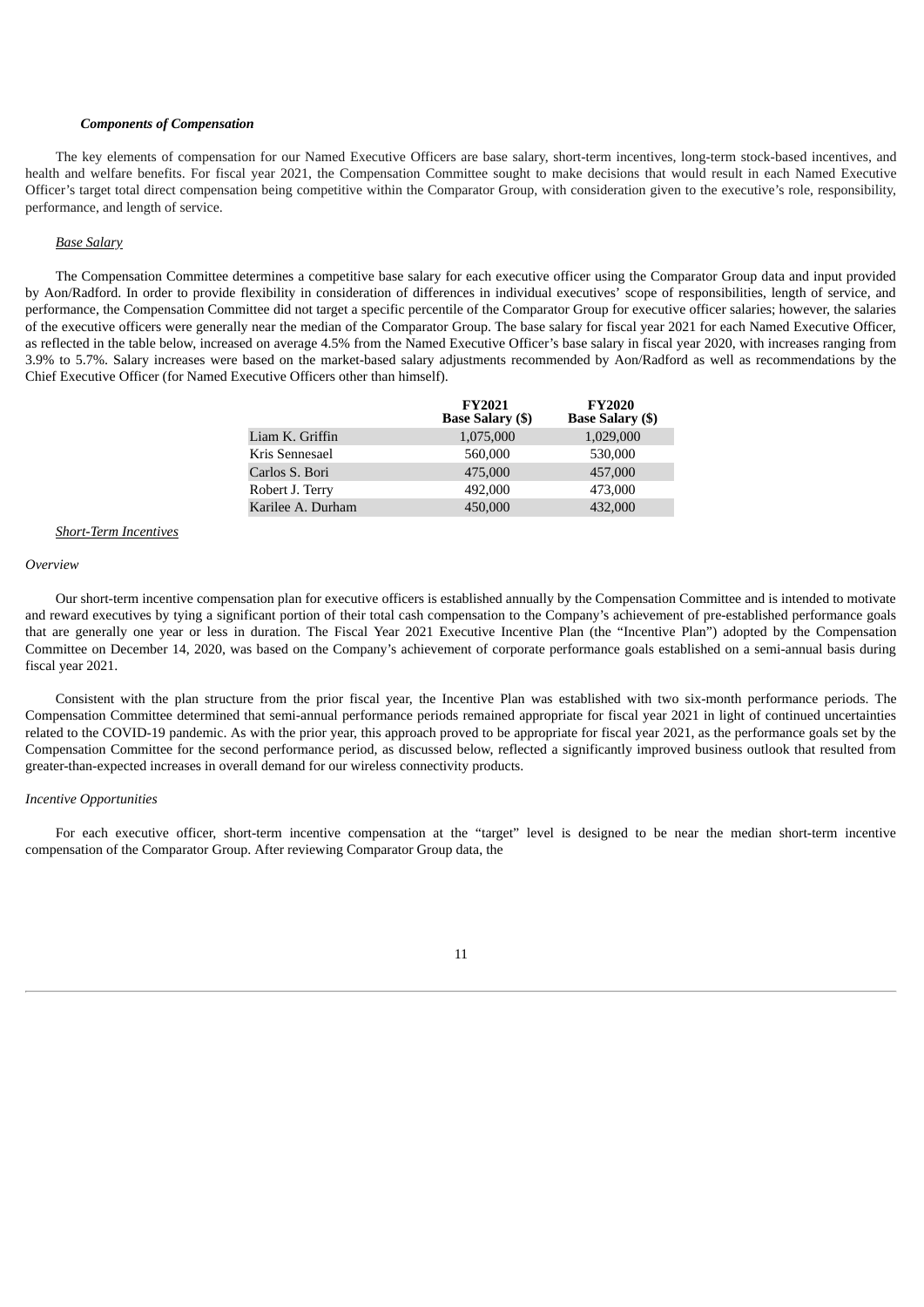Compensation Committee determined that the target incentive under the Incentive Plan, as a percentage of base salary, for each of the Named Executive Officers should not be changed, as compared to the target incentives under the prior year's short-term incentive plan.

The following table shows the range of short-term incentive compensation that each Named Executive Officer could earn in fiscal year 2021 as a percentage of such executive officer's annual base salary.

|                          | Threshold | Target | Maximum |
|--------------------------|-----------|--------|---------|
| Chief Executive Officer  | 80%       | 160%   | 320%    |
| Chief Financial Officer  | 50%       | 100%   | 200\%   |
| Other Executive Officers | 40%       | 80%    | 160%    |

#### *Performance Goals*

In December 2020 and May 2021, the Compensation Committee established performance goals for the applicable semi-annual performance period, with each executive eligible to earn up to half of his or her annual short-term incentive compensation with respect to each six-month period. Under the Incentive Plan, any unearned amounts with respect to the first performance period were to be forfeited and could not be earned later based on performance during the second performance period or full-year performance. Payments under the Incentive Plan were based on achieving revenue and non-GAAP EBITDA performance goals, each of which was weighted at 50% for each respective performance period. EBITDA, for purposes of the non-GAAP EBITDA performance goal, was calculated by adding depreciation and amortization to the Company's non-GAAP operating income, as publicly reported in the Company's earnings release for the applicable period.

The target level performance goals were established by the Compensation Committee under the Incentive Plan after reviewing the Company's historical operating results and growth rates as well as the Company's expected future results relative to peers and were designed to require significant effort and operational success on the part of our executives and the Company. The threshold level performance goals established by the Compensation Committee under the Incentive Plan in each case exceeded the Company's actual performance during the corresponding performance period during the prior fiscal year. The maximum level performance goals established by the Compensation Committee have historically been difficult to achieve and are designed to represent outstanding performance that the Compensation Committee believes should be rewarded. The performance goals established for the second half of fiscal year 2021 were based on the Company's outlook in May 2021 for the remainder of the fiscal year, which included expectations for revenue and non-GAAP EBITDA that were significantly higher than the Company's original operating plan, resulting in an upward adjustment to the metrics from the preliminary metrics discussed in December 2020.

The performance goals established under the Incentive Plan for fiscal year 2021 were as follows:

|               |          | Revenue  |          | <b>Non-GAAP EBITDA</b> |
|---------------|----------|----------|----------|------------------------|
| (in millions) | 1st Half | 2nd Half | 1st Half | 2nd Half               |
| Threshold     | \$1,700  | \$2,018  | \$730    | \$855                  |
| Target        | \$1,835  | \$2,168  | \$795    | \$940                  |
| Maximum       | \$1,900  | \$2,318  | \$825    | \$1,025                |

The Incentive Plan stipulated that payouts to executives following the end of the fiscal year, under either of the performance metrics, were conditioned upon the Company achieving full-year non-GAAP operating income of \$650 million, which is increased from the \$500 million threshold that applied for the prior fiscal year. Non-GAAP operating income, for purposes of the Incentive Plan, is based on the Company's publicly disclosed non-GAAP operating income—which is calculated by excluding from GAAP operating income share-based compensation expense; acquisition-related expenses; amortization of acquisition-related intangibles; settlements, gains, losses, and impairments; restructuring-related charges; and certain deferred executive compensation after accounting for any incentive award payments, including those to be made under the Incentive Plan.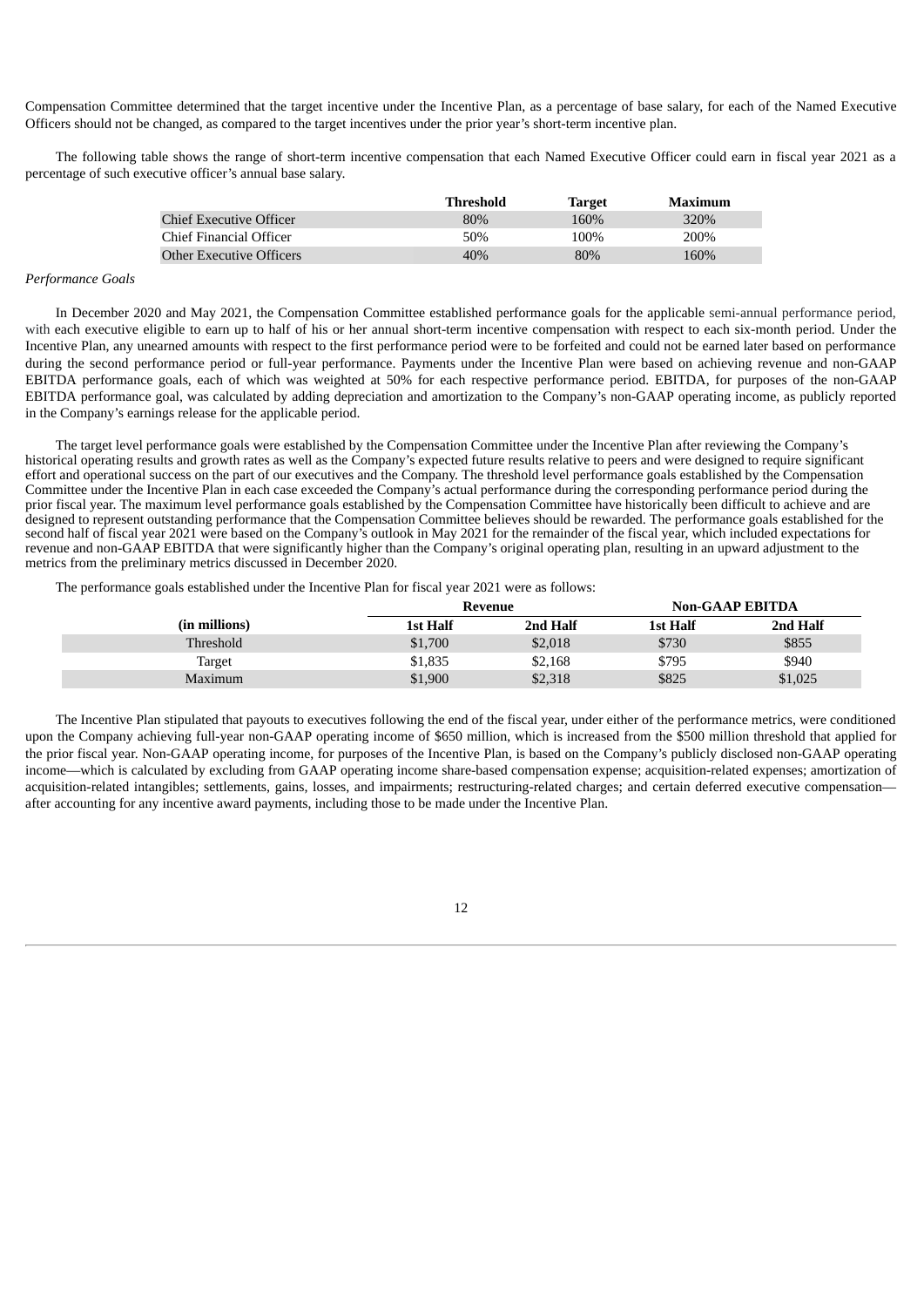#### *Calculation of Incentive Plan Payments*

Under the Incentive Plan, upon completion of the first six months of the fiscal year, the Compensation Committee determined the extent to which the Company's performance goals for the first performance period were attained, reviewed the CEO's recommended payouts under the Incentive Plan, and approved the awards to be made under the Incentive Plan with respect to the first performance period. Upon completion of the fiscal year, the Compensation Committee completed the same process with respect to the second performance period. Payments with respect to the first performance period were capped at 100% of the first half target level attributable to the applicable metric, with amounts over the target level held back and paid after the end of the fiscal year upon certification that the Company had achieved its nominal level of non-GAAP operating income for the fiscal year.

Achievement under the performance goals at the "threshold," "target," or "maximum" level corresponds to payment under the Incentive Plan at the "threshold," "target," or "maximum" percentage, as applicable, with such percentage multiplied by the executive's base salary for the six-month period and then multiplied by the weighting assigned to that performance goal. The payout for achievement under the performance goals between either the "threshold" and "target" levels or the "target" and "maximum" levels would be based on linear interpolation between the two relevant amounts.

Each executive's payment under the Incentive Plan is calculated by evaluating achievement of each performance goal individually, determining the portion of the total eligible incentive payment earned with respect to each such performance goal, and totaling the resulting amounts. The Compensation Committee retained the discretion to make payments, upon consideration of recommendations by the Chief Executive Officer, even if the threshold performance metrics were not met or if the nominal level of non-GAAP operating income was not met, or to make payments in excess of the maximum level if the Company's performance exceeded the maximum metrics. While the Compensation Committee believed it was appropriate to retain this discretion in order to make short-term incentive compensation awards in appropriate extraordinary circumstances, no such adjustments were actually made.

#### *Fiscal Year Results*

For the first half of fiscal year 2021, the Company's revenue and non-GAAP EBITDA achieved were \$2,682 million and \$1,226 million, respectively, resulting in a short-term compensation award for each Named Executive Officer with respect to such performance period equal to his or her maximum payment level, or 200% of the target payment level. A payment of the target amount was made to each Named Executive Officer in May 2021, with the remainder held back for potential payment following the completion of the fiscal year. For the second half of fiscal year 2021, the Company's revenue and non-GAAP EBITDA achieved were \$2,367 million and \$1,050 million, respectively, resulting in a short-term compensation award for each Named Executive Officer with respect to such performance period equal to his or her maximum payment level, or 200% of the target payment level. In determining the Company's performance for the second half of fiscal year 2021, the Company excluded all impacts to revenue and non-GAAP EBITDA resulting from the acquisition in July 2021 of Silicon Labs' Infrastructure and Automotive business. In November 2021, upon certifying that the nominal level of non-GAAP operating income had been achieved for the fiscal year, the Compensation Committee approved payment of the short-term incentive achieved with respect to the second performance period as well as payment of the remaining portion of the short-term incentive achieved with respect to the first performance period, which had been held back. The Compensation Committee did not exercise discretion, either upward or downward, to executives' payments under the Incentive Plan.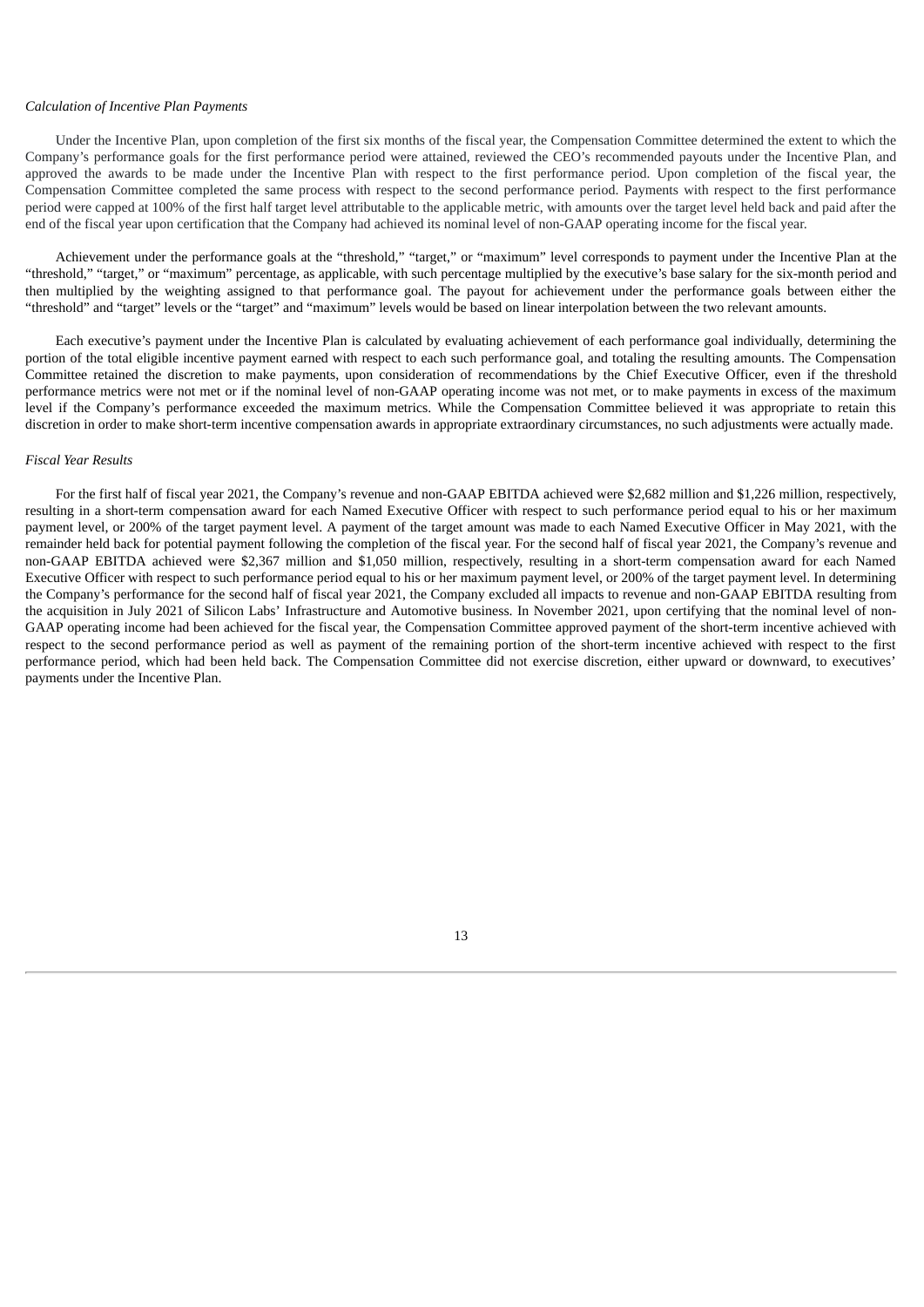The following table shows the Company's achievement under the Incentive Plan:

|               | Revenue  |          |          | <b>Non-GAAP EBITDA</b> |
|---------------|----------|----------|----------|------------------------|
| (in millions) | 1st Half | 2nd Half | 1st Half | 2nd Half               |
| Threshold     | \$1,700  | \$2,018  | \$730    | \$855                  |
| Target        | \$1,835  | \$2,168  | \$795    | \$940                  |
| Maximum       | \$1,900  | \$2,318  | \$825    | \$1,025                |
| Achieved      | \$2,682  | \$2,367  | \$1,226  | \$1,050                |

#### *Long-Term Stock-Based Compensation*

#### *Overview*

Г

The Compensation Committee generally makes long-term stock-based compensation awards to executive officers on an annual basis. Long-term stock-based compensation awards are intended to align the interests of our executive officers with those of our stockholders and to reward our executive officers for increases in stockholder value over periods of time greater than one year. It is the Company's practice to make stock-based compensation awards to executive officers in November of each year at a prescheduled Compensation Committee meeting. For fiscal year 2021, the Compensation Committee made an annual stock-based compensation award to each of the Named Executive Officers on November 11, 2020, at a regularly scheduled Compensation Committee meeting.

#### *Fiscal Year 2021 Stock-Based Compensation Awards*

 $\_$ 

In making annual stock-based compensation awards to executive officers for fiscal year 2021, the Compensation Committee first reviewed the Comparator Group grant data by executive position. The Compensation Committee used that data to inform its determination of a target dollar value for the long-term stock-based award for each executive officer, as set forth in the table below, targeting awards for fiscal year 2021 that were competitive within the Comparator Group. Each executive officer was granted a performance share award ("PSA") and a restricted stock unit ("RSU") award equivalent to sixty percent (60%) and forty percent (40%), respectively, of the dollar value of the executive's fiscal year 2021 stock-based award, calculating the number of shares subject to each award using the fair market value of the Company's common stock on the date of such award and an assumption that the Company would achieve the "target" level of performance required to earn the PSA. The Compensation Committee's rationale for awarding PSAs is to further align the executive's interest with those of our stockholders by using equity awards that will vest only if the Company achieves pre-established performance metrics, and we believe the Compensation Committee's decision to award a portion of the PSAs subject to performance metrics measured over a multi-year performance period more closely aligns the executive's interests with those of our stockholders.

| <b>Name</b>       | Value of FY21<br><b>Stock-Based Award (1)</b> | <b>Number of Shares Subject</b><br>to PSAs, at Target (2) | <b>Number of Shares</b><br><b>Subject to RSUs (2)</b> |
|-------------------|-----------------------------------------------|-----------------------------------------------------------|-------------------------------------------------------|
| Liam K. Griffin   | \$11,000,000                                  | 45,874                                                    | 30,583                                                |
| Kris Sennesael    | \$3,400,000                                   | 14.179                                                    | 9.452                                                 |
| Carlos S. Bori    | \$2,900,000                                   | 12,094                                                    | 8,062                                                 |
| Robert J. Terry   | \$2,700,000                                   | 11,260                                                    | 7,506                                                 |
| Karilee A. Durham | \$1,900,000                                   | 7,923                                                     | 5,282                                                 |

(1)The grant date fair values of these stock-based awards as disclosed further below in the "Summary Compensation Table" and the "Grants of Plan-Based Awards Table" differ from the values stated above due to the grant date fair value of the PSAs being computed using a Monte Carlo simulation to value the portion of the award related to TSR percentile ranking, in accordance with the provisions of ASC 718.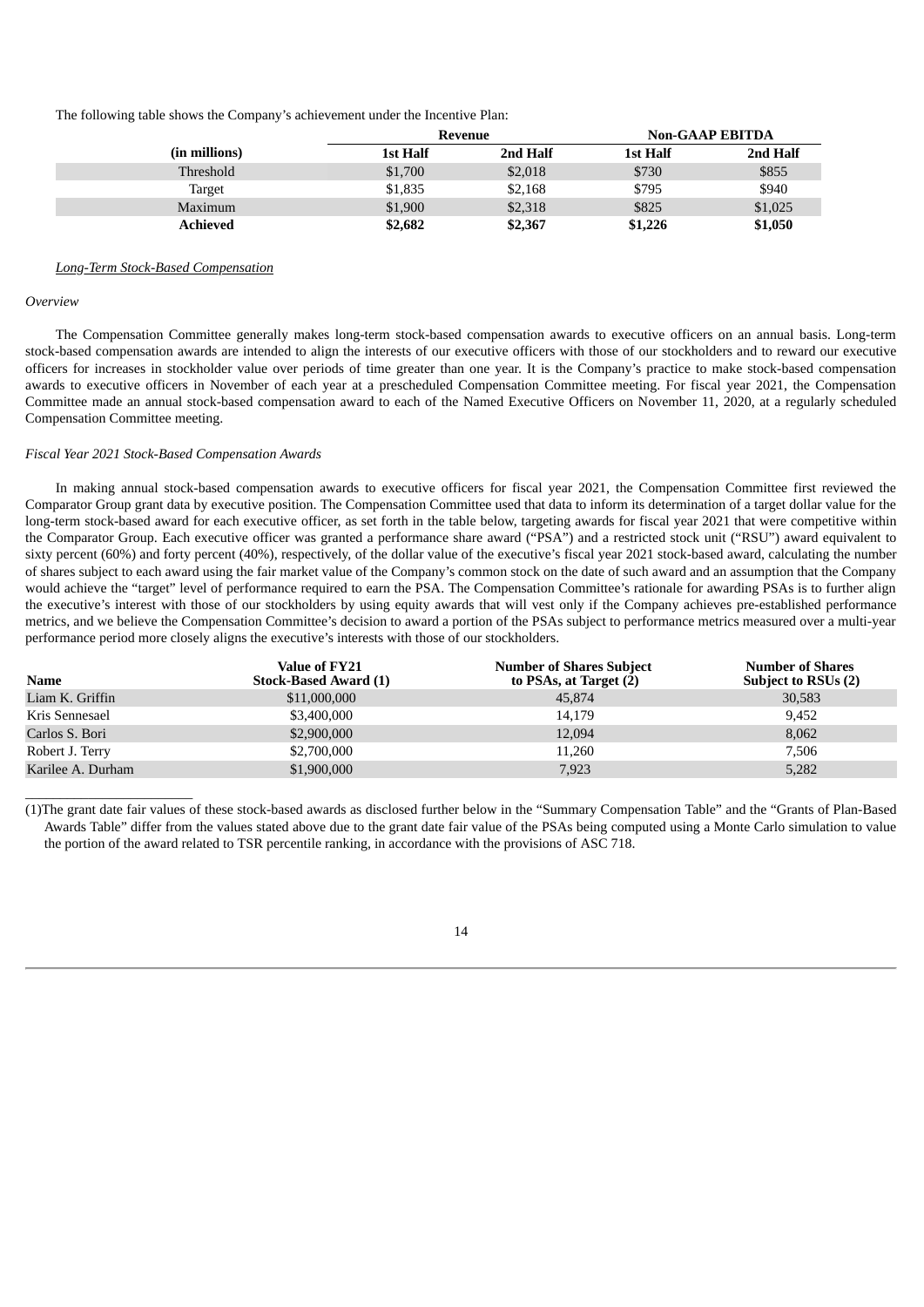(2)Reflects the dollar value of the award, divided by \$143.87 per share, which was the closing price of the Company's common stock on the Nasdaq Global Select Market on November 11, 2020.

After setting award levels by position and evaluating our business needs for the attraction and retention of executives and employees as well as internal and external circumstances impacting the Company and its employees, the Compensation Committee also reviewed the Comparator Group data to set the aggregate number of shares of the Company's common stock that would be made available for annual equity awards to eligible non-executive employees of the Company, as a percentage of the total number of the outstanding shares of the Company's common stock.

#### *FY21 PSAs*

 $\frac{1}{2}$  ,  $\frac{1}{2}$  ,  $\frac{1}{2}$  ,  $\frac{1}{2}$  ,  $\frac{1}{2}$  ,  $\frac{1}{2}$  ,  $\frac{1}{2}$  ,  $\frac{1}{2}$  ,  $\frac{1}{2}$  ,  $\frac{1}{2}$  ,  $\frac{1}{2}$  ,  $\frac{1}{2}$  ,  $\frac{1}{2}$  ,  $\frac{1}{2}$  ,  $\frac{1}{2}$  ,  $\frac{1}{2}$  ,  $\frac{1}{2}$  ,  $\frac{1}{2}$  ,  $\frac{1$ 

The PSAs granted on November 11, 2020 (the "FY21 PSAs"), have both "performance" and "continued employment" conditions that must be met in order for the executive to receive shares underlying the award.

The "performance" condition of the FY21 PSAs compares the Company's performance under three distinct performance metrics during the applicable performance period against a range of pre-established targets, as follows:

|                                                                           | <b>Percentage of Aggregate Target<br/>Level Shares</b> | <b>Performance Period</b>     |
|---------------------------------------------------------------------------|--------------------------------------------------------|-------------------------------|
| Target Level Shares with Respect to Emerging Revenue<br>Growth Metric (1) | 25%                                                    | Fiscal Year<br>2021           |
| Target Level Shares with Respect to Design Win Metric                     | 25%                                                    | Fiscal Year<br>2021           |
| Target Level Shares with Respect to TSR Percentile<br>Ranking Metric (3)  | 50%                                                    | <b>Fiscal Years 2021-2023</b> |

(1) The emerging revenue growth metric measures the Company's year-over-year revenue growth in certain key product categories, each of which represents an identified longer-term growth market for the Company.

(2) The design win metric measures the success of the Company in achieving specific product design wins with a key customer.

(3) The TSR percentile ranking metric measures the Company's percentile ranking achieved with respect to its peer group. The peer group for purposes of the TSR percentile ranking metric includes each of the companies in the Philadelphia Semiconductor Index as of November 11, 2020, but excludes any such company that during the three-year performance period is acquired by or merged with (or enters into an agreement to be acquired by or merged with) another entity.

The semiconductor industry generally and, in particular, many of the markets into which the Company sells its connectivity products, are characterized by constant and rapid technological change, continuous product evolution, and short product life cycles, including annual product refreshes in some cases. Recognizing that strong long-term financial performance depends largely on the Company's ability to identify, and respond to, rapid market changes by introducing new and enhanced products and technologies on a timely basis, the Compensation Committee determined that half of the target value under the FY21 PSAs should be measured based on one-year performance periods, consistent with the PSA design from the prior year.

More specifically, the Compensation Committee retained emerging revenue growth and key customer design wins as one-year metrics appropriate for focusing our management team on long-term value creation, given that revenue growth over the next several years is highly dependent on executing in certain higher-growth product categories, as well as on continued success with a key customer that typically leads the market in the adoption of new technologies and maintains an annual sales cycle. As in prior years, the remaining half of the target value under the FY21 PSAs was based on three-year TSR percentile ranking, which the Compensation Committee believed provides an appropriate balance to the one-year measurement periods.

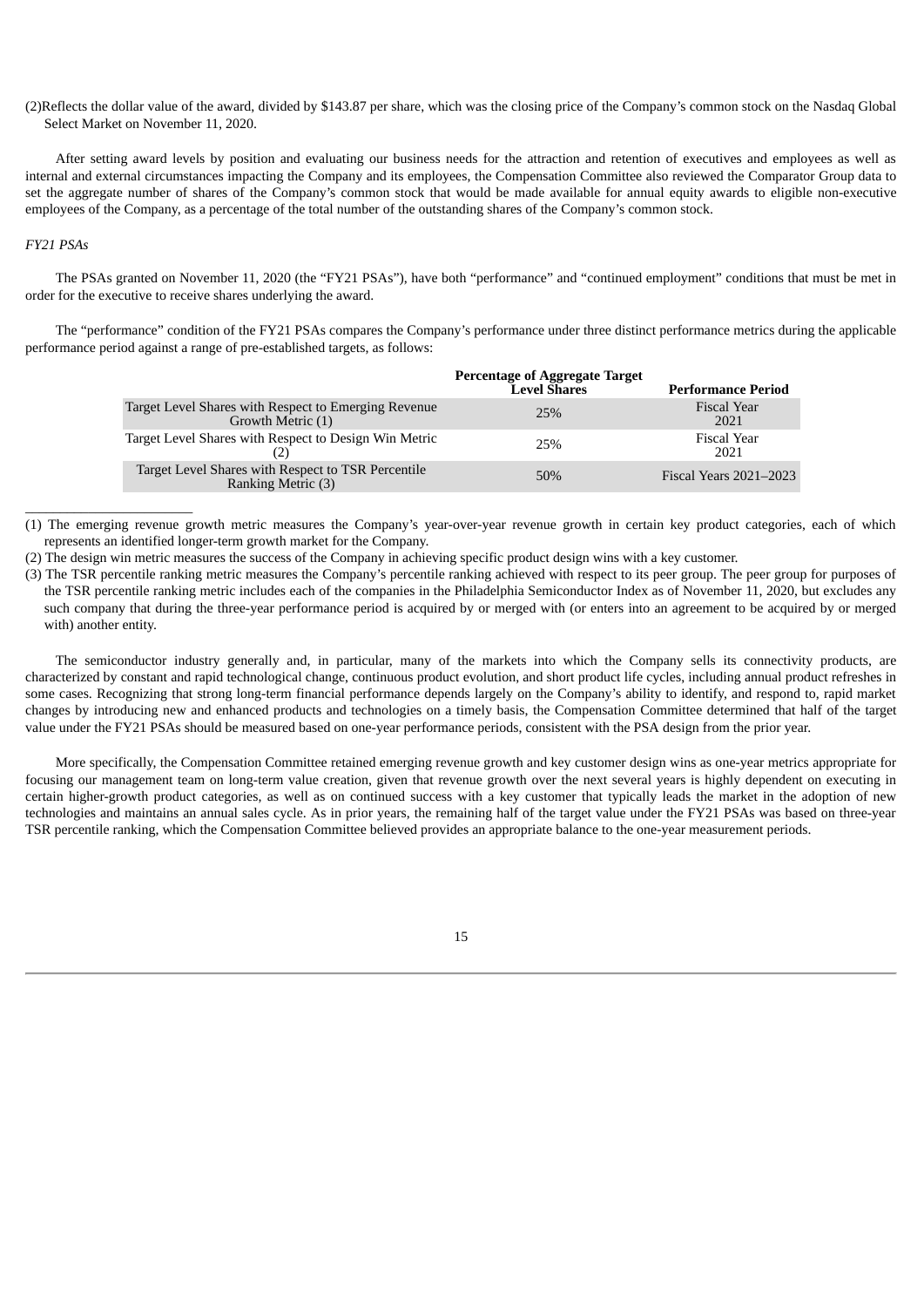The specific pre-established targets under the emerging revenue growth and TSR percentile ranking metrics are as follows:

| <b>Company Metric (1)</b>          | Threshold        | <b>Target</b>    | Maximum             |
|------------------------------------|------------------|------------------|---------------------|
| 1-year Emerging Revenue Growth (%) | $0.0\%$          | 15.0%            | 30.0%               |
| 3-year TSR Percentile Ranking      | 25 <sup>th</sup> | 55 <sup>th</sup> | $Q()$ <sup>th</sup> |

 $\frac{1}{2}$  ,  $\frac{1}{2}$  ,  $\frac{1}{2}$  ,  $\frac{1}{2}$  ,  $\frac{1}{2}$  ,  $\frac{1}{2}$  ,  $\frac{1}{2}$  ,  $\frac{1}{2}$  ,  $\frac{1}{2}$  ,  $\frac{1}{2}$  ,  $\frac{1}{2}$  ,  $\frac{1}{2}$  ,  $\frac{1}{2}$  ,  $\frac{1}{2}$  ,  $\frac{1}{2}$  ,  $\frac{1}{2}$  ,  $\frac{1}{2}$  ,  $\frac{1}{2}$  ,  $\frac{1$ (1) Given both the Company's contractual confidentiality obligations and the proprietary nature of the specific goals, the Company cannot publicly disclose the specific threshold, target, and maximum levels of performance established with respect to the design win metric.

As with the Incentive Plan, the pre-established targets under the FY21 PSAs were established by the Compensation Committee after reviewing the Company's historical operating results and growth rates as well as the Company's expected future results relative to peers and were designed to require significant effort and operational success on the part of our executives and the Company:

- Emerging Revenue Growth Metric: The target level was set at 15%, representing above-market annual growth, the maximum level was set at 30%, which the Compensation Committee believed represented outstanding performance that would be difficult to achieve, and the threshold level was set at 0% as a result of continued market uncertainties related to the COVID-19 pandemic.
- Design Win Metric: The Compensation Committee increased the threshold, target, and maximum levels of performance by 32%, 15%, and 11%, respectively, from the corresponding levels set for the prior year, in order to incentivize a significant increase over the prior year's performance.
- TSR Percentile Ranking Metric: The Compensation Committee increased the target percentile to the 55<sup>th</sup> percentile of the peer group in order to further incentivize above-median performance and in response to stockholder feedback received in 2020.

The number of shares issuable under the FY21 PSAs corresponds to the level of achievement of the performance goals, as follows (subject to linear interpolation for amounts between "threshold" and "target" or "target" and "maximum"):

|                                                                                          | <b>Performance Achieved</b> |        |         |  |
|------------------------------------------------------------------------------------------|-----------------------------|--------|---------|--|
|                                                                                          | Threshold                   | Target | Maximum |  |
| % of Target Level Shares Earned with Respect to Emerging Revenue Growth<br><b>Metric</b> | 50%                         | 100\%  | 200\%   |  |
| % of Target Level Shares Earned with Respect to Design Win Metric                        | 50%                         | 100%   | 200%    |  |
| % of Target Level Shares Earned with Respect to TSR Percentile Ranking Metric            | 50%                         | 100%   | 300%    |  |

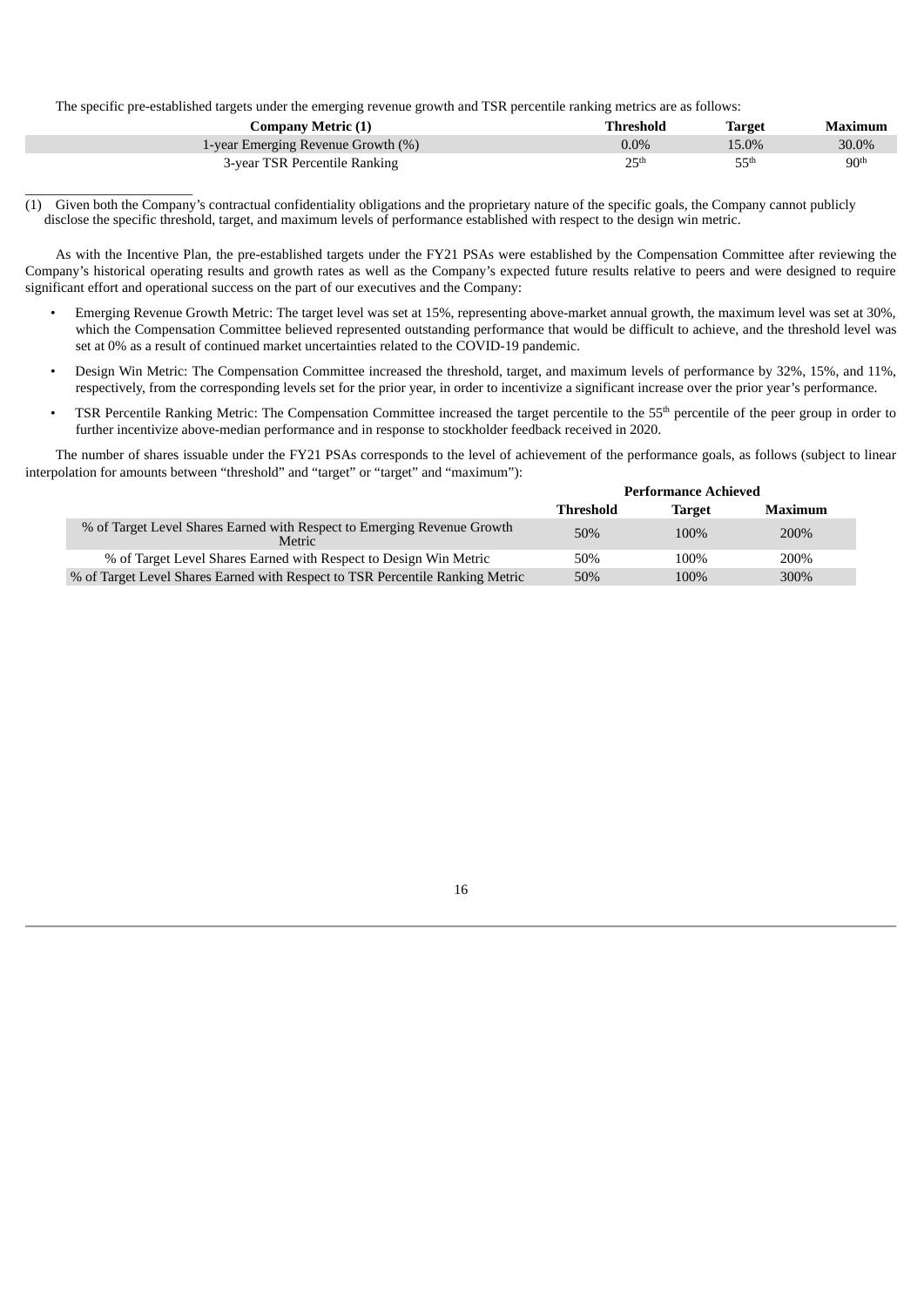The "continued employment" condition of the FY21 PSAs provides that, to the extent that the performance metrics are met, the shares earned under such metrics would vest as follows (provided, in each case, that the executive remains employed by the Company through each such vesting date):

|                                                                      | <b>Anniversary of Grant Date (1)</b> |          |            |  |
|----------------------------------------------------------------------|--------------------------------------|----------|------------|--|
|                                                                      | <b>One Year</b>                      | Two Year | Three Year |  |
| % of Shares Earned with Respect to Emerging Revenue Growth<br>Metric | 50%                                  | 50%      |            |  |
| % of Shares Earned with Respect to Design Win Metric                 | 50%                                  | 50%      |            |  |
| % of Shares Earned with Respect to TSR Percentile Ranking Metric     |                                      |          | 100%       |  |

(1) In the event of termination by reason of death or permanent disability, the holder of an FY21 PSA (or the holder's estate) would receive any earned but unissued shares that would have been issuable thereunder during the remaining term of the award.

During fiscal year 2020, the base period against which fiscal year 2021 emerging revenue performance was measured, the Company achieved revenue in the specified key product categories of \$442 million. During fiscal year 2021, the Company achieved revenue in the specified key product categories of \$996 million, representing emerging revenue growth of 125%, exceeding the "maximum" level of performance and resulting in achievement with respect to such metric of 200% of the target level of shares. In calculating emerging revenue for fiscal year 2021, the Company excluded all revenue resulting from the acquisition in July 2021 of Silicon Labs' Infrastructure and Automotive business, consistent with the terms of the FY21 PSA, which required exclusion of the impacts on this metric of any acquisition made by the Company during the performance period. Performance under this metric significantly exceeded the Company's annual operating plan, primarily as a result of stronger-than-expected demand for the applicable products.

Also during fiscal year 2021, the Company achieved design wins with the specified customer at a level exceeding the "maximum" level of performance, resulting in achievement with respect to such metric of 200% of the target level of shares. The level of actual achievement under this metric represented a significant increase from the prior year's performance. Accordingly, upon the Compensation Committee's certification of the performance results in November 2021, the Company issued 50% of the shares earned by each Named Executive Officer under the FY21 PSAs with respect to the emerging revenue growth and design win performance metrics. The remaining shares earned under such metrics will be issued in November 2022, provided that the Named Executive Officer meets the continued employment condition.

#### *Outstanding PSAs at the End of Fiscal Year 2021*

 $\_$ 

As summarized in the table below of the annual PSA grants made to Named Executive Officers since fiscal year 2018 (the first year in which the Compensation Committee awarded PSAs subject to a performance metric measured over a three-year performance period), achievement of the TSR percentile ranking performance metric under the FY21 PSAs, which is subject to a three-year performance period, will be determined following the conclusion of the Company's fiscal year 2023. During the three-year performance period under the fiscal year 2019 PSAs comprising the Company's fiscal years 2019, 2020, and 2021, the Company achieved a TSR of 105% resulting in its ranking in the 44.8<sup>th</sup> percentile against the applicable peer group. Accordingly, the Company issued 74.1% of the "target" level of shares, as earned by each Named Executive Officer under the fiscal year 2019 PSAs with respect to the TSR percentile ranking metric.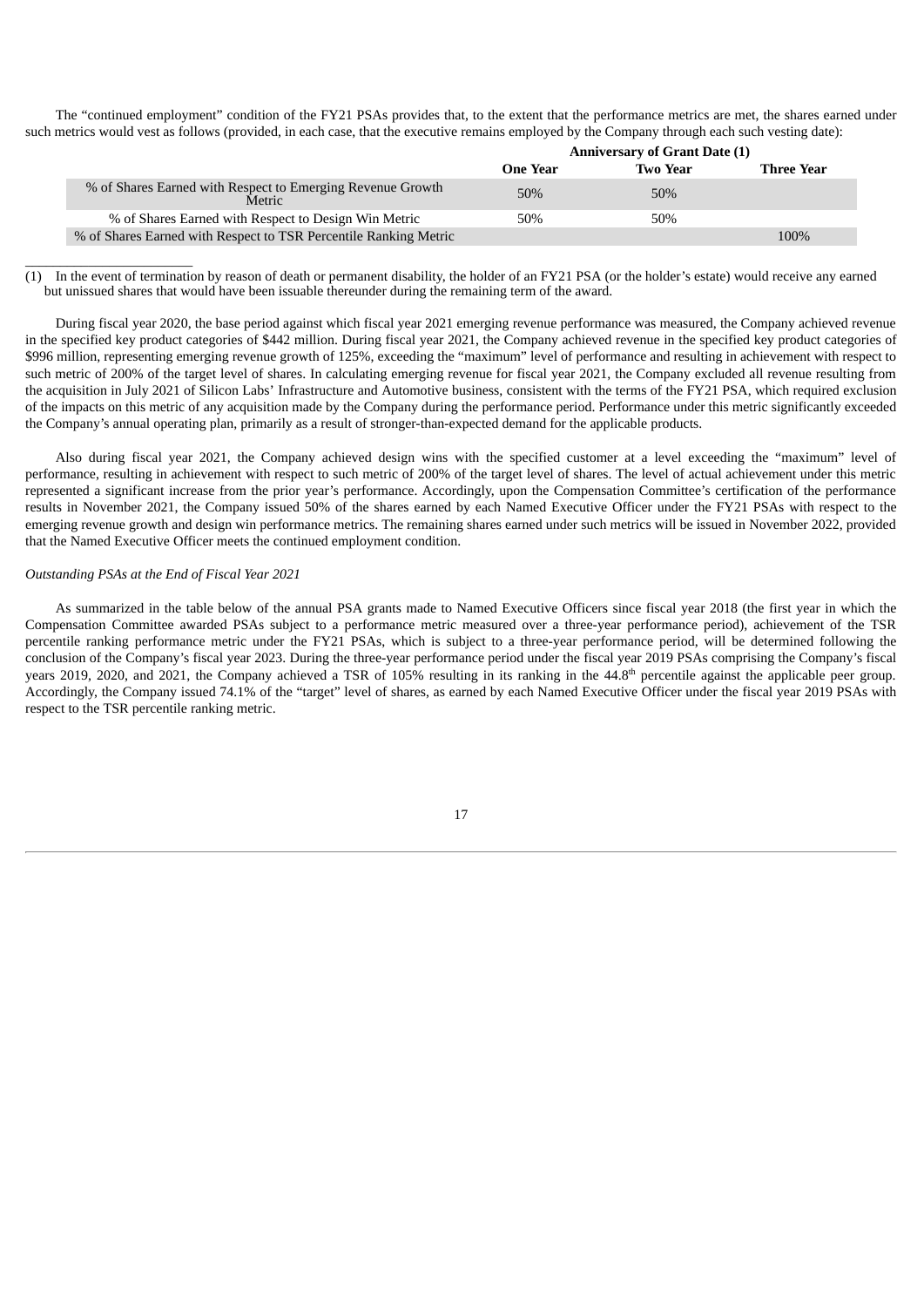| <b>PSA Fiscal</b><br>Year | <b>Grant Date</b> | <b>Performance Metric</b>      | Performance<br>Period | Achieved<br>(% of Target)          |
|---------------------------|-------------------|--------------------------------|-----------------------|------------------------------------|
| <b>FY18</b>               | 11/7/2017         | Non-GAAP EBITDA Growth         | <b>FY18</b>           | 99.8%                              |
|                           |                   | 3-year TSR Percentile Ranking  | FY18-FY20             | $0\%$                              |
| <b>FY19</b>               | 11/6/2018         | Non-GAAP EBITDA Growth         | <b>FY19</b>           | $0\%$                              |
|                           |                   | 3-year TSR Percentile Ranking  | <b>FY19-FY21</b>      | 74.1%                              |
|                           | FY20<br>11/5/2019 | <b>Emerging Revenue Growth</b> | FY20                  | 200%                               |
|                           |                   | Design Wins                    | <b>FY20</b>           | 200%                               |
|                           |                   | 3-year TSR Percentile Ranking  | FY20-FY22             | Performance Period in Progress (1) |
|                           |                   | <b>Emerging Revenue Growth</b> | <b>FY21</b>           | 200%                               |
| FY21                      | 11/11/2020        | Design Wins                    | <b>FY21</b>           | 200%                               |
|                           |                   | 3-year TSR Percentile Ranking  | <b>FY21-FY23</b>      | Performance Period in Progress (2) |

(1) As of January 21, 2022, performance under this metric during the applicable performance period is between the "threshold" and "target" levels of performance.

(2) As of January 21, 2022, performance under this metric during the applicable performance period is below the "threshold" level of performance.

#### *Other Compensation and Benefits*

 $\_$ 

We provide other benefits to our executive officers that are intended to be part of a competitive overall compensation program and are not tied to any company performance criteria. Consistent with our objective of having compensation programs that are considered fair to our employees, executive officers are eligible to participate in the Company's medical, dental, vision, life, and disability insurance plans, as well as the Company's 401(k) Savings and Investment Plan and Employee Stock Purchase Plan, under the same terms as such benefits are offered to other benefits-eligible employees. We do not provide executive officers with any enhanced retirement benefits (i.e., executive officers are subject to the same limits on contributions as other employees, as we do not offer any supplemental executive retirement plan or other similar non-qualified deferred compensation plan), and they are eligible for 401(k) company-match contributions under the same terms as other employees.

We offered executives the opportunity to participate in a reimbursement program for fiscal year 2021 providing up to an aggregate of \$20,000 to each executive for the purchase of financial planning services, estate planning services, personal tax planning and preparation services, and/or an executive physical. No tax gross-up was provided for such reimbursements. In fiscal year 2021, each of the Named Executive Officers, with the exception of Ms. Durham, received reimbursement in connection with such services.

#### *Severance and Change-in-Control Benefits*

None of our executive officers, including the Named Executive Officers, has an employment agreement that provides a specific term of employment with the Company. Accordingly, the employment of any such employee may be terminated at any time. We do provide certain benefits to our Named Executive Officers upon certain qualifying terminations of employment and in connection with terminations of employment under certain circumstances following a change in control. A description of the material terms of our severance and change-in-control arrangements with the Named Executive Officers can be found immediately below and further below under "*Potential Payments Upon Termination or Change in Control.*"

The Compensation Committee believes that severance protections can play a valuable role in recruiting and retaining superior talent. Severance and other termination benefits are an effective way to offer executives financial security to incent them to forego an opportunity with another company. These agreements also protect the Company as the Named Executive Officers are bound by non-solicit covenants for a period of twelve (12) months after termination of employment. Outside of the change-in-control context, each Named Executive Officer is entitled to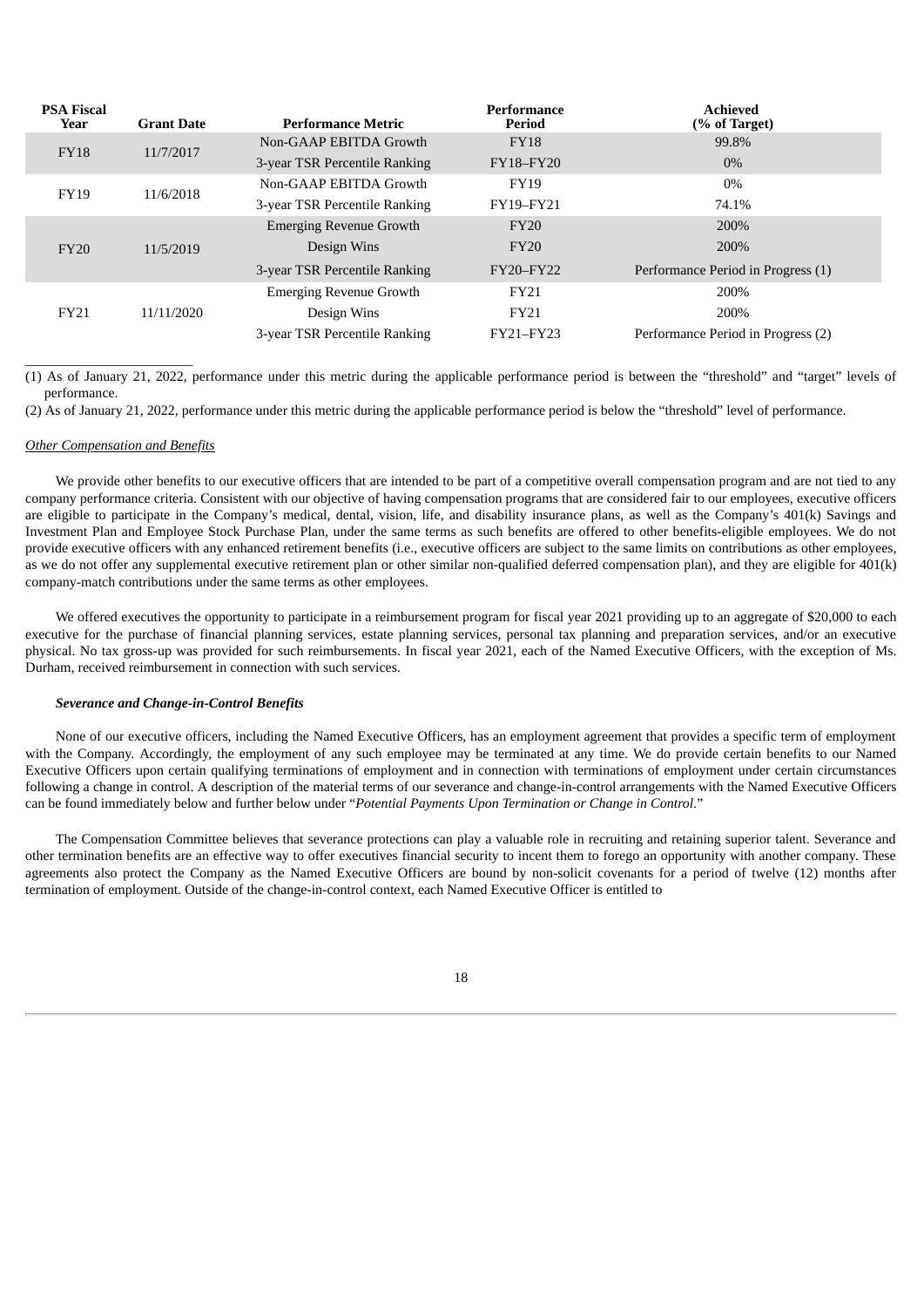severance benefits if his or her employment is involuntarily terminated by the Company without cause and, in the case of the Chief Executive Officer, if he terminates his own employment for good reason (as defined in the Chief Executive Officer's change-in-control agreement). The level of each Named Executive Officer's cash severance or other termination benefit is generally tied to his or her annual base salary and short-term incentive amounts.

Additionally, each Named Executive Officer would receive enhanced severance benefits and accelerated vesting of equity awards if his or her employment were terminated under certain circumstances in connection with a change in control of the Company. These benefits are described in detail further below under "*Potential Payments Upon Termination or Change in Control.*" The Compensation Committee believes these enhanced severance benefits and accelerated vesting are appropriate because the occurrence, or potential occurrence, of a change-in-control transaction would likely create uncertainty regarding the continued employment of executive officers that typically occurs in a change-in-control context, and such severance benefits and accelerated vesting encourage the Named Executive Officers to remain employed with the Company through the change-in-control process and to focus on enhancing stockholder value both before and during the process. In addition, the vesting protection helps assure the Named Executive Officers that they will not lose the expected value of their equity awards because of a change in control of the Company.

#### *Executive Officer Stock Ownership Requirements*

 $\_$ 

We have adopted Executive Stock Ownership guidelines with the objective of more closely aligning the interests of our executive officers with those of our stockholders. Under the Executive Officer Ownership guidelines, our Named Executive Officers are each required to hold the *lower* of (a) the number of shares with a fair market value equal to the applicable multiple of such executive's current base salary, or (b) the applicable number of shares, each as set forth in the table below. All of our Named Executive Officers are in compliance with the stock ownership guidelines as of the date hereof.

|                                               | <b>Multiple of</b><br><b>Annual Base Salary (1)</b> | <b>Shares</b> |
|-----------------------------------------------|-----------------------------------------------------|---------------|
| <b>Chief Executive Officer</b>                | 6                                                   | 107,500       |
| Chief Financial Officer                       | 2.5                                                 | 23,300        |
| Senior Vice President, Sales and<br>Marketing | 2.5                                                 | 19,800        |
| Senior Vice President and General<br>Counsel  | 2.5                                                 | 20,500        |
| Senior Vice President, Human<br>Resources     | 2.5                                                 | 18,800        |

(1) For purposes of the Executive Stock Ownership guidelines, the fair market value of the Company's common stock is the average closing price per share of the Company's common stock as reported on the Nasdaq Global Select Market (or if the common stock is not then traded on such market, such other market on which the common stock is traded) for the twelve (12) month period ending with the determination date.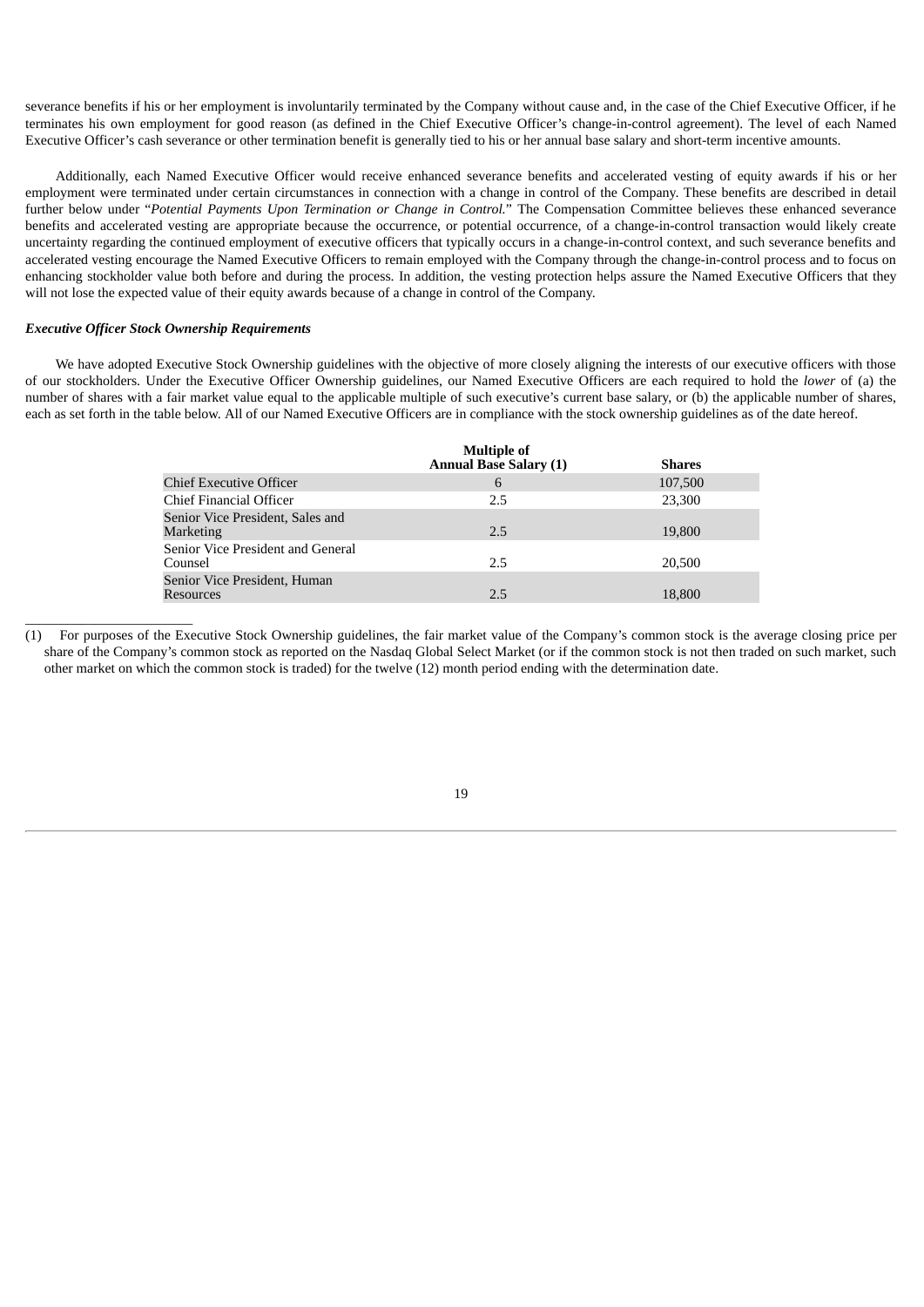#### *Prohibition on Hedging and Certain Other Transactions*

We prohibit our directors, officers, and employees (or any of their designees) from directly or indirectly engaging in the following transactions with respect to securities of the Company:

- selling short, including short sales "against the box";
- buying or selling put or call options; or
- purchasing financial instruments (including prepaid variable forward contracts, equity swaps, collars, and exchange funds), or otherwise engaging in transactions, that hedge or offset, or are designed to hedge or offset, any decrease in the market value of securities of the Company, whether through the use of traded securities, privately negotiated derivative securities, or synthetic financial instruments.

In addition, we prohibit our directors, officers, and employees from purchasing Company securities on margin, borrowing against Company securities held in a margin account, or pledging Company securities as collateral for a loan.

#### *Compliance with Internal Revenue Code Section 162(m)*

For fiscal year 2021, the Company will be unable to deduct compensation in excess of \$1 million paid to certain executive officers, as specified under Section 162(m) of the Internal Revenue Code ("IRC"). The Compensation Committee uses its judgment to authorize compensation payments that may be subject to the limit when the Compensation Committee believes such payments are appropriate and in the best interests of the Company and its stockholders.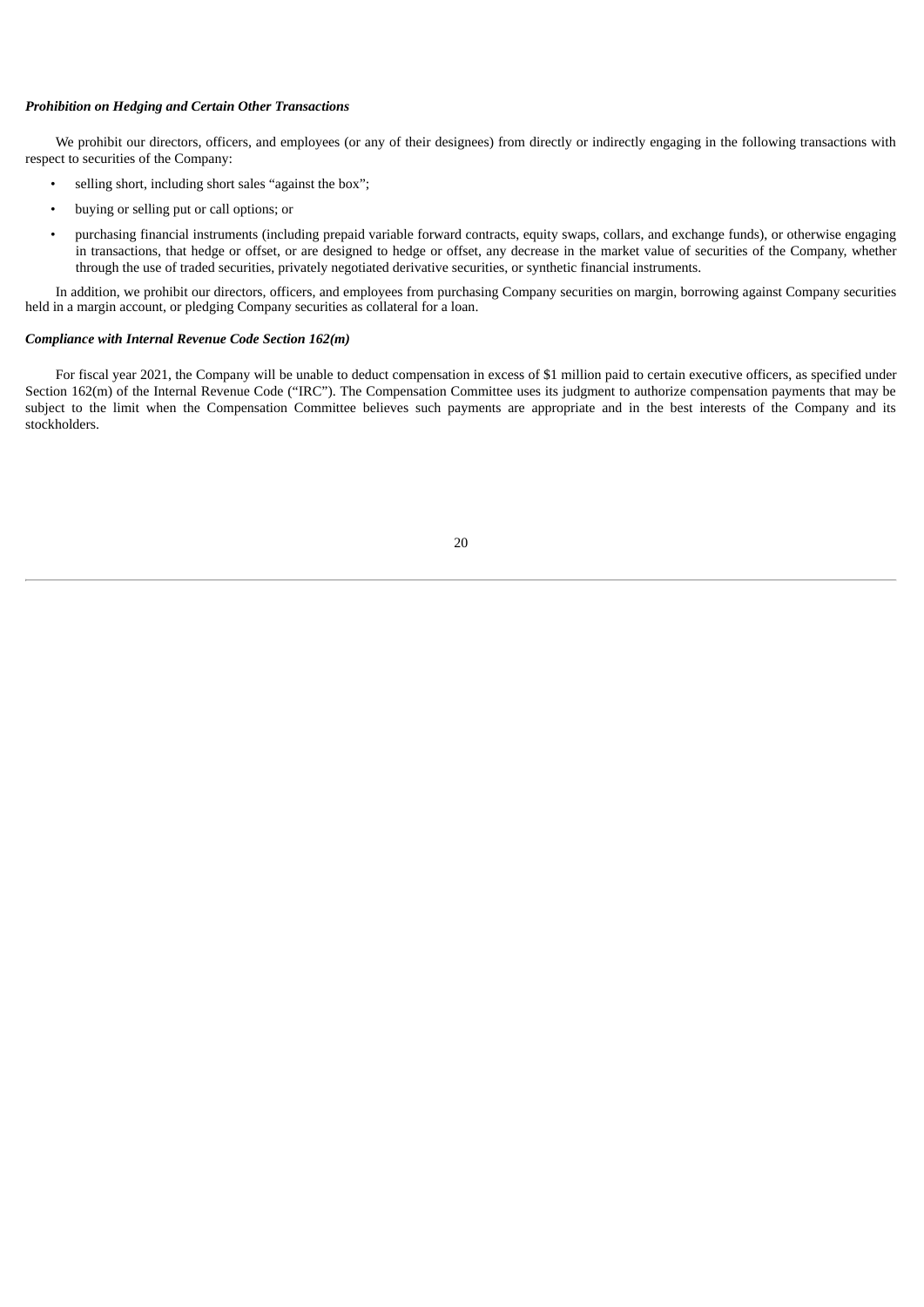# **Compensation Tables for Named Executive Officers**

#### *Summary Compensation Table*

The following table summarizes compensation earned by, or awarded or paid to, our Named Executive Officers for fiscal year 2021, our fiscal year ended October 2, 2020 ("fiscal year 2020"), and our fiscal year ended September 27, 2019 ("fiscal year 2019").

| <b>Name and Principal Position</b>   | Year | <b>Salary</b><br>(5) | <b>Stock</b><br>Awards<br>$($ \$ $)(1)$ | <b>Non-Equity</b><br>Incentive Plan<br>Compensation<br>$($ \$)(2) | <b>All Other</b><br>Compensation<br>(3)(3) | Total<br>$($ \$ |
|--------------------------------------|------|----------------------|-----------------------------------------|-------------------------------------------------------------------|--------------------------------------------|-----------------|
| Liam K. Griffin                      | 2021 | 1,070,223            | 11,612,745                              | 3,440,000                                                         | 27,453                                     | 16,150,421      |
| Chairman, Chief Executive Officer    | 2020 | 1,043,888            | 17,430,589                              | 3,292,800                                                         | 33,162                                     | 21,800,439      |
| and President                        | 2019 | 972,000              | 11,658,937                              | 1,011,257                                                         | 18,399                                     | 13,660,593      |
| Kris Sennesael                       | 2021 | 556,885              | 3,589,223                               | 1,120,000                                                         | 15,203                                     | 5,281,311       |
| Senior Vice President and            | 2020 | 537,192              | 5,677,593                               | 1,060,000                                                         | 18,591                                     | 7,293,376       |
| Chief Financial Officer              | 2019 | 496,000              | 3,264,443                               | 322,467                                                           | 15,352                                     | 4,098,262       |
| Carlos S. Bori                       | 2021 | 473,131              | 3,061,420                               | 760,000                                                           | 17,154                                     | 4,311,705       |
| Senior Vice President,               | 2020 | 463,189              | 4,856,262                               | 731,200                                                           | 15,444                                     | 6,066,095       |
| Sales and Marketing                  | 2019 | 428,200              | 3,147,860                               | 222,373                                                           | 12,561                                     | 3,810,994       |
| Robert J. Terry                      | 2021 | 490,027              | 2,850,298                               | 787,200                                                           | 16,045                                     | 4,143,570       |
| Senior Vice President,               | 2020 | 479,396              | 4,431,833                               | 756,800                                                           | 15,994                                     | 5,684,023       |
| <b>General Counsel and Secretary</b> | 2019 | 442,700              | 1,981,920                               | 230,112                                                           | 15,287                                     | 2,670,019       |
| Karilee A. Durham(4)                 | 2021 | 448,131              | 2,005,655                               | 720,000                                                           | 13,830                                     | 3,187,616       |
| Senior Vice President,               | 2020 | 437,908              | 3,037,435                               | 691,200                                                           | 16,531                                     | 4,183,074       |
| <b>Human Resources</b>               |      |                      |                                         |                                                                   |                                            |                 |

<sup>(1)</sup> The amounts in the Stock Awards column represent the grant date fair values, computed in accordance with the provisions of FASB ASC Topic 718— Compensation—Stock Compensation ("ASC 718"), of PSAs and RSUs granted during the applicable fiscal year, without regard to estimated forfeiture rates. For fiscal years 2019, 2020, and 2021, assuming the highest level of performance achievement with respect to the PSAs, the grant date fair values of the Stock Awards would be as follows: Mr. Griffin (FY 2019: \$14,658,935; FY 2020: \$25,430,512; FY 2021: \$14,912,691), Mr. Sennesael (FY 2019: \$4,104,438; FY 2020: \$6,637,546; FY 2021: \$4,609,190), Mr. Bori (FY 2019: \$3,957,856; FY 2020: \$5,666,259; FY 2021: \$3,931,401), Mr. Terry (FY 2019: \$2,491,891; FY 2020: \$5,211,819; FY 2021: \$3,660,286), and Ms. Durham (FY 2020: \$3,577,434; FY 2021: \$2,575,596). For a description of the assumptions used in calculating the fair value of equity awards in fiscal year 2021 under ASC 718, see Note 10 of the Company's financial statements included in the Company's Annual Report on Form 10-K filed with the SEC on November 24, 2021.

(2) Reflects amounts paid to the Named Executive Officers pursuant to the executive incentive plan adopted by the Compensation Committee for each year indicated.

(3) "All Other Compensation" includes the Company's contributions to the executive's 401(k) Plan account, the cost of group term life insurance premiums, and financial planning benefits. For fiscal year 2021, it specifically includes \$11,600 in Company contributions to each Named Executive Officer's 401(k) Plan account, as well as \$11,500 in financial planning benefits for Mr. Griffin.

(4) Ms. Durham was not a Named Executive Officer prior to fiscal year 2020.

#### *Grants of Plan-Based Awards Table*

 $\frac{1}{2}$  ,  $\frac{1}{2}$  ,  $\frac{1}{2}$  ,  $\frac{1}{2}$  ,  $\frac{1}{2}$  ,  $\frac{1}{2}$  ,  $\frac{1}{2}$  ,  $\frac{1}{2}$  ,  $\frac{1}{2}$  ,  $\frac{1}{2}$  ,  $\frac{1}{2}$  ,  $\frac{1}{2}$  ,  $\frac{1}{2}$  ,  $\frac{1}{2}$  ,  $\frac{1}{2}$  ,  $\frac{1}{2}$  ,  $\frac{1}{2}$  ,  $\frac{1}{2}$  ,  $\frac{1$ 

The following table summarizes all grants of plan-based awards made to the Named Executive Officers in fiscal year 2021, including incentive awards payable under our Fiscal Year 2021 Executive Incentive Plan.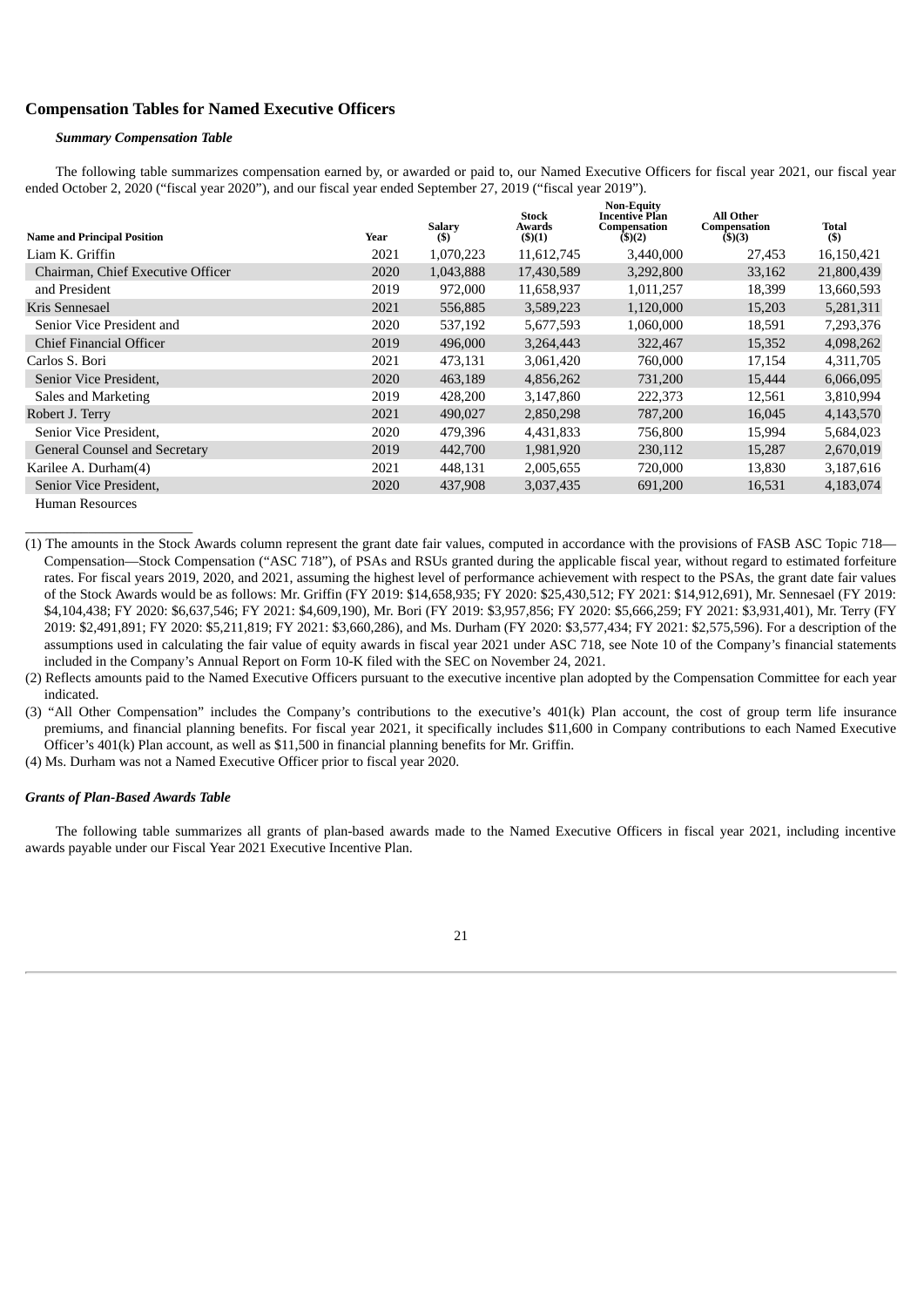|                   |               |                           | <b>Estimated Future Payouts Under</b><br><b>Non-Equity Incentive Plan</b><br>Awards(1) |                  | <b>Estimated Future Payouts</b><br><b>Under Equity Incentive Plan</b><br>Awards(2) |                      |                 | <b>All Other</b><br><b>Stock</b><br>Awards:<br><b>Number of</b><br><b>Stock Or</b> | Grant<br><b>Date Fair</b><br><b>Value of</b><br><b>Stock and</b> |
|-------------------|---------------|---------------------------|----------------------------------------------------------------------------------------|------------------|------------------------------------------------------------------------------------|----------------------|-----------------|------------------------------------------------------------------------------------|------------------------------------------------------------------|
| Name              | Grant<br>Date | <b>Threshold</b><br>$($)$ | <b>Target</b><br>(5)                                                                   | Maximum<br>$($)$ | <b>Threshold</b><br>(# )                                                           | <b>Target</b><br>(#) | Maximum<br>(# ) | <b>Units</b><br>$(\#)(3)$                                                          | Option<br>Awards (\$)                                            |
| Liam K. Griffin   |               | 860,000                   | 1,720,000                                                                              | 3,440,000        |                                                                                    |                      |                 |                                                                                    |                                                                  |
|                   | 11/11/2020    |                           |                                                                                        |                  | 22,937                                                                             | 45,874               | 114,685         |                                                                                    | 7,212,769(4)                                                     |
|                   | 11/11/2020    |                           |                                                                                        |                  |                                                                                    |                      |                 | 30,583                                                                             | 4,399,976(5)                                                     |
| Kris Sennesael    |               | 280,000                   | 560,000                                                                                | 1,120,000        |                                                                                    |                      |                 |                                                                                    |                                                                  |
|                   | 11/11/2020    |                           |                                                                                        |                  | 7,089                                                                              | 14,179               | 35,447          |                                                                                    | 2,229,364(4)                                                     |
|                   | 11/11/2020    |                           |                                                                                        |                  |                                                                                    |                      |                 | 9,452                                                                              | 1,359,859(5)                                                     |
| Carlos S. Bori    |               | 190,000                   | 380,000                                                                                | 760,000          |                                                                                    |                      |                 |                                                                                    |                                                                  |
|                   | 11/11/2020    |                           |                                                                                        |                  | 6,047                                                                              | 12,094               | 30,235          |                                                                                    | 1,901,540(4)                                                     |
|                   | 11/11/2020    |                           |                                                                                        |                  |                                                                                    |                      |                 | 8,062                                                                              | 1,159,880(5)                                                     |
| Robert J. Terry   |               | 196,800                   | 393,600                                                                                | 787,200          |                                                                                    |                      |                 |                                                                                    |                                                                  |
|                   | 11/11/2020    |                           |                                                                                        |                  | 5,630                                                                              | 11,260               | 28,150          |                                                                                    | 1,770,410(4)                                                     |
|                   | 11/11/2020    |                           |                                                                                        |                  |                                                                                    |                      |                 | 7,506                                                                              | 1,079,888(5)                                                     |
| Karilee A. Durham |               | 180,000                   | 360,000                                                                                | 720,000          |                                                                                    |                      |                 |                                                                                    |                                                                  |
|                   | 11/11/2020    |                           |                                                                                        |                  | 3,961                                                                              | 7,923                | 19,807          |                                                                                    | 1,245,733(4)                                                     |
|                   | 11/11/2020    |                           |                                                                                        |                  |                                                                                    |                      |                 | 5,282                                                                              | 759,921(5)                                                       |

(1) The amounts shown represent the potential value of awards earned under the Incentive Plan. The amounts actually paid to the Named Executive Officers under the Incentive Plan are shown above in the "*Summary Compensation Table*" under "*Non-Equity Incentive Plan Compensation*." For a more complete description of the Incentive Plan, please see description above under "*Components of Compensation—Short-Term Incentives*."

 $\frac{1}{2}$  ,  $\frac{1}{2}$  ,  $\frac{1}{2}$  ,  $\frac{1}{2}$  ,  $\frac{1}{2}$  ,  $\frac{1}{2}$  ,  $\frac{1}{2}$  ,  $\frac{1}{2}$  ,  $\frac{1}{2}$  ,  $\frac{1}{2}$  ,  $\frac{1}{2}$  ,  $\frac{1}{2}$  ,  $\frac{1}{2}$  ,  $\frac{1}{2}$  ,  $\frac{1}{2}$  ,  $\frac{1}{2}$  ,  $\frac{1}{2}$  ,  $\frac{1}{2}$  ,  $\frac{1$ 

(2) The amounts shown represent shares potentially issuable pursuant to the FY21 PSAs granted on November 11, 2021, under the Company's 2015 Long-Term Incentive Plan, as described above under "*Components of Compensation—Long-Term Stock-Based Compensation*."

(3) Represents shares underlying RSU awards granted under the Company's 2015 Long-Term Incentive Plan. The RSU award vests over four years at a rate of twenty-five percent (25%) per year commencing one year after the date of grant and on each subsequent anniversary of the grant date for the following three years, provided the executive remains employed by the Company through each such vesting date.

(4) Reflects the grant date fair value of the FY21 PSAs, computed in accordance with the provisions of ASC 718, using (a) a Monte Carlo simulation (which weights the probability of multiple potential outcomes) to value the portion of the award related to TSR percentile ranking, and (b) a price of \$143.87 per share, which was the closing sale price of the Company's common stock on the Nasdaq Global Select Market on November 11, 2020, to value the portion of the award related to emerging revenue growth and design wins, assuming performance at the "target" level. For a description of the assumptions used in calculating the fair value of equity awards granted in fiscal year 2021 under ASC 718, see Note 10 of the Company's financial statements included in the Company's Annual Report on Form 10-K filed with the SEC on November 24, 2021.

(5) Reflects the grant date fair value of the RSUs granted on November 11, 2020, computed in accordance with the provisions of ASC 718 using a price of \$143.87 per share, which was the closing price of the Company's common stock on the Nasdaq Global Select Market on November 11, 2020.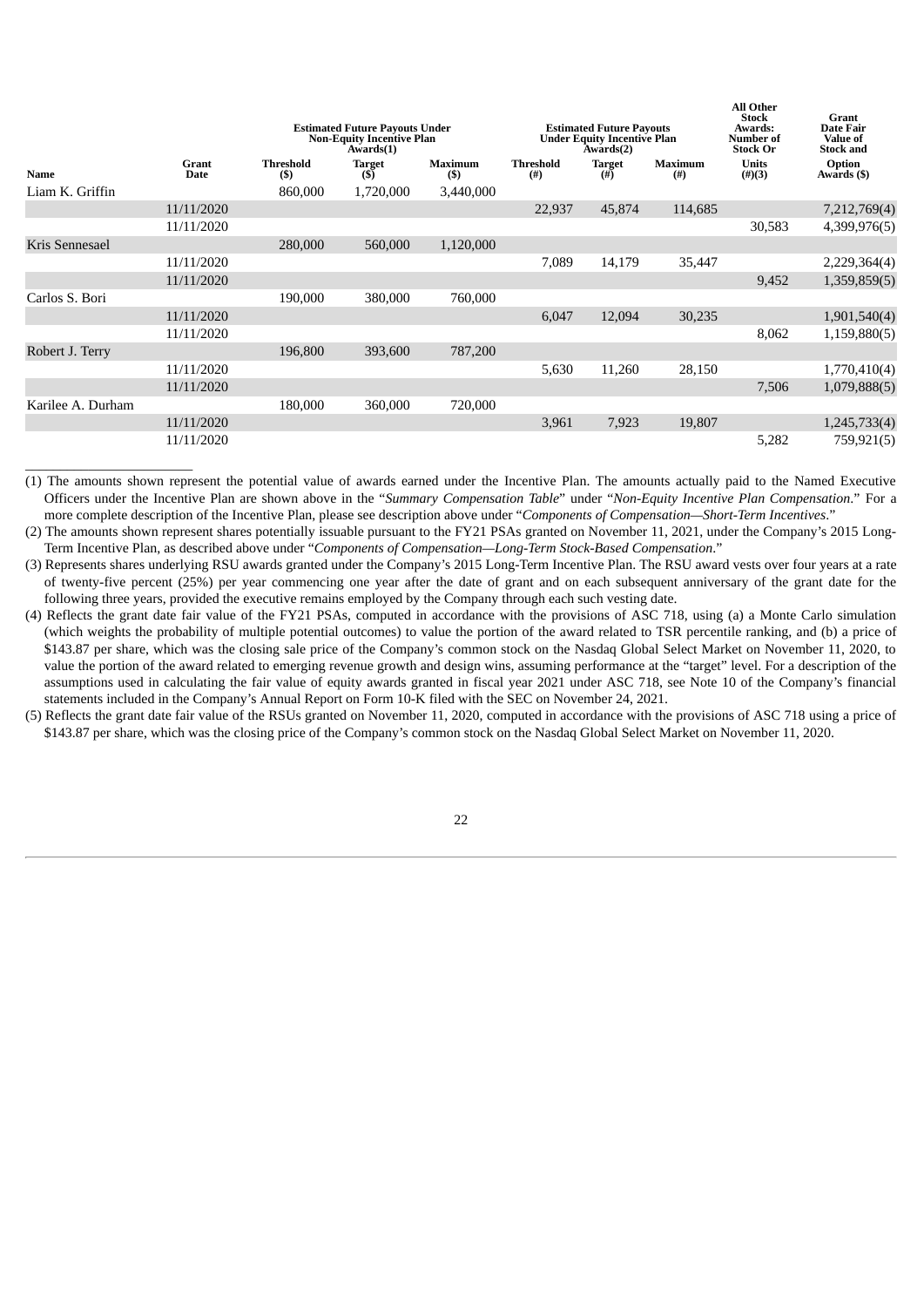# *Outstanding Equity Awards at Fiscal Year End Table*

The following table summarizes the unvested stock awards and all stock options held by the Named Executive Officers as of the end of fiscal year 2021.

|                 | <b>Option Awards</b>                                                                                                |                                                                                                                     |                                               |                                     | <b>Stock Awards</b>                                                                                                   |                                                                                                                                 |                                                                                                                                                                               |                                                                                                                                                                                               |
|-----------------|---------------------------------------------------------------------------------------------------------------------|---------------------------------------------------------------------------------------------------------------------|-----------------------------------------------|-------------------------------------|-----------------------------------------------------------------------------------------------------------------------|---------------------------------------------------------------------------------------------------------------------------------|-------------------------------------------------------------------------------------------------------------------------------------------------------------------------------|-----------------------------------------------------------------------------------------------------------------------------------------------------------------------------------------------|
| Name            | Number of<br><b>Securities</b><br><b>Underlying</b><br>Unexercised<br><b>Options</b><br>$\text{Exercisable}^{(\#)}$ | <b>Number of</b><br><b>Securities</b><br><b>Underlying</b><br>Unexercised<br><b>Options</b><br>(H)<br>Unexercisable | Option<br><b>Exercise</b><br>Price<br>$($ \$) | Option<br><b>Expiration</b><br>Date | <b>Number</b><br>of Shares<br>or Units<br>of Stock<br>that<br><b>Have</b><br><b>Not</b><br><b>Vested</b><br>$($ # $)$ | Market<br><b>Value of</b><br><b>Shares</b><br>or Units<br>of Stock<br>that<br><b>Have Not</b><br><b>Vested</b><br>$($ \$ $)(1)$ | Equity<br>Incentive<br>Plan<br>Awards:<br><b>Number</b><br>of Unearned<br>Shares,<br><b>Units or</b><br>other<br><b>Rights</b><br>that Have<br><b>Not Vested</b><br>$($ # $)$ | <b>Equity</b><br>Incentive<br>Plan<br>Awards:<br>Market or<br>Payout<br>Value of<br><b>Unearned</b><br>Shares,<br>Units or<br>other Rights<br>that Have<br><b>Not Vested</b><br>$($ \$ $)(1)$ |
| Liam K. Griffin | 13,211(2)                                                                                                           |                                                                                                                     | 77.66                                         | 11/9/2023                           | 26,914(2)                                                                                                             | 4,411,743                                                                                                                       | 91,164(10)                                                                                                                                                                    | 14,943,603                                                                                                                                                                                    |
|                 |                                                                                                                     |                                                                                                                     |                                               |                                     | 30,388(3)                                                                                                             | 4,981,201                                                                                                                       | 11,468(11)                                                                                                                                                                    | 1,879,835                                                                                                                                                                                     |
|                 |                                                                                                                     |                                                                                                                     |                                               |                                     | 94,965(4)                                                                                                             | 15,566,663                                                                                                                      |                                                                                                                                                                               |                                                                                                                                                                                               |
|                 |                                                                                                                     |                                                                                                                     |                                               |                                     | 45,874(5)                                                                                                             | 7,519,666                                                                                                                       |                                                                                                                                                                               |                                                                                                                                                                                               |
|                 |                                                                                                                     |                                                                                                                     |                                               |                                     | 6,193(6)                                                                                                              | 1,015,157                                                                                                                       |                                                                                                                                                                               |                                                                                                                                                                                               |
|                 |                                                                                                                     |                                                                                                                     |                                               |                                     | 24,200(7)                                                                                                             | 3,966,864                                                                                                                       |                                                                                                                                                                               |                                                                                                                                                                                               |
|                 |                                                                                                                     |                                                                                                                     |                                               |                                     | 30,388(8)                                                                                                             | 4,981,201                                                                                                                       |                                                                                                                                                                               |                                                                                                                                                                                               |
|                 |                                                                                                                     |                                                                                                                     |                                               |                                     | 30,583(9)                                                                                                             | 5,013,165                                                                                                                       |                                                                                                                                                                               |                                                                                                                                                                                               |
| Kris Sennesael  | 40,000                                                                                                              |                                                                                                                     | 75.22                                         | 8/29/2023                           | 7,535(2)                                                                                                              | 1,235,137                                                                                                                       | 29,172(10)                                                                                                                                                                    | 4,781,874                                                                                                                                                                                     |
|                 | 12,770                                                                                                              |                                                                                                                     | 77.66                                         | 11/9/2023                           | 9,724(3)                                                                                                              | 1,593,958                                                                                                                       | 3,544(11)                                                                                                                                                                     | 580,932                                                                                                                                                                                       |
|                 |                                                                                                                     |                                                                                                                     |                                               |                                     | 14,180(4)                                                                                                             | 2,324,386                                                                                                                       |                                                                                                                                                                               |                                                                                                                                                                                               |
|                 |                                                                                                                     |                                                                                                                     |                                               |                                     | 2,158(6)                                                                                                              | 353,739                                                                                                                         |                                                                                                                                                                               |                                                                                                                                                                                               |
|                 |                                                                                                                     |                                                                                                                     |                                               |                                     | 6,776(7)                                                                                                              | 1,110,722                                                                                                                       |                                                                                                                                                                               |                                                                                                                                                                                               |
|                 |                                                                                                                     |                                                                                                                     |                                               |                                     | 9,723(8)                                                                                                              | 1,593,794                                                                                                                       |                                                                                                                                                                               |                                                                                                                                                                                               |
|                 |                                                                                                                     |                                                                                                                     |                                               |                                     | 8,610(12)                                                                                                             | 1,411,351                                                                                                                       |                                                                                                                                                                               |                                                                                                                                                                                               |
|                 |                                                                                                                     |                                                                                                                     |                                               |                                     | 9,452(9)                                                                                                              | 1,549,372                                                                                                                       |                                                                                                                                                                               |                                                                                                                                                                                               |
| Carlos S. Bori  |                                                                                                                     |                                                                                                                     |                                               |                                     | 7,266(2)                                                                                                              | 1,191,043                                                                                                                       | 24,615(10)                                                                                                                                                                    | 4,034,891                                                                                                                                                                                     |
|                 |                                                                                                                     |                                                                                                                     |                                               |                                     | 8,204(3)                                                                                                              | 1,344,800                                                                                                                       | 3,023(11)                                                                                                                                                                     | 495,530                                                                                                                                                                                       |
|                 |                                                                                                                     |                                                                                                                     |                                               |                                     | 12,094(4)                                                                                                             | 1,982,448                                                                                                                       |                                                                                                                                                                               |                                                                                                                                                                                               |
|                 |                                                                                                                     |                                                                                                                     |                                               |                                     | 2,158(6)                                                                                                              | 353,739                                                                                                                         |                                                                                                                                                                               |                                                                                                                                                                                               |
|                 |                                                                                                                     |                                                                                                                     |                                               |                                     | 6,534(7)                                                                                                              | 1,071,053                                                                                                                       |                                                                                                                                                                               |                                                                                                                                                                                               |
|                 |                                                                                                                     |                                                                                                                     |                                               |                                     | 8,205(8)                                                                                                              | 1,344,964                                                                                                                       |                                                                                                                                                                               |                                                                                                                                                                                               |
|                 |                                                                                                                     |                                                                                                                     |                                               |                                     | 7,597(12)                                                                                                             | 1,245,300                                                                                                                       |                                                                                                                                                                               |                                                                                                                                                                                               |
|                 |                                                                                                                     |                                                                                                                     |                                               |                                     | 8,062(9)                                                                                                              | 1,321,523                                                                                                                       |                                                                                                                                                                               |                                                                                                                                                                                               |
| Robert J. Terry | 502                                                                                                                 |                                                                                                                     | 75.91                                         | 11/10/2023                          | 4,575(2)                                                                                                              | 749,934                                                                                                                         | 23,703(10)                                                                                                                                                                    | 3,885,396                                                                                                                                                                                     |
|                 |                                                                                                                     |                                                                                                                     |                                               |                                     | 7,900(3)                                                                                                              | 1,294,968                                                                                                                       | 2,815(11)                                                                                                                                                                     | 461,435                                                                                                                                                                                       |
|                 |                                                                                                                     |                                                                                                                     |                                               |                                     | 11,260(4)                                                                                                             | 1,845,739                                                                                                                       |                                                                                                                                                                               |                                                                                                                                                                                               |
|                 |                                                                                                                     |                                                                                                                     |                                               |                                     | 1,349(6)                                                                                                              | 221,128                                                                                                                         |                                                                                                                                                                               |                                                                                                                                                                                               |
|                 |                                                                                                                     |                                                                                                                     |                                               |                                     | 4,114(7)                                                                                                              | 674,367                                                                                                                         |                                                                                                                                                                               |                                                                                                                                                                                               |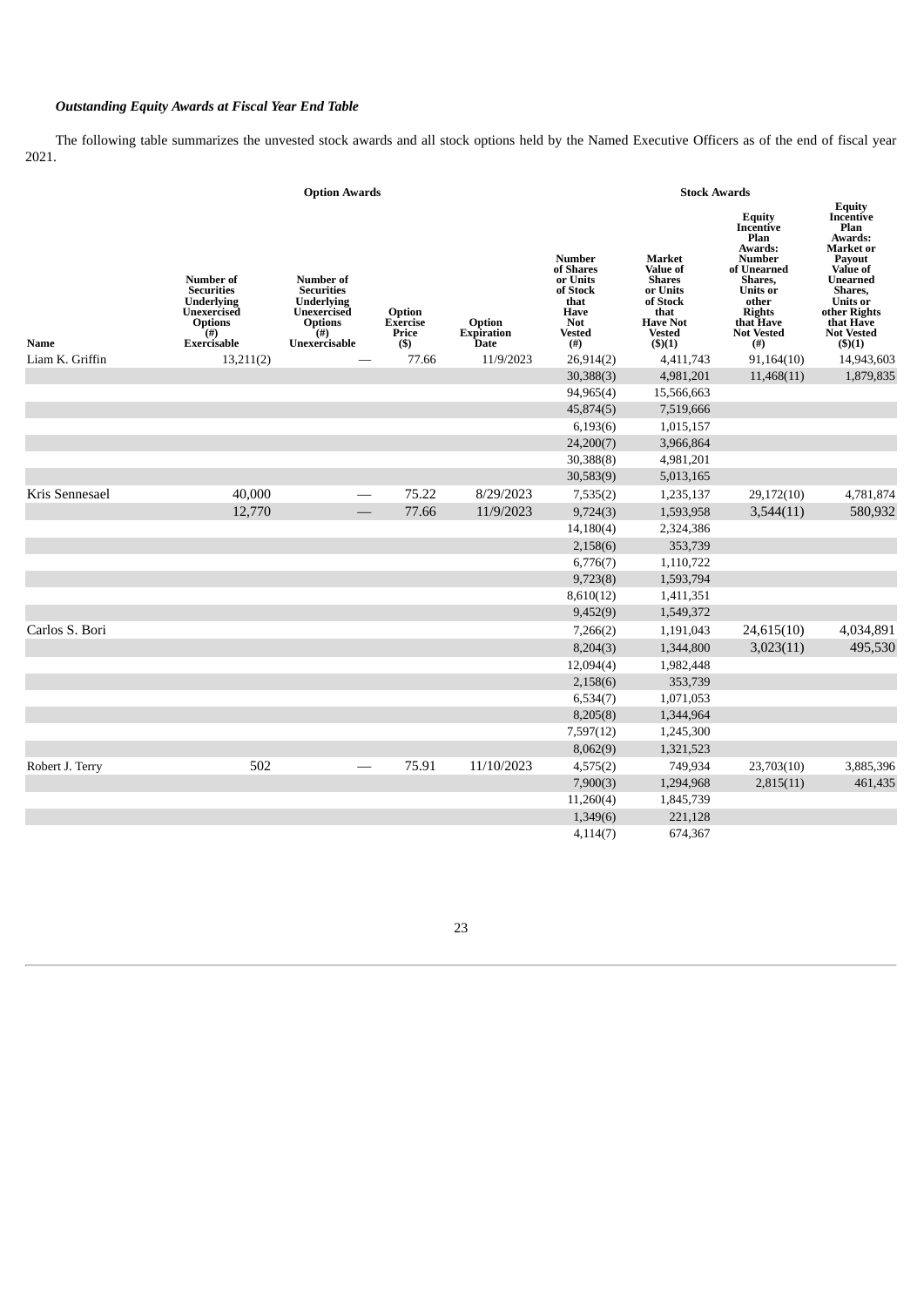|                   | 7,900(8)  | 1,294,968 |                    |           |
|-------------------|-----------|-----------|--------------------|-----------|
|                   | 6,077(12) | 996,142   |                    |           |
|                   | 7,506(9)  | 1,230,384 |                    |           |
| Karilee A. Durham | 2,960(2)  |           | 485,203 16,410(10) | 2,689,927 |
|                   | 5,468(3)  | 896,315   | 1,980(11)          | 324,562   |
|                   | 7,924(4)  | 1,298,902 |                    |           |
|                   | 4,426(13) | 725,510   |                    |           |
|                   | 2,662(7)  | 436,355   |                    |           |
|                   | 5,469(8)  | 896,478   |                    |           |
|                   | 4,051(12) | 664,040   |                    |           |
|                   | 5,282(9)  | 865,825   |                    |           |
|                   |           |           |                    |           |

(1) Reflects a price of \$163.92 per share, which was the closing sale price of the Company's common stock on the Nasdaq Global Select Market on October 1, 2021.

 $\_$ 

- (3) Represents shares issuable under the fiscal year 2020 PSAs (the "FY20 PSAs") with respect to two performance metrics measured over a one-year performance period consisting of the Company's fiscal year 2020. Fifty percent (50%) of the shares earned under the FY20 PSAs with respect to such metrics were issued on November 5, 2020, and the remaining fifty percent (50%) of the shares earned with respect to such metrics were issued on November 5, 2021.
- (4) Represents shares issuable under the one-time, non-recurring stock-based award granted to Mr. Griffin on November 5, 2019 (as described above under "*Components of Compensation—Long-Term Stock-Based Compensation*"), with respect to a non-GAAP EBITDA margin metric measured over the Company's fiscal year 2020 and fiscal year 2021. During fiscal year 2020, the Company achieved a non-GAAP EBITDA margin of 43%, which put the Company in the 87.5<sup>th</sup> percentile of the peer group, resulting in achievement with respect to such metric of 200% of the target level of shares with respect to fiscal year 2020. During fiscal year 2021, the Company achieved a non-GAAP EBITDA margin of 45%, which put the Company in the 68.75<sup>th</sup> percentile of the peer group, resulting in achievement with respect to such metric of 175% of the target level of shares with respect to fiscal year 2021. The shares earned under this award were issued on November 5, 2021.
- (5) Represents shares issuable under the FY21 PSAs (awarded on November 11, 2020, as described above under "*Components of Compensation—Long-Term Stock-Based Compensation*") with respect to two performance metrics measured over a one-year performance period consisting of the Company's fiscal year 2021, assuming achievement at the "maximum" level of performance. Fifty percent (50%) of the shares earned under the FY21 PSAs with respect to such metrics were issued on November 11, 2021, and the remaining fifty percent (50%) of the shares earned with respect to such metrics will be issued on November 11, 2022, provided that the executive meets the continued employment condition.
- (6) Represents shares issuable under an RSU award granted on November 7, 2017, under the Company's 2015 Long-Term Incentive Plan. The RSU award vested at a rate of twenty-five percent (25%) per year on each anniversary of the grant date until they became fully vested on November 7, 2021.
- (7) Represents shares issuable under an RSU award granted on November 6, 2018, under the Company's 2015 Long-Term Incentive Plan. The RSU award vests at a rate of twenty-five percent (25%) per year on each anniversary of the grant date through November 6, 2022.
- (8) Represents shares issuable under an RSU award granted on November 5, 2019, under the Company's 2015 Long-Term Incentive Plan. The RSU award vests at a rate of twenty-five percent (25%) per year on each anniversary of the grant date through November 5, 2023.
- (9) Represents shares issuable under an RSU award granted on November 11, 2020, under the Company's 2015 Long-Term Incentive Plan. The RSU award vests at a rate of twenty-five percent (25%) per year on each anniversary of the grant date through November 11, 2024.

<sup>(2)</sup> Represents shares issuable under the fiscal year 2019 PSAs ("FY19 PSAs") with respect to the TSR percentile ranking performance metric. The shares earned under this portion of the FY19 PSAs, which was subject to a three-year performance period, were issued on November 6, 2021.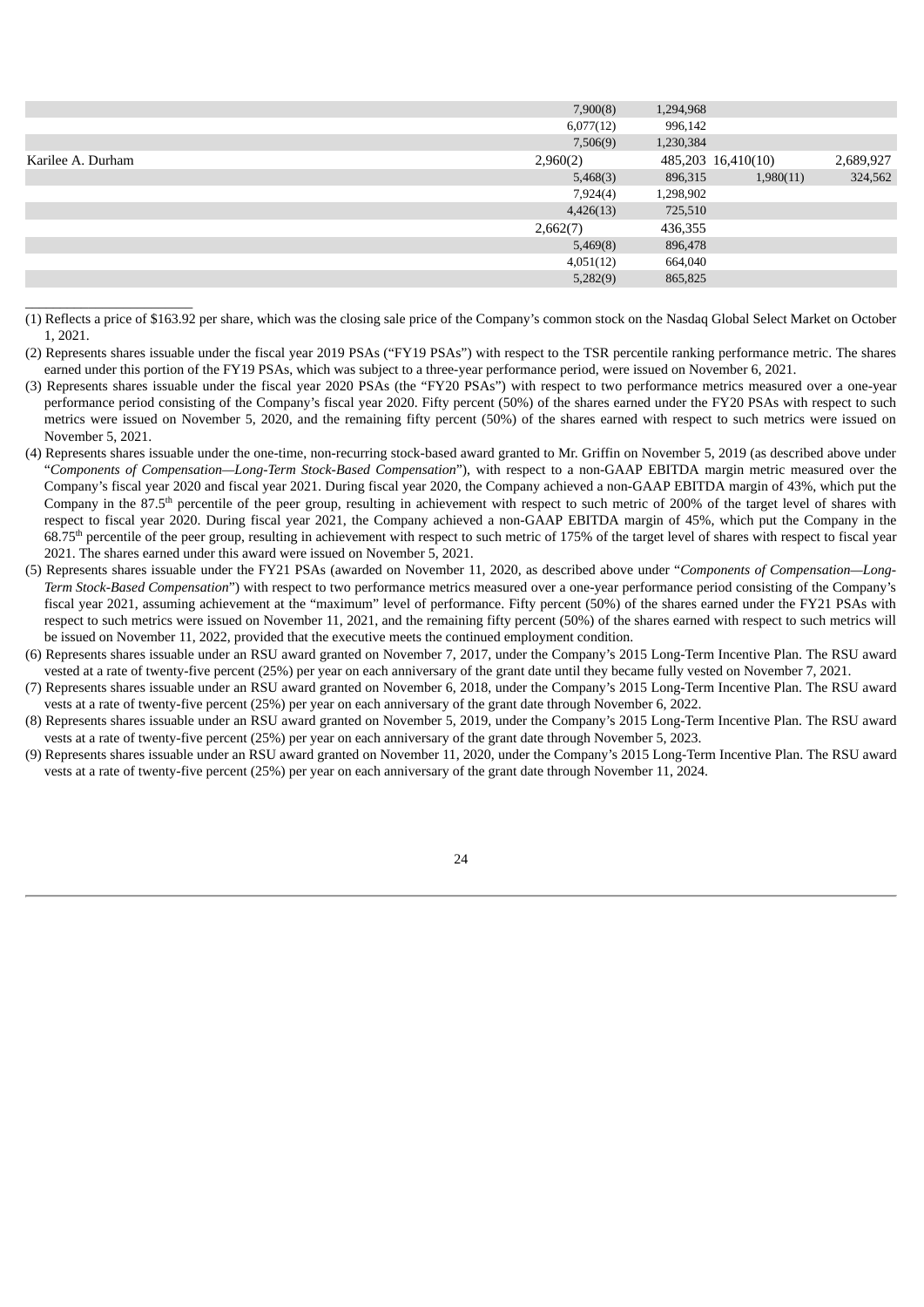- (10) Represents shares issuable under the FY20 PSAs with respect to the TSR percentile ranking performance metric, assuming achievement at the "maximum" level of performance. This portion of the FY21 PSAs, which is subject to a three-year performance period, will be issued on November 5, 2022, to the extent earned and provided that the executive meets the continued employment condition.
- (11) Represents shares issuable under the FY21 PSAs (awarded on November 11, 2020, as described above under "*Components of Compensation—Long-Term Stock-Based Compensation*") with respect to the TSR percentile ranking performance metric, assuming achievement at the "threshold" level of performance. This portion of the FY21 PSAs, which is subject to a three-year performance period, will be issued on November 11, 2023, to the extent earned and provided that the executive meets the continued employment condition.
- (12) Represents shares issuable under an RSU award granted on November 5, 2019, under the Company's 2015 Long-Term Incentive Plan. The RSU award vested at a rate of fifty percent (50%) per year on each anniversary of the grant date until they became fully vested on November 5, 2021.
- (13) Represents shares issuable under an RSU award granted on April 9, 2018, under the Company's 2015 Long-Term Incentive Plan. The RSU award vests at a rate of twenty-five percent (25%) per year on each anniversary of the grant date through April 9, 2022.

#### *Option Exercises and Stock Vested Table*

The following table summarizes the Named Executive Officers' option exercises and stock award vesting during fiscal year 2021.

|                   | <b>Option Awards</b>                                               |                                                | <b>Stock Awards</b>                                               |                                        |  |
|-------------------|--------------------------------------------------------------------|------------------------------------------------|-------------------------------------------------------------------|----------------------------------------|--|
| Name              | <b>Number of Shares</b><br><b>Acquired on Exercise</b><br>$^{(#)}$ | Value Realized<br>on Exercise<br>$($ \$ $)(1)$ | <b>Number of Shares</b><br><b>Acquired on Vesting</b><br>$^{(#)}$ | Value Realized<br>on Vesting<br>(5)(2) |  |
| Liam K. Griffin   |                                                                    |                                                | 62.677                                                            | 9,271,879                              |  |
| Kris Sennesael    |                                                                    |                                                | 28,055                                                            | 4,161,448                              |  |
| Carlos S. Bori    | 15.938                                                             | 1,700,702                                      | 24.864                                                            | 3,686,040                              |  |
| Robert J. Terry   | 1,750                                                              | 128,203                                        | 20,678                                                            | 3,064,656                              |  |
| Karilee A. Durham |                                                                    |                                                | 17,105                                                            | 2,722,837                              |  |

(1) The value realized on exercise is based on the amount by which the market price of a share of the Company's common stock at the time of exercise exceeded the applicable exercise price per share of the exercised option.

(2) The value realized upon vesting is determined by multiplying (a) the number of shares underlying the stock awards that vested, by (b) the closing price of the Company's common stock on the Nasdaq Global Select Market on the applicable vesting date.

#### *Potential Payments Upon Termination or Change in Control*

#### *Mr. Griffin*

 $\_$ 

On May 11, 2016, in connection with the appointment of Mr. Griffin as Chief Executive Officer, the Company entered into an amended and restated Change in Control / Severance Agreement with Mr. Griffin (the "Griffin Agreement"). The Griffin Agreement sets out severance benefits that become payable if, while employed by the Company, other than following a change in control, Mr. Griffin either (i) is terminated without cause, or (ii) terminates his employment for good reason. The severance benefits provided to Mr. Griffin under either of these circumstances would consist of: (i) a lump-sum payment equal to two (2) times the sum of (A) his then-current annual base salary immediately prior to such termination and (B) the Bonus Amount (as defined below); (ii) full acceleration of the vesting of all of Mr. Griffin's outstanding stock options, which stock options would become exercisable for a period of two (2) years after the termination date (but not beyond the expiration of their respective maximum terms), full acceleration of the vesting of all outstanding restricted stock awards, and the right to receive the number of performance shares under outstanding PSAs that are earned but unissued and that he would have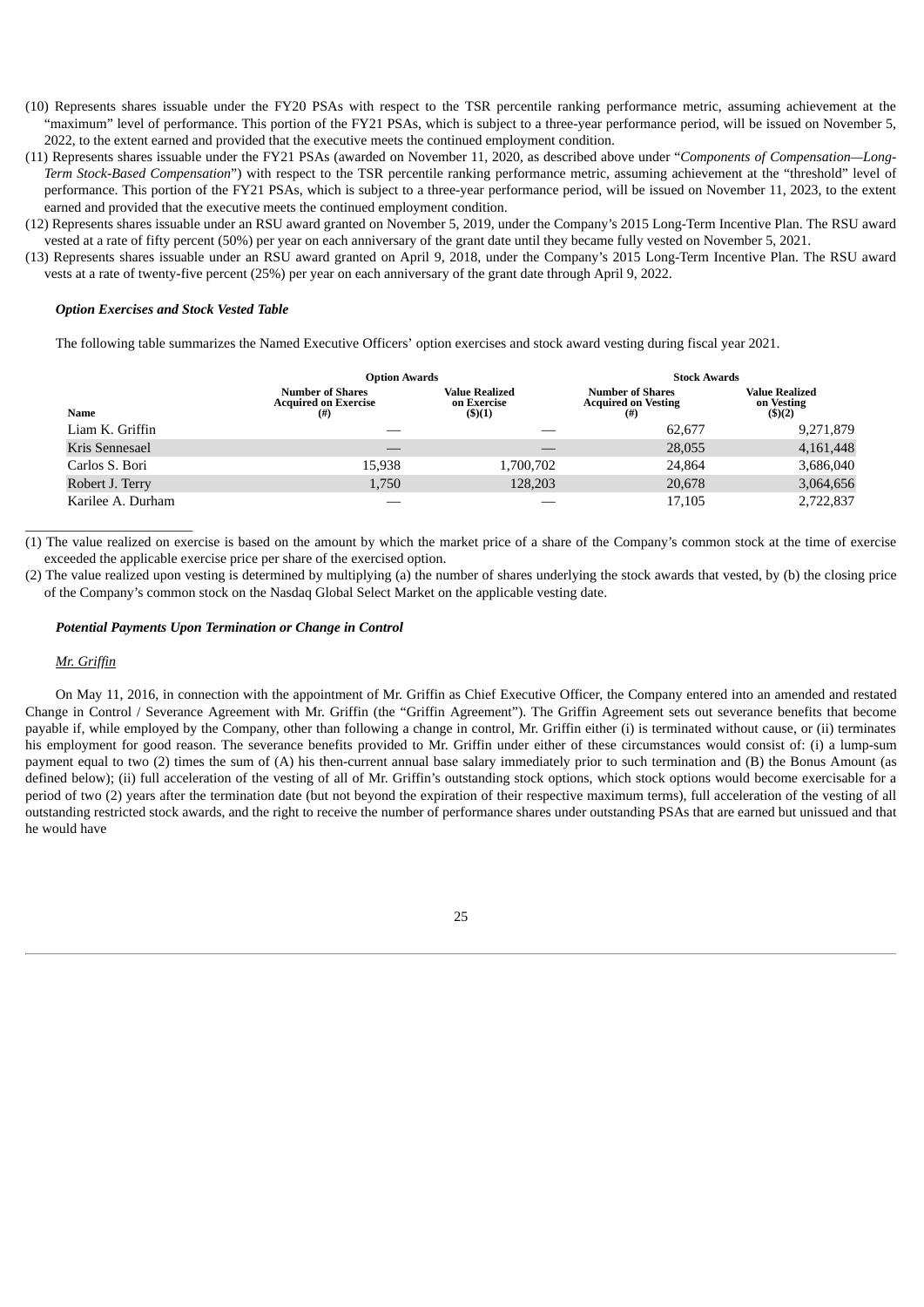earned had he remained employed through the end of the applicable performance period; and (iii) provided he is eligible for and timely elects to continue receiving group medical coverage, certain COBRA continuation for him and his eligible dependents ("COBRA continuation") for up to fifteen (15) months after the termination date. The Bonus Amount is an amount equal to the greater of  $(x)$  the average of the short-term cash incentive awards received for the three (3) years prior to the year in which the termination occurs, and (y) the target annual short-term cash incentive award for the year in which the termination occurs.

The Griffin Agreement also sets out severance benefits that become payable if, within the period of time commencing three (3) months prior to and ending two (2) years following a change in control, Mr. Griffin's employment is either (i) terminated by the Company without cause, or (ii) terminated by him for good reason (a "Qualifying Termination"). The severance benefits provided to Mr. Griffin in such circumstances would consist of the following: (i) a lump-sum payment equal to two and one-half  $(2<sup>1</sup>/<sub>2</sub>)$  times the sum of (A) his annual base salary immediately prior to the change in control, and (B) the CIC Bonus Amount (as defined below); (ii) all of Mr. Griffin's then-outstanding stock options would become exercisable for a period of thirty (30) months after the termination date (but not beyond the expiration of their respective maximum terms); and (iii) COBRA continuation for up to eighteen (18) months after the termination date. The CIC Bonus Amount is an amount equal to the greater of  $(x)$  the average of the annual short-term cash incentive awards received for the three  $(3)$  years prior to the year in which the change of control occurs and  $(y)$  the target annual short-term cash incentive award for the year in which the change of control occurs.

The Griffin Agreement also provides that in the event of a Qualifying Termination, Mr. Griffin is entitled to full acceleration of the vesting of all of his outstanding equity awards (including stock options, restricted stock awards, RSU awards, and all earned but unissued performance-based equity awards). At the time of a change in control, all such outstanding equity awards would continue to be subject to the same time-based vesting schedule to which the awards were subject prior to the change in control (including performance-based equity awards that are deemed earned at the time of the change in control as described below). For performance-based equity awards where the change in control occurs prior to the end of the performance period, such awards would be deemed earned as to the greater of (i) the target level of shares for such awards, or (ii) the number of shares that would have been earned pursuant to the terms of such awards based upon performance up through and including the day prior to the date of the change in control. In the event that the successor or surviving company does not agree to assume, or to substitute for, such outstanding equity awards on substantially similar terms with substantially equivalent economic benefits as exist for such award immediately prior to the change in control, then such awards would accelerate in full as of the change in control.

In the event of Mr. Griffin's death or permanent disability (within the meaning of Section 22(e)(3) of the IRC), the Griffin Agreement provides for full acceleration of the vesting of all then-outstanding equity awards subject to time-based vesting (including stock options, restricted stock awards, RSU awards, and all performance-based equity awards where the performance period has ended and the shares are earned but unissued). The Griffin Agreement also provides that if Mr. Griffin's death or permanent disability occurs prior to the end of the performance period of a performance-based equity award, each such award would be deemed earned as to the greater of (i) the target level of shares for such award, or (ii) the number of shares that would have been earned pursuant to the terms of such award had he remained employed through the end of the performance period, and such earned shares would become vested and issuable to him after the performance period ends. In addition, all outstanding stock options would be exercisable for a period of twelve (12) months following the termination of employment (but not beyond the expiration of their respective maximum terms).

The Griffin Agreement is intended to be exempt from or compliant with Section 409A of the IRC and has an initial two (2) year term from May 11, 2016, and thereafter renews automatically on an annual basis for up to five (5) additional years unless either the Company or Mr. Griffin timely provides a notice of non-renewal to the other prior to the end of the then-current term. The payments due to Mr. Griffin under the Griffin Agreement are subject to potential reduction in the event that such payments would otherwise become subject to excise tax incurred under Section 4999 of the IRC, if such reduction would result in his retaining a larger amount, on an after-tax basis, than if he had received all of the payments due.

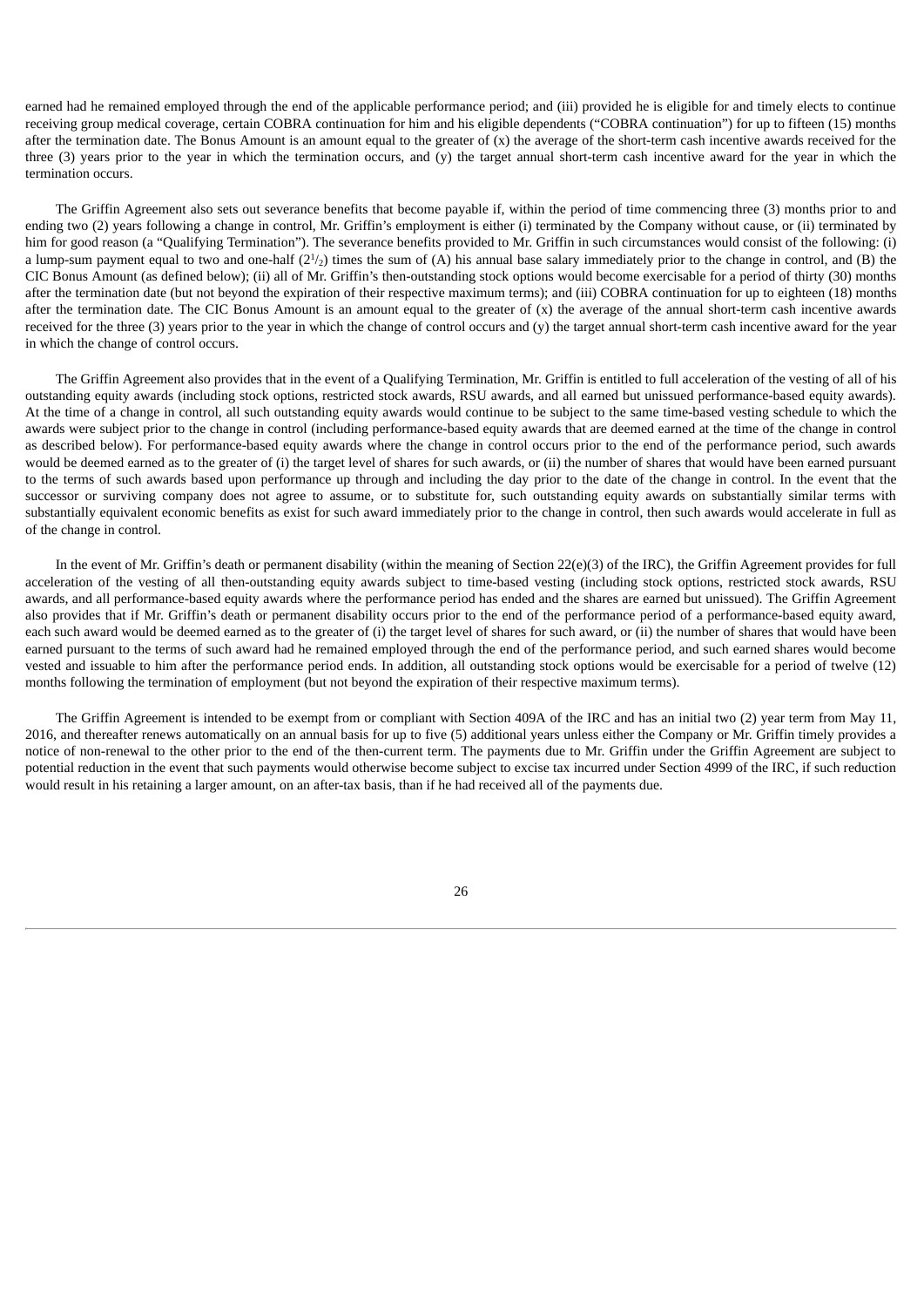Additionally, the Griffin Agreement requires that Mr. Griffin sign a release of claims in favor of the Company before he is eligible to receive any benefits under the Griffin Agreement and contains a non-solicitation provision applicable to Mr. Griffin while he is employed by the Company and for twelve (12) months following the termination of his employment.

The terms "change in control," "cause," and "good reason" are each defined in the Griffin Agreement. Change in control means, in summary: (i) the acquisition by a person or a group of 40% or more of the outstanding stock of the Company; (ii) a change, without approval by the Board of Directors, of a majority of the Board of Directors of the Company; (iii) the acquisition of the Company by means of a reorganization, merger, consolidation, or asset sale; or (iv) stockholder approval of a liquidation or dissolution of the Company. Cause means, in summary: (i) deliberate dishonesty that is significantly detrimental to the best interests of the Company; (ii) conduct constituting an act of moral turpitude; (iii) willful disloyalty or insubordination; or (iv) incompetent performance or substantial or continuing inattention to or neglect of duties. Good reason means, in summary: (i) a material diminution in his base compensation, authority, duties, responsibilities, or budget over which he retains authority; (ii) a requirement that Mr. Griffin report to a corporate officer or employee instead of reporting directly to the Board of Directors; (iii) a material change in his office location; or (iv) any action or inaction constituting a material breach by the Company of the terms of the agreement.

#### *Mr. Sennesael, Mr. Bori, Mr. Terry, and Ms. Durham*

The Company entered into Change in Control / Severance Agreements with each of Mr. Sennesael, Mr. Bori, Mr. Terry, and Ms. Durham on August 29, 2016, November 9, 2016, November 10, 2016, and April 13, 2018, respectively. Each such Change in Control / Severance Agreement is referred to herein as a "CIC Agreement."

Each CIC Agreement sets out severance benefits that become payable if, within the period of time commencing three (3) months prior to and ending twelve (12) months following a change in control, the executive officer's employment is either (i) terminated by the Company without cause, or (ii) terminated by the executive for good reason (for each such executive, a "Qualifying Termination"). The severance benefits provided to the executive in such circumstances would consist of the following: (i) a lump sum payment equal to one and one-half  $(1<sup>1</sup>/<sub>2</sub>)$  times the sum of  $(A)$  his or her annual base salary immediately prior to the change in control, and (B) the CIC Bonus Amount; (ii) all of the executive's then-outstanding stock options would remain exercisable for a period of eighteen (18) months after the termination date (but not beyond the expiration of their respective maximum terms); and (iii) COBRA continuation for up to eighteen (18) months after the termination date.

Each CIC Agreement also provides that in the event of a Qualifying Termination, the executive is entitled to full acceleration of the vesting of all of his or her outstanding equity awards (including stock options, restricted stock awards, RSU awards, and all earned but unissued performance-based equity awards). At the time of a change in control, all such outstanding equity awards would continue to be subject to the same time-based vesting schedule to which the awards were subject prior to the change in control (including performance-based equity awards that are deemed earned at the time of the change in control as described below). For performance-based equity awards where the change in control occurs prior to the end of the performance period, such awards would be deemed earned as to the greater of (i) the target level of shares for such awards, or (ii) the number of shares that would have been earned pursuant to the terms of such awards based upon performance up through and including the day prior to the date of the change in control. In the event that the successor or surviving company does not agree to assume, or to substitute for, such outstanding equity awards on substantially similar terms with substantially equivalent economic benefits as exist for such award immediately prior to the change in control, then such awards would accelerate in full as of the change in control.

Each CIC Agreement also sets out severance benefits outside a change in control that become payable if the executive's employment is terminated by the Company without cause. The severance benefits provided to the executive under such circumstance would consist of the following: (i) biweekly compensation continuation payments for a period of twelve (12) months, with each such compensation continuation payment being equal to the aggregate payment amount divided by twenty-six (26), where the aggregate payment is equal to the sum of  $(x)$  his or her annual base salary, and  $(y)$  any short-term cash incentive award then due; (ii) all then-vested outstanding stock

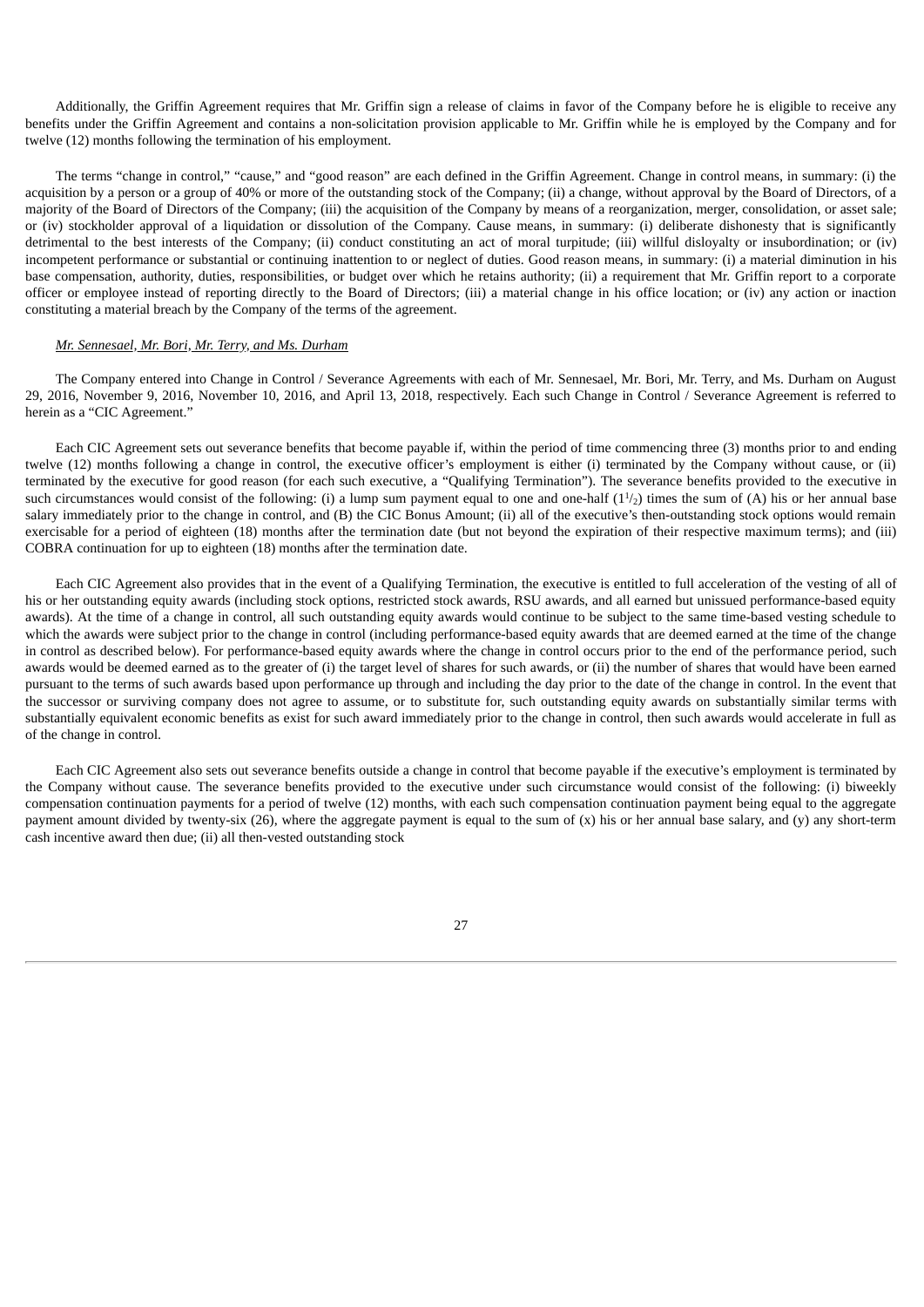options would remain exercisable for a period of twelve (12) months after the termination date (but not beyond the expiration of their respective maximum terms); and (iii) COBRA continuation coverage for up to twelve (12) months after the termination date.

In the event of the executive's death or permanent disability (within the meaning of Section 22(e)(3) of the IRC), each CIC Agreement provides for full acceleration of the vesting of all then-outstanding equity awards subject to time-based vesting (including stock options, restricted stock awards, RSU awards, and all performance-based equity awards where the performance period has ended and the shares are earned but unissued). Each CIC Agreement also provides that for a performance-based equity award where the executive's death or permanent disability occurs prior to the end of the performance period, such award would be deemed earned as to the greater of (i) the target level of shares for such award, or (ii) the number of shares that would have been earned pursuant to the terms of such award had the executive remained employed through the end of the performance period, and such earned shares would become vested and issuable to the executive after the performance period ends. In addition, all outstanding stock options would remain exercisable for a period of twelve (12) months following the termination of employment (but not beyond the expiration of their respective maximum terms).

Each CIC Agreement is intended to be exempt from or compliant with Section 409A of the IRC and has an initial two (2) year term, and thereafter renews automatically on an annual basis for up to five (5) additional years unless either the Company or the executive timely provides a notice of nonrenewal to the other prior to the end of the then-current term. The payments due to each executive under his or her CIC Agreement are subject to potential reduction in the event that such payments would otherwise become subject to excise tax incurred under Section 4999 of the IRC, if such reduction would result in the executive retaining a larger amount, on an after-tax basis, than if he or she had received all of the payments due.

Additionally, each CIC Agreement requires that the executive sign a release of claims in favor of the Company before he or she is eligible to receive any benefits under the agreement. Each CIC Agreement also contains non-solicitation provisions applicable to the executive while he or she is employed by the Company and for a period of twelve (12) months following the termination of his or her employment.

The terms "change in control," "cause," and "good reason" are each defined in the CIC Agreements. Change in control means, in summary: (i) the acquisition by a person or a group of 40% or more of the outstanding stock of the Company; (ii) a change, without approval by the Board of Directors, of a majority of the Board of Directors of the Company; (iii) the acquisition of the Company by means of a reorganization, merger, consolidation, or asset sale; or (iv) stockholder approval of a liquidation or dissolution of the Company. Cause means, in summary: (i) deliberate dishonesty that is significantly detrimental to the best interests of the Company; (ii) conduct constituting an act of moral turpitude; (iii) willful disloyalty or insubordination; or (iv) incompetent performance or substantial or continuing inattention to or neglect of duties. Good reason means, in summary: (i) a material diminution in the executive's base compensation, authority, duties, or responsibilities; (ii) a material diminution in the authority, duties, or responsibilities of the executive's supervisor; (iii) a material change in the executive's office location; or (iv) any action or inaction constituting a material breach by the Company of the terms of the agreement.

The following table summarizes the payments and benefits that would be made to the Named Executive Officers as of October 1, 2021, in the following circumstances as of such date:

- termination without cause outside of a change in control;
- termination without cause or for good reason in connection with a change in control; and
- in the event of a termination of employment because of death or disability.

The accelerated equity values in the table reflect a price of \$163.92 per share, which was the closing sale price of the Company's common stock on the Nasdaq Global Select Market on October 1, 2021. The table does not reflect any equity awards made after October 1, 2021.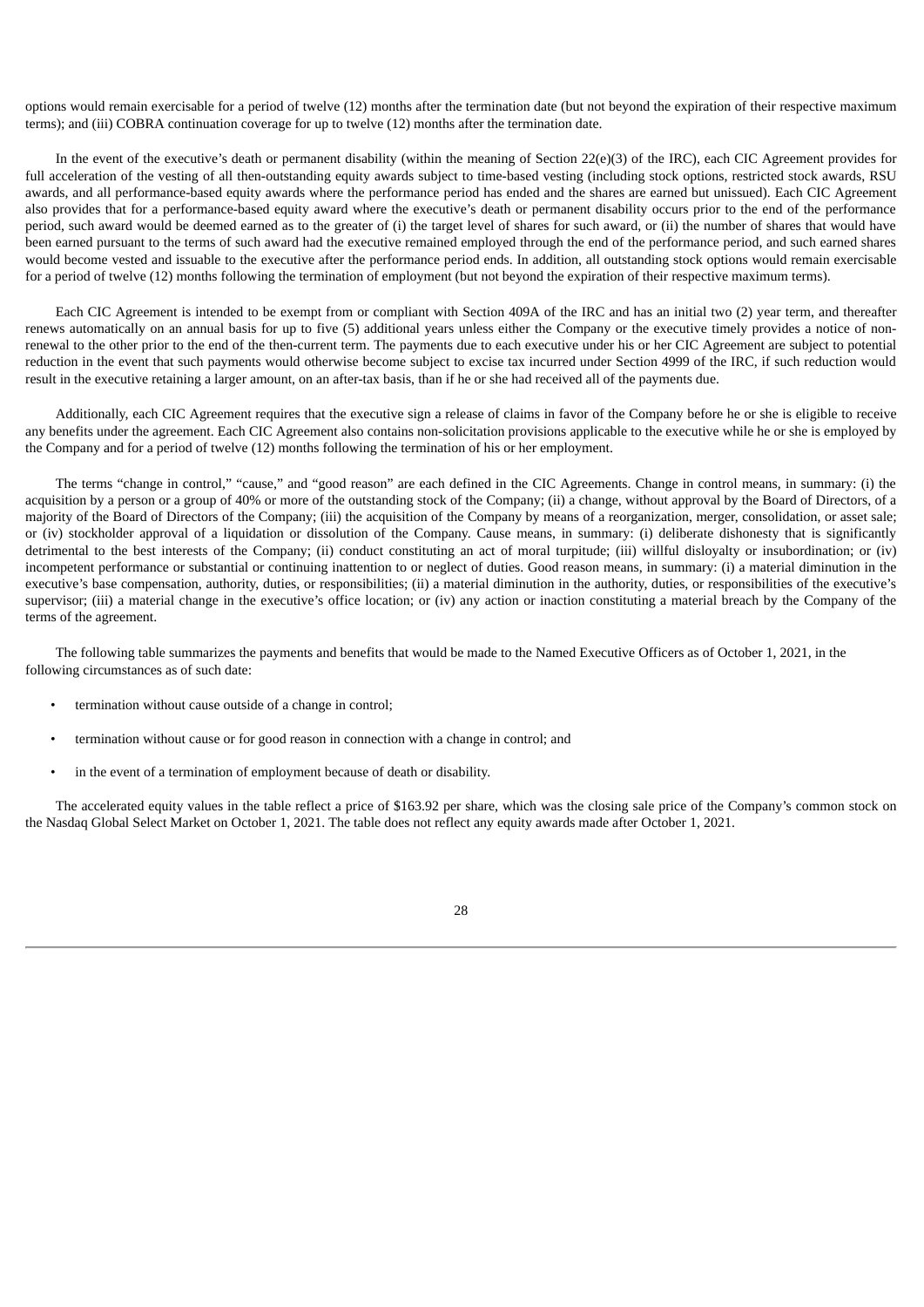| <b>Name</b>          | <b>Benefit</b>                  | <b>Termination</b><br>w/o Cause<br><b>Outside</b><br><b>Change in</b><br>Control<br>(3)(1) | TELTIINIAUON<br>w/o Cause<br>or for Good<br>Reason,<br><b>After</b><br>Change in<br>Control (\$) | Death/<br><b>Disability</b><br>$(\$)$ |
|----------------------|---------------------------------|--------------------------------------------------------------------------------------------|--------------------------------------------------------------------------------------------------|---------------------------------------|
| Liam K. Griffin(2)   | Salary and Short-Term Incentive | 5,875,814(3)                                                                               | 7,344,767(4)                                                                                     |                                       |
|                      | <b>Accelerated RSUs</b>         | 14,976,387                                                                                 | 14,976,387                                                                                       | 14,976,387                            |
|                      | Accelerated PSAs (5)            | 44,142,836                                                                                 | 44,142,836                                                                                       | 44,142,836                            |
|                      | Medical                         | 27,458                                                                                     | 32,950                                                                                           |                                       |
|                      | <b>TOTAL</b>                    | 65,022,495                                                                                 | 66,496,940                                                                                       | 59,119,223                            |
| Kris Sennesael(2)    | Salary and Short-Term Incentive | 560,000(6)                                                                                 | 1,715,904(7)                                                                                     |                                       |
|                      | <b>Accelerated RSUs</b>         |                                                                                            | 6,018,978                                                                                        | 6,018,978                             |
|                      | Accelerated PSAs (5)            |                                                                                            | 8,783,161                                                                                        | 8,783,161                             |
|                      | Medical                         | 24,426                                                                                     | 36,639                                                                                           |                                       |
|                      | <b>TOTAL</b>                    | 584,426                                                                                    | 16,554,682                                                                                       | 14,802,139                            |
| Carlos S. Bori(2)    | Salary and Short-Term Incentive | 475,000(6)                                                                                 | 1,315,121(7)                                                                                     |                                       |
|                      | <b>Accelerated RSUs</b>         |                                                                                            | 5,336,580                                                                                        | 5,336,580                             |
|                      | Accelerated PSAs (5)            |                                                                                            | 7,643,590                                                                                        | 7,643,590                             |
|                      | Medical                         | 24,426                                                                                     | 36,639                                                                                           |                                       |
|                      | <b>TOTAL</b>                    | 499,426                                                                                    | 14,331,930                                                                                       | 12,980,170                            |
| Robert J. Terry(2)   | Salary and Short-Term Incentive | 492,000(6)                                                                                 | 1,360,413(7)                                                                                     |                                       |
|                      | <b>Accelerated RSUs</b>         |                                                                                            | 4,416,988                                                                                        | 4,416,988                             |
|                      | Accelerated PSAs (5)            |                                                                                            | 6,729,900                                                                                        | 6,729,900                             |
|                      | Medical                         | 24,426                                                                                     | 36,639                                                                                           |                                       |
|                      | <b>TOTAL</b>                    | 516,426                                                                                    | 12,543,940                                                                                       | 11,146,888                            |
| Karilee A. Durham(2) | Salary and Short-Term Incentive | 450,000(6)                                                                                 | 1,264,453(7)                                                                                     |                                       |
|                      | <b>Accelerated RSUs</b>         |                                                                                            | 3,588,209                                                                                        | 3,588,209                             |
|                      | Accelerated PSAs (5)            |                                                                                            | 4,644,673                                                                                        | 4,644,673                             |
|                      | Medical                         | 24,426                                                                                     | 36,639                                                                                           |                                       |
|                      | <b>TOTAL</b>                    | 474,426                                                                                    | 9,533,974                                                                                        | 8,232,882                             |
|                      |                                 |                                                                                            |                                                                                                  |                                       |

**Termination**

(1) For Mr. Griffin, includes amounts payable pursuant to a termination for good reason outside of a change in control.

(2) Excludes the value of accrued vacation/paid time off required by law to be paid upon termination.

 $\_$ 

(3) Represents an amount equal to two (2) times the sum of (A) Mr. Griffin's annual base salary as of October 1, 2021, and (B) an Incentive Plan payment, which is equal to the three (3) year average of the actual incentive payments made to Mr. Griffin for fiscal years 2018, 2019, and 2020, since such average is greater than the "target" short-term cash incentive award for fiscal year 2021.

(4) Represents an amount equal to two and one-half (2½) times the sum of (A) Mr. Griffin's annual base salary as of October 1, 2021, and (B) an Incentive Plan payment, which is equal to the three (3) year average of the actual incentive payments made to Mr. Griffin for fiscal years 2018, 2019, and 2020, since such average is greater than the "target" short-term cash incentive award for fiscal year 2021.

(5) Represents the value of PSAs that were unvested and outstanding as of October 1, 2021, in accordance with Item 402(j) of Regulation S-K, using the following assumptions: (a) achievement at the "target" level of performance for the FY19 PSAs (3-year TSR percentile ranking metric) scheduled to vest on November 6, 2021, based on the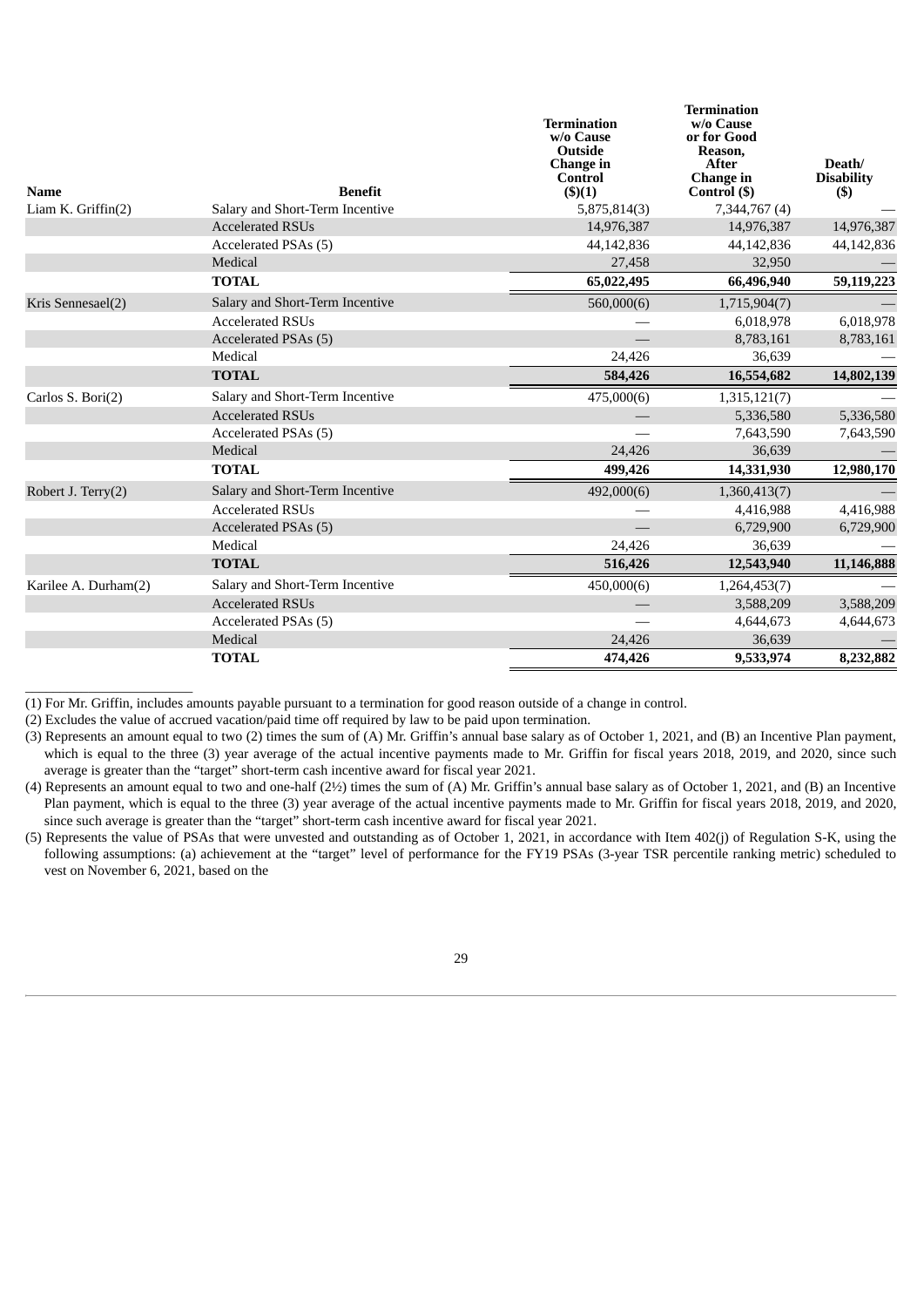Company's actual TSR relative to peers for fiscal years 2019–2021 falling below the "target" level of performance; (b) achievement at 200% of the "target" level of performance for the FY20 PSAs (emerging revenue growth and design wins metrics) scheduled to vest on November 6, 2021, based on the Company's actual achievement at the "maximum" level of performance with respect to both performance metrics measured over a one-year performance period consisting of the Company's fiscal year 2020; (c) achievement at 127.78% of the "target" level of performance for the FY20 PSAs (3-year TSR percentile ranking metric) scheduled to vest on November 5, 2022, based on the Company's TSR relative to peers for fiscal years 2020 and 2021; (d) achievement at 200% of the "target" level of performance for the FY21 PSAs (emerging revenue growth and design wins metrics) scheduled to vest on November 11, 2021, and November 11, 2022, based on the Company's actual achievement at the "maximum" level of performance with respect to both performance metrics measured over a one-year performance period consisting of the Company's fiscal year 2021; (e) achievement at the "target" level of performance for the FY21 PSAs (3-year TSR percentile ranking metric) scheduled to vest on November 11, 2023, based on the Company's TSR relative to peers for fiscal year 2021 falling below the "target" level of performance; and (f) achievement at 187.5% of the "target" level of performance for the one-time, non-recurring stock-based award granted to Mr. Griffin scheduled to vest on November 5, 2021, based on the Company's actual achievement at the "maximum" level of performance with respect to fiscal year 2020 and at 175% of the "target" level of performance with respect to fiscal year 2021.

(6) Represents an amount equal to the Named Executive Officer's annual base salary as of October 1, 2021.

(7) Represents an amount equal to one and one-half (1½) times the sum of (A) the Named Executive Officer's annual base salary as of October 1, 2021, and (B) an Incentive Plan payment, which is equal to the three (3) year average of the actual incentive payments made to the Named Executive Officer for fiscal years 2018, 2019, and 2020, since such average is greater than the Named Executive Officer's "target" short-term cash incentive award for fiscal year 2021.

#### *CEO Pay Ratio*

Following is an estimate, prepared under applicable SEC rules, of the ratio of the annual total compensation of our Chief Executive Officer to the median of the annual total compensation of our other employees. For fiscal year 2021:

- The annual total compensation of our Chief Executive Officer was \$16,150,421.
- The annual total compensation of our median compensated employee was \$17,409.
- Based on the foregoing, we estimate that our Chief Executive Officer's total annual compensation was approximately 928 times that of our median employee.

To determine the median of the annual total compensation of our employees, we applied the following methodology and material assumptions:

- We did not use the de minimis exception to exclude any non-U.S. employees. We have a globally diverse workforce with total headcount of approximately 11,000 as of October 1, 2021, of which approximately 77% are located outside the United States, primarily in locations employing large direct labor forces such as Mexico and Singapore where wages are significantly lower than in the United States. As permitted under SEC rules, we excluded from our headcount approximately 340 employees who became employees of the Company during fiscal year 2021 due to our acquisition of Silicon Labs' Infrastructure and Automotive business. The median employee within our employee population was identified, consistent with prior years, as of the last day of our fiscal year, or October 1, 2021, and is a full-time employee in our Mexicali, Mexico facility.
- To identify the median employee, we used a consistently applied compensation measure that included total taxable earnings paid to our employees in the most recently completed taxable year in their respective jurisdictions. This included base salary, overtime pay, shift premiums, recognition bonuses, annual cash incentive awards, and long-term stock-based incentive awards. We annualized the compensation of permanent, full-time, and part-time employees who were hired after the beginning of the most recently completed taxable year in their respective jurisdictions.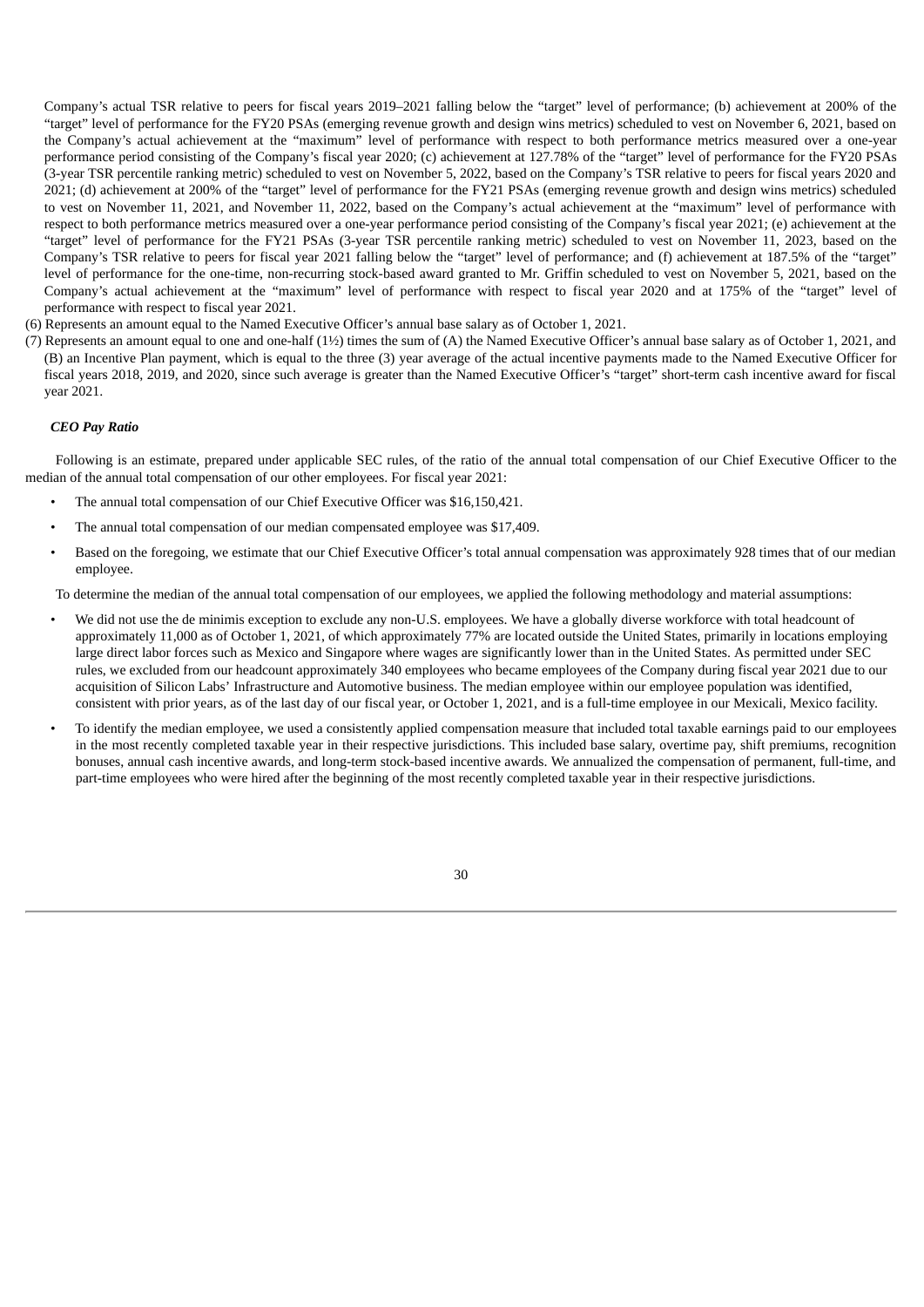- Using this consistently applied compensation measure, we identified an employee at the median and calculated such employee's total compensation for fiscal year 2021 in accordance with Item 402(c)(2)(x) of Regulation S-K.
- We did not use any cost-of-living adjustments in identifying the median employee.
- The annual total compensation of our Chief Executive Officer is the amount reported in the "Total" column of our Summary Compensation Table for fiscal year 2021.

We believe our pay ratio presented above is a reasonable estimate calculated in a manner consistent with Item 402(u) of Regulation S-K. The SEC rules for identifying the median compensated employee and calculating the pay ratio based on that employee's annual total compensation allow companies to adopt a variety of methodologies, to apply certain exclusions, and to make reasonable estimates and assumptions. As a result, the pay ratio reported by other companies may not be comparable to the pay ratio reported above, as other companies may have different employment and compensation practices and may utilize different methodologies, exclusions, estimates, and assumptions in calculating their own pay ratios.

#### **Director Compensation**

The Board of Directors sets the compensation for the Company's non-employee directors, after receiving the recommendations of the Compensation Committee. In formulating its recommendations, the Compensation Committee seeks and receives input from Aon/Radford related to the amounts, terms, and conditions of director cash compensation and stock-based compensation awards, with the goal of establishing non-employee director compensation that is similar to, and competitive with, the compensation of non-employee directors at peer companies in the semiconductor industry.

#### *Cash Compensation*

Non-employee directors are paid, in quarterly installments, an annual retainer of \$75,000. Additional annual retainers for Chairman, Lead Independent Director, and/or committee service (paid in quarterly installments) are as follows: any non-employee Chairman of the Board (\$130,000); the Lead Independent Director, if one has been appointed (\$50,000); the Chairman of the Audit Committee (\$30,000); the Chairman of the Compensation Committee (\$20,000); the Chairman of the Nominating and Governance Committee (\$15,000); non-chair member of Audit Committee (\$15,000); non-chair member of Compensation Committee (\$10,000); and non-chair member of Nominating and Corporate Governance Committee (\$7,500). In addition, the Compensation Committee continues to retain discretion to recommend to the full Board of Directors that additional cash payments be made to a non-employee director for extraordinary service during a fiscal year.

#### *Equity Compensation*

Currently, following each annual meeting of stockholders, each non-employee director who is reelected will receive a grant of RSUs having a value of approximately \$200,000. Any newly appointed non-employee director will receive an initial equity grant of RSUs having a value of approximately \$200,000. The number of shares subject to a non-employee director's initial RSU award or annual award is determined by dividing the approximate value of the award, as stated above, by the average closing price per share of the Company's common stock as reported on the Nasdaq Global Select Market (or if the common stock is not then traded on such market, such other market on which the common stock is traded) for each trading day during the 30 consecutive trading day period ending on, and including, the grant date. Unless otherwise determined by the Board of Directors, (a) a non-employee director's initial equity grant of RSUs will vest in three (3) equal annual installments on the first three anniversaries of the date of grant, and (b) a nonemployee director's annual equity grant of RSUs will vest on the first anniversary of the date of grant. In the event of a change in control of the Company, any outstanding options and RSUs awarded under the 2008 Director Long-Term Incentive Plan will become fully exercisable and deemed fully vested, respectively.

No director who is also an employee receives separate compensation for services rendered as a director. Mr. Griffin is currently the only director who is also an employee of the Company.

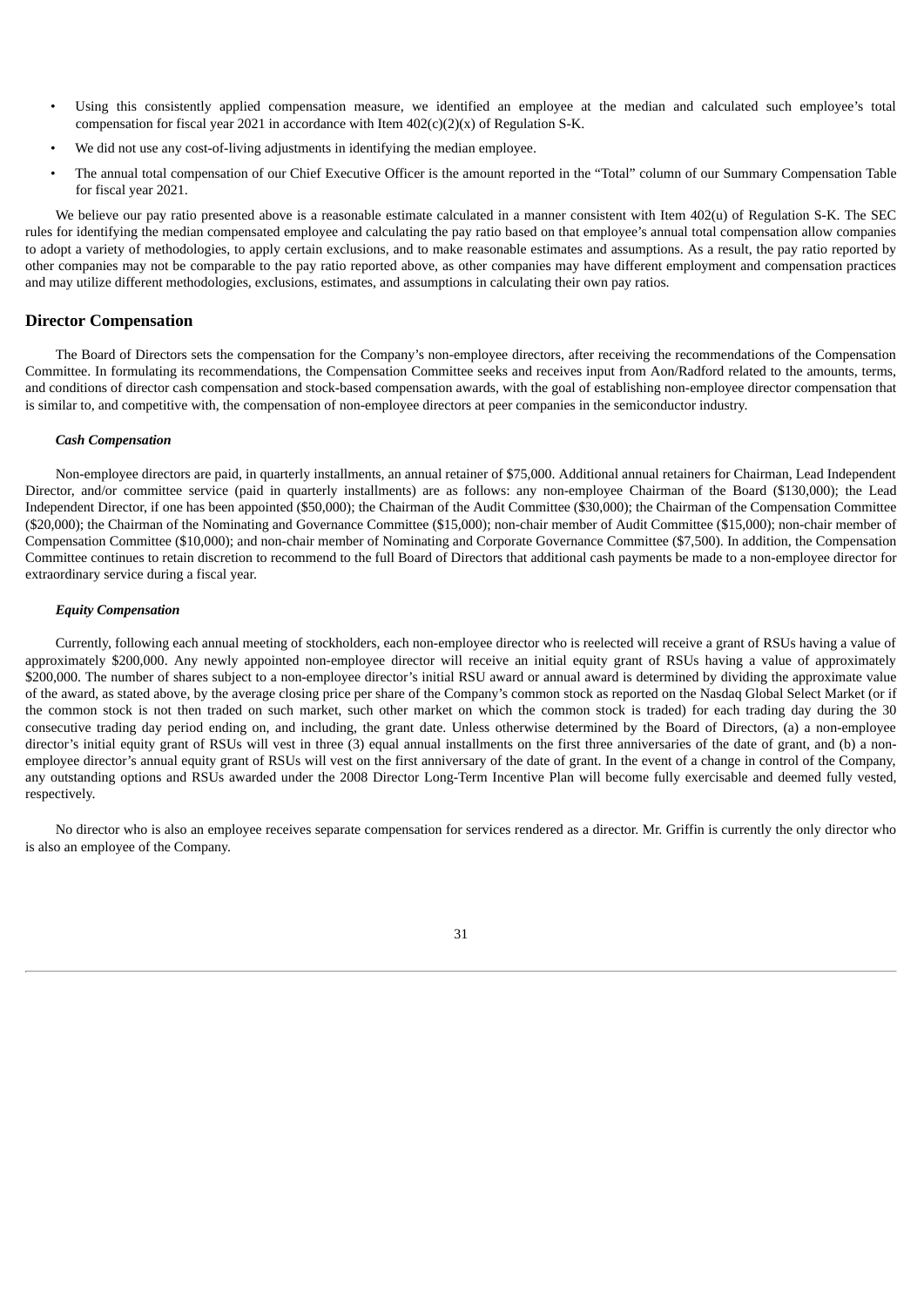#### *Director Compensation Table*

 $\_$ 

The following table summarizes the compensation paid to the Company's non-employee directors for fiscal year 2021.

| <b>Name</b>                                        | <b>Fees Earned</b><br>or Paid in Cash<br>(S) | <b>Stock</b><br>Awards<br>$($ (\$)(1)(2) | Total<br>$(\$)$ |
|----------------------------------------------------|----------------------------------------------|------------------------------------------|-----------------|
| David J. Aldrich, Former Chairman of the Board (3) | 126,154                                      |                                          | 126,154         |
| Christine King, Lead Independent Director          | 160,000                                      | 175,099                                  | 335,099         |
| Alan S. Batey                                      | 82,500                                       | 175,099                                  | 257,599         |
| Kevin L. Beebe                                     | 90,000                                       | 175,099                                  | 265,099         |
| Timothy R. Furey                                   | 97.500                                       | 175,099                                  | 272,599         |
| David P. McGlade                                   | 115,000                                      | 175,099                                  | 290,099         |
| Robert A. Schriesheim                              | 100,000                                      | 175,099                                  | 275,099         |
| Kimberly S. Stevenson                              | 82,500                                       | 175,099                                  | 257,599         |

(1) The non-employee members of the Board of Directors who held such positions on October 1, 2021, held the following aggregate number of unexercised stock options and unvested RSU awards as of such date:

| <b>Name</b>                               | Number of<br><b>Securities Underlying</b><br><b>Unexercised Options</b> | <b>Number of Shares</b><br><b>Subject to</b><br><b>Unvested RSUs</b> |
|-------------------------------------------|-------------------------------------------------------------------------|----------------------------------------------------------------------|
| Christine King, Lead Independent Director |                                                                         | 1,084                                                                |
| Alan S. Batey                             |                                                                         | 1,924                                                                |
| Kevin L. Beebe                            |                                                                         | 1,084                                                                |
| Timothy R. Furey                          |                                                                         | 1,084                                                                |
| David P. McGlade                          |                                                                         | 1,084                                                                |
| Robert A. Schriesheim                     |                                                                         | 1,084                                                                |
| Kimberly S. Stevenson                     |                                                                         | 1,084                                                                |

(2) Reflects the grant date fair value of 1,084 RSUs granted on May 12, 2021, to each non-employee director elected at the 2021 Annual Meeting of Stockholders, computed in accordance with the provisions of ASC 718 using a price of \$161.53 per share, which was the closing sale price of the Company's common stock on the Nasdaq Global Select Market on May 12, 2021.

(3) Mr. Aldrich served as Chairman of the Board and as a director until the 2021 Annual Meeting of Stockholders on May 12, 2021.

#### *Director Stock Ownership Requirements*

We have adopted Director Stock Ownership guidelines with the objective of more closely aligning the interests of our directors with those of our stockholders. The minimum number of shares of the Company's common stock that the Director Stock Ownership guidelines require non-employee directors to hold while serving in their capacity as directors is the director base compensation (currently \$75,000) multiplied by five (5), divided by the fair market value of the Company's common stock (rounded to the nearest 100 shares). For purposes of the Director Stock Ownership guidelines, the fair market value of the Company's common stock is the average closing price per share of the Company's common stock as reported on the Nasdaq Global Select Market (or if the common stock is not then traded on such market, such other market on which the common stock is traded) for the twelve (12) month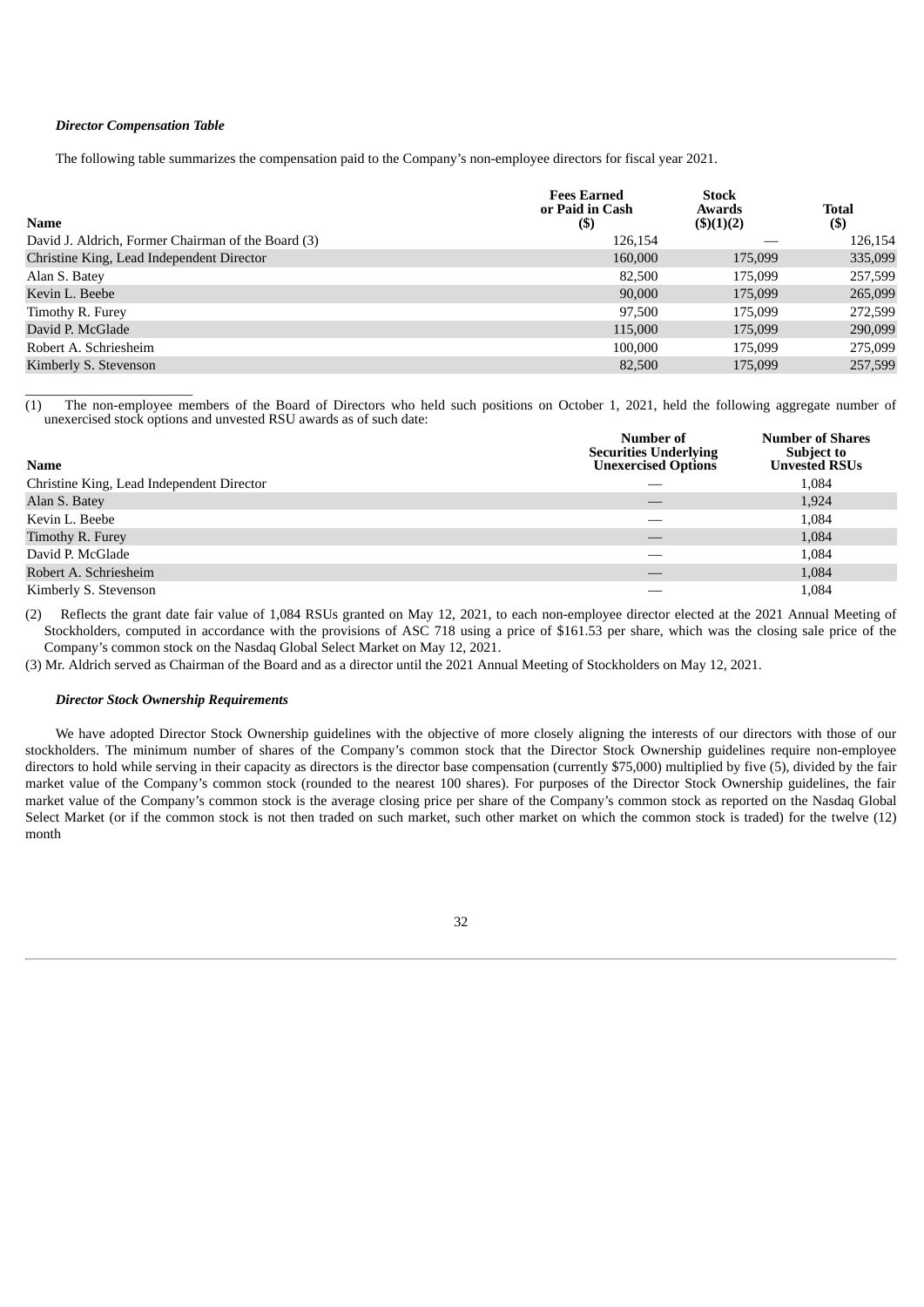period ending with the determination date. All of our directors have met the stock ownership guidelines as of the date hereof.

# **Compensation Committee Interlocks and Insider Participation**

The Compensation Committee of the Board of Directors currently consists of, and during fiscal year 2021 consisted of, Ms. King (Chairman), Mr. McGlade, and Mr. Schriesheim. No member of this committee was at any time during fiscal year 2021 an officer or employee of the Company, was formerly an officer of the Company or any of its subsidiaries, or had any employment relationship with the Company or any of its subsidiaries. No executive officer of the Company has served as a director or member of the compensation committee (or other committee serving an equivalent function) of any other entity, where one of such entity's executive officers served as a director of the Company or a member of the Compensation Committee.

#### **Compensation Committee Report**

The Compensation Committee has reviewed and discussed the Compensation Discussion and Analysis included herein with management, and based on the review and discussions, the Compensation Committee recommended to the Board of Directors that the Compensation Discussion and Analysis be included in the annual report on this Form 10-K for the year ended October 1, 2021.

> THE COMPENSATION COMMITTEE Christine King, Chairman David P. McGlade Robert A. Schriesheim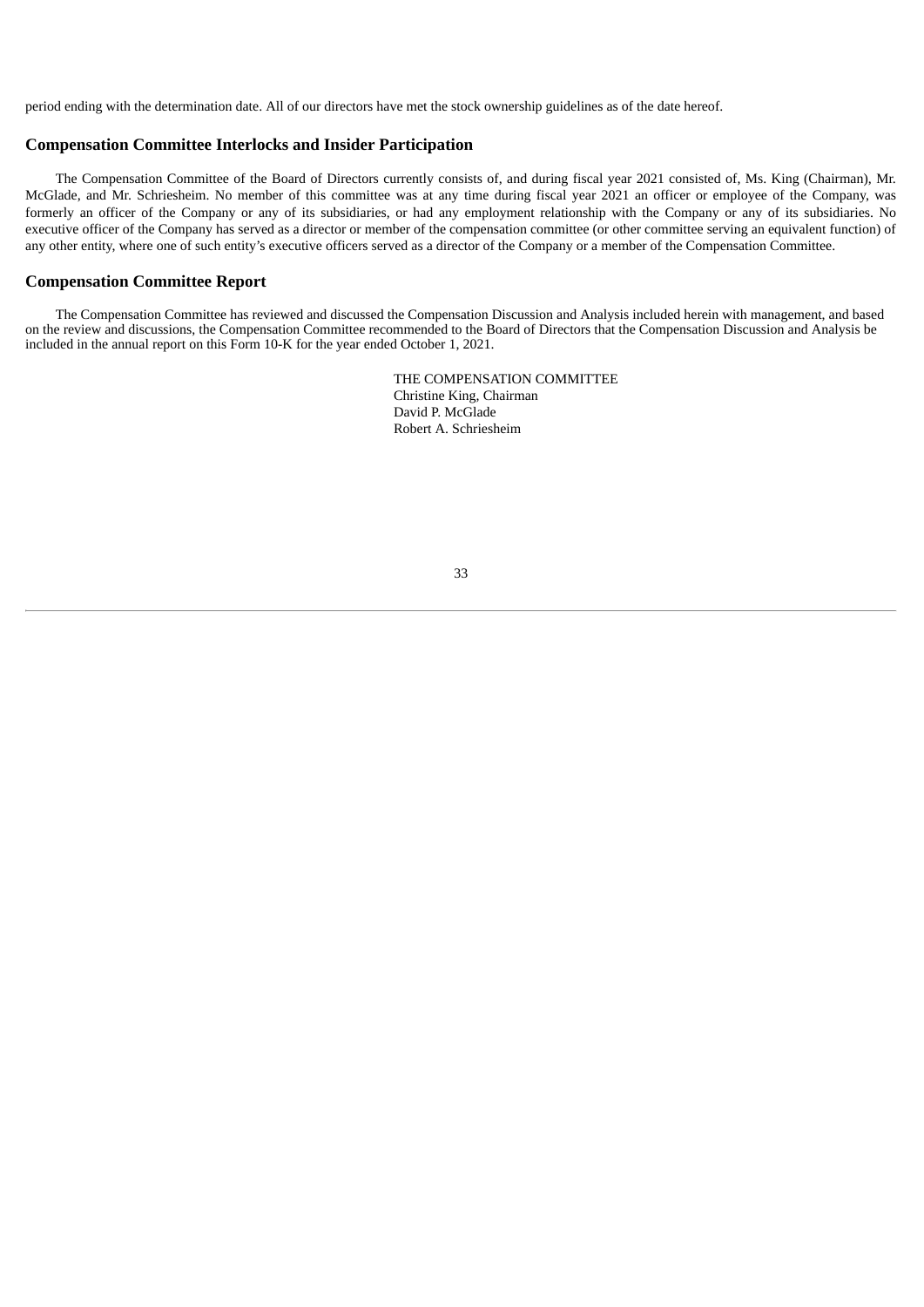#### **ITEM 12. SECURITY OWNERSHIP OF CERTAIN BENEFICIAL OWNERS AND MANAGEMENT AND RELATED STOCKHOLDER MATTERS.**

### **Security Ownership of Certain Beneficial Owners and Management**

To the Company's knowledge, the following table sets forth the beneficial ownership of the Company's common stock as of January 21, 2022, by the following individuals or entities: (i) each person or entity who beneficially owns five percent (5%) or more of the outstanding shares of the Company's common stock as of January 21, 2022; (ii) the Named Executive Officers (as defined above in Item 11 "*Executive Compensation*"); (iii) each director and nominee for director; and (iv) all current executive officers and directors of the Company, as a group.

Beneficial ownership is determined in accordance with the rules of the SEC, is not necessarily indicative of beneficial ownership for any other purpose, and does not constitute an admission that the named stockholder is a direct or indirect beneficial owner of those shares. As of January 21, 2022, there were 166,691,622 shares of the Company's common stock issued and outstanding.

In computing the number of shares of Company common stock beneficially owned by a person and the percentage ownership of that person, shares of Company common stock that are subject to stock options or other rights held by that person that are currently exercisable or that will become exercisable within sixty (60) days of January 21, 2022, are deemed outstanding. These shares are not, however, deemed outstanding for the purpose of computing the percentage ownership of any other person.

| Names and Addresses of Beneficial Owners(1)                          | <b>Number of Shares</b><br><b>Beneficially Owned(2)</b> | <b>Percent of Class</b> |
|----------------------------------------------------------------------|---------------------------------------------------------|-------------------------|
| The Vanguard Group, Inc.                                             | 17,911,518(3)                                           | 10.75%                  |
| BlackRock, Inc.                                                      | 15,290,274(4)                                           | 9.17%                   |
| Alan S. Batey                                                        | 3,821                                                   | $(*)$                   |
| Kevin L. Beebe                                                       | 56,870                                                  | $(*)$                   |
| Carlos S. Bori                                                       | 25,818(5)                                               | $(*)$                   |
| Karilee A. Durham                                                    | 13,632                                                  | $(*)$                   |
| Timothy R. Furey                                                     | 18,758                                                  | $(*)$                   |
| Liam K. Griffin                                                      | 108,424(5)                                              | $(*)$                   |
| Christine King                                                       | 17,995                                                  | $(*)$                   |
| David P. McGlade                                                     | 39,932                                                  | $(*)$                   |
| Robert A. Schriesheim                                                | 80,418                                                  | $(*)$                   |
| Kris Sennesael                                                       | 129,189                                                 | $(*)$                   |
| Kimberly S. Stevenson                                                | 6,451                                                   | $(*)$                   |
| Robert J. Terry                                                      | 9,177(5)                                                | $(*)$                   |
| All current directors and executive officers as a group (13 persons) | 521,189(5)                                              | $(*)$                   |

Less than 1%

 $\frac{1}{2}$  ,  $\frac{1}{2}$  ,  $\frac{1}{2}$  ,  $\frac{1}{2}$  ,  $\frac{1}{2}$  ,  $\frac{1}{2}$  ,  $\frac{1}{2}$  ,  $\frac{1}{2}$  ,  $\frac{1}{2}$  ,  $\frac{1}{2}$  ,  $\frac{1}{2}$  ,  $\frac{1}{2}$  ,  $\frac{1}{2}$  ,  $\frac{1}{2}$  ,  $\frac{1}{2}$  ,  $\frac{1}{2}$  ,  $\frac{1}{2}$  ,  $\frac{1}{2}$  ,  $\frac{1$ 

<sup>(2)</sup> Includes the number of shares of Company common stock subject to stock options held by that person that are currently exercisable or will become exercisable within sixty (60) days of January 21, 2022 (the "Current Options"), as follows: Mr. Griffin—13,211 shares under Current Options; Mr. Sennesael—52,770 shares under Current Options; Mr. Terry—502 shares under Current Options; current directors and executive officers as a group (13 persons)—66,483 shares under Current Options. The table does not reflect the number of shares of



<sup>(1)</sup> Unless otherwise set forth in the following notes, each person's address is the address of our principal executive offices at Skyworks Solutions, Inc., 5260 California Avenue, Irvine, CA 92617, and stockholders have sole voting and sole investment power with respect to the shares, except to the extent such power may be shared by a spouse or otherwise subject to applicable community property laws.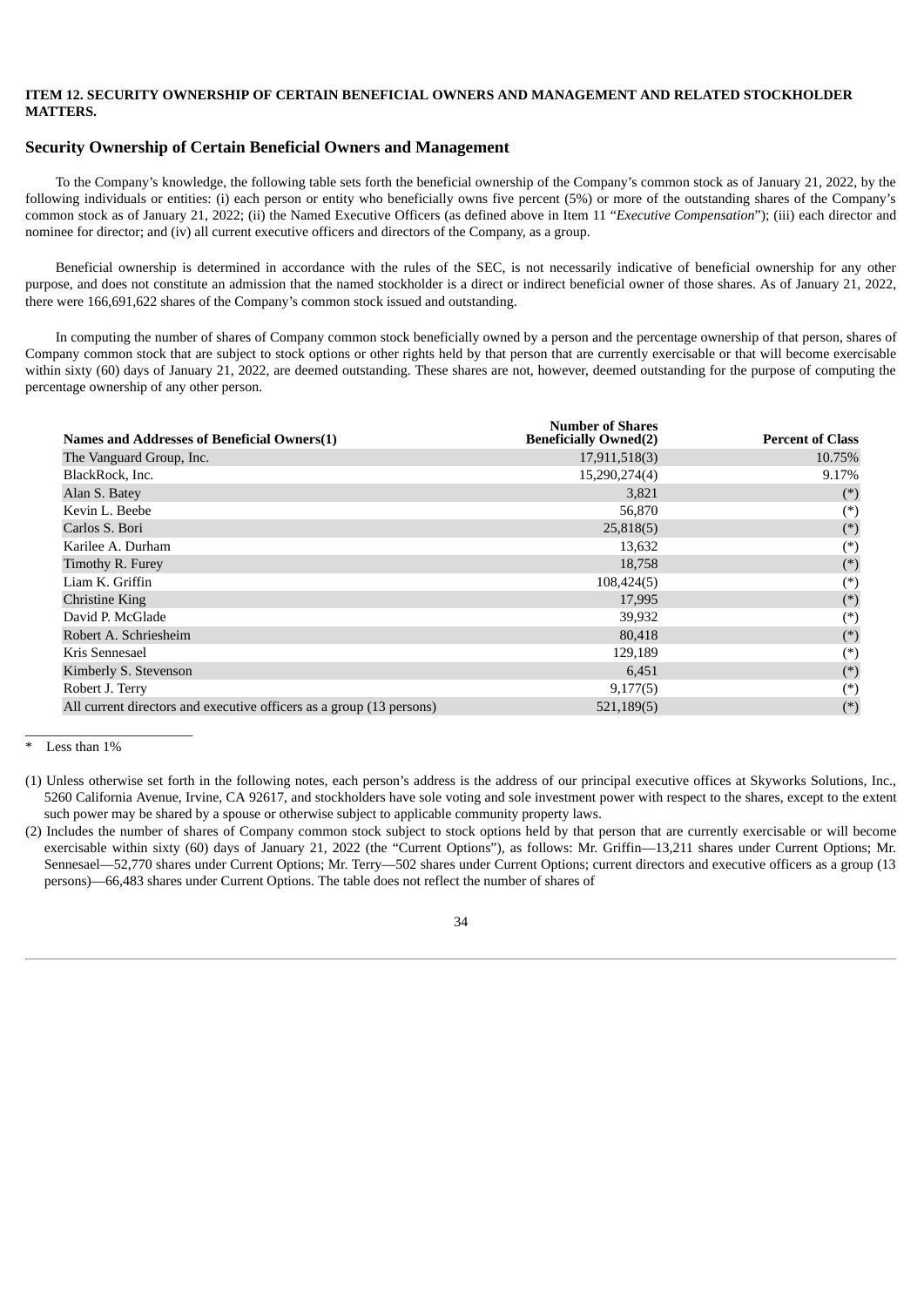Company common stock to be issued pursuant to unvested restricted stock units (the "Unvested RSUs") and earned, but unissued, performance share awards subject to time-based vesting only (the "Unvested PSAs") that are not scheduled to vest within sixty (60) days of January 21, 2022, as follows: Mr. Batey—1,924 shares under Unvested RSUs; Mr. Beebe—1,084 shares under Unvested RSUs; Mr. Bori—24,539 shares under Unvested RSUs and 20,680 shares under Unvested PSAs; Ms. Durham—18,815 shares under Unvested RSUs and 12,137 shares under Unvested PSAs; Mr. Furey—1,084 shares under Unvested RSUs; Mr. Griffin—87,108 shares under Unvested RSUs and 70,656 shares under Unvested PSAs; Ms. King—1,084 shares under Unvested RSUs; Mr. McGlade—1,084 shares under Unvested RSUs; Mr. Schriesheim—1,084 shares under Unvested RSUs; Mr. Sennesael— 27,002 shares under Unvested RSUs and 22,152 shares under Unvested PSAs; Ms. Stevenson—1,084 shares under Unvested RSUs; Mr. Terry—20,986 shares under Unvested RSUs and 17,679 shares under Unvested PSAs; current directors and executive officers as a group (13 persons)—211,404 shares under Unvested RSUs and 164,818 shares under Unvested PSAs.

- (3) Consists of shares beneficially owned by The Vanguard Group, Inc. ("Vanguard"), which has sole voting power with respect to zero shares, shared voting power with respect to 272,990 shares, sole dispositive power with respect to 17,183,878 shares, and shared dispositive power with respect to 727,640 shares. Vanguard Fiduciary Trust Company, a wholly owned subsidiary of Vanguard, is the beneficial owner of 193,126 shares as a result of its serving as investment manager of collective trust accounts. Vanguard Investments Australia, Ltd., a wholly owned subsidiary of Vanguard, is the beneficial owner of 147,691 shares as a result of its serving as investment manager of Australian investment offerings. With respect to the information relating to Vanguard, we have relied on information supplied by Vanguard on a Schedule 13G/A filed with the SEC on February 10, 2021. The address of Vanguard is 100 Vanguard Blvd., Malvern, PA 19355.
- (4) Consists of shares beneficially owned by BlackRock, Inc. ("BlackRock"), in its capacity as a parent holding company of various subsidiaries under Rule 13d1(b)(1)(ii)(G). In its capacity as a parent holding company or control person, BlackRock has sole voting power with respect to 13,187,489 shares and sole dispositive power with respect to 15,290,274 shares which are held by the following of its subsidiaries: BlackRock Life Limited, BlackRock International Limited, BlackRock Advisors, LLC, BlackRock (Netherlands) B.V., BlackRock Institutional Trust Company, National Association, BlackRock Asset Management Ireland Limited, BlackRock Financial Management, Inc., BlackRock Japan Co., Ltd., BlackRock Asset Management Schweiz AG, BlackRock Investment Management, LLC, BlackRock Investment Management (UK) Limited, BlackRock Asset Management Canada Limited, BlackRock Asset Management Deutschland AG, BlackRock (Luxembourg) S.A., BlackRock Investment Management (Australia) Limited, BlackRock Advisors (UK) Limited, BlackRock Fund Advisors, BlackRock Asset Management North Asia Limited, BlackRock (Singapore) Limited, and BlackRock Fund Managers Ltd. With respect to the information relating to BlackRock and its affiliated entities, we have relied on information supplied by BlackRock on a Schedule 13G/A filed with the SEC on February 1, 2021. The address of BlackRock is 55 East 52nd Street, New York, NY 10055.
- (5) Includes shares held in the Company's 401(k) Savings and Investment Plan as of January 21, 2022.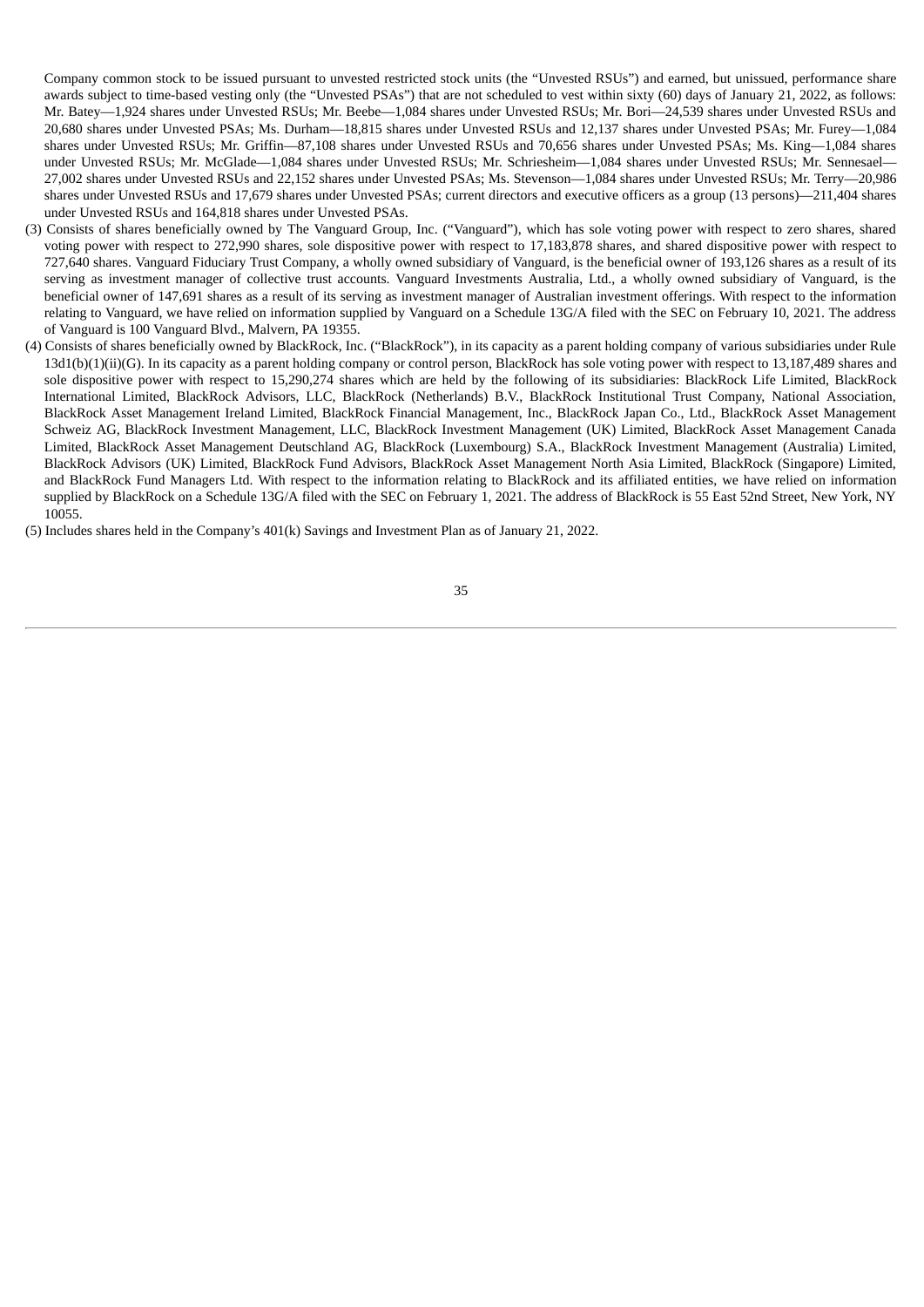# **Equity Compensation Plan Information**

As of October 1, 2021, the Company has the following equity compensation plans under which its equity securities were authorized for issuance to its employees and/or directors:

- the 2002 Employee Stock Purchase Plan
- the Non-Qualified Employee Stock Purchase Plan
- the 2005 Long-Term Incentive Plan
- the 2008 Director Long-Term Incentive Plan
- the 2015 Long-Term Incentive Plan

Except for the Non-Qualified Employee Stock Purchase Plan (the "Non-Qualified ESPP"), each of the foregoing equity compensation plans was approved by the Company's stockholders. A description of the material features of the Non-Qualified ESPP is provided below under the heading "*Non-Qualified Employee Stock Purchase Plan*."

The following table presents information about these plans as of October 1, 2021.

| <b>Plan Category</b>                                       | Number of Securities to be<br><b>Issued Upon Exercise of</b><br><b>Outstanding Options,</b><br>Warrants, and Rights (#)(a) | <b>Weighted Average</b><br><b>Exercise Price of</b><br><b>Outstanding Options,</b><br>Warrants, and Rights (\$)<br>(b) | <b>Number of Securities</b><br><b>Remaining Available for</b><br><b>Future Issuance Under</b><br><b>Equity Compensation</b><br><b>Plans (Excluding</b><br><b>Securities Reflected in</b><br>Column (a)) $(\#)(c)$ |
|------------------------------------------------------------|----------------------------------------------------------------------------------------------------------------------------|------------------------------------------------------------------------------------------------------------------------|-------------------------------------------------------------------------------------------------------------------------------------------------------------------------------------------------------------------|
| Equity compensation plans approved by security holders     | 187,254(1)                                                                                                                 | 74.68                                                                                                                  | 15,929,067(2)                                                                                                                                                                                                     |
| Equity compensation plans not approved by security holders |                                                                                                                            |                                                                                                                        | 344,841(3)                                                                                                                                                                                                        |
| <b>TOTAL</b>                                               | 187,254                                                                                                                    | 74.68                                                                                                                  | 16,273,908                                                                                                                                                                                                        |

(1) Excludes 1,774,893 unvested shares under restricted stock and RSU awards and 908,623 unvested shares under PSAs, which number assumes achievement of performance goals under outstanding PSAs at target levels.

(2) Includes 1,298,961 shares available for future issuance under the 2002 Employee Stock Purchase Plan, 14,048,425 shares available for future issuance under the 2015 Long-Term Incentive Plan, and 581,681 shares available for future issuance under the 2008 Director Long-Term Incentive Plan. No further grants will be made under the 2005 Long-Term Incentive Plan.

(3) Represents shares available under the Non-Qualified ESPP.

 $\frac{1}{2}$  ,  $\frac{1}{2}$  ,  $\frac{1}{2}$  ,  $\frac{1}{2}$  ,  $\frac{1}{2}$  ,  $\frac{1}{2}$  ,  $\frac{1}{2}$  ,  $\frac{1}{2}$  ,  $\frac{1}{2}$  ,  $\frac{1}{2}$  ,  $\frac{1}{2}$  ,  $\frac{1}{2}$  ,  $\frac{1}{2}$  ,  $\frac{1}{2}$  ,  $\frac{1}{2}$  ,  $\frac{1}{2}$  ,  $\frac{1}{2}$  ,  $\frac{1}{2}$  ,  $\frac{1$ 

#### *Non-Qualified Employee Stock Purchase Plan*

We maintain the Non-Qualified ESPP to provide employees of the Company and participating subsidiaries with an opportunity to acquire a proprietary interest in the Company through the purchase, by means of payroll deductions, of shares of the Company's common stock at a discount from the market price of the common stock at the time of purchase. The Non-Qualified ESPP is intended for use primarily by employees located outside the United States. Under the plan, eligible employees may purchase common stock through payroll deductions of up to 10% of compensation. The price per share is the lower of 85% of the market price at the beginning or end of each six-month offering period.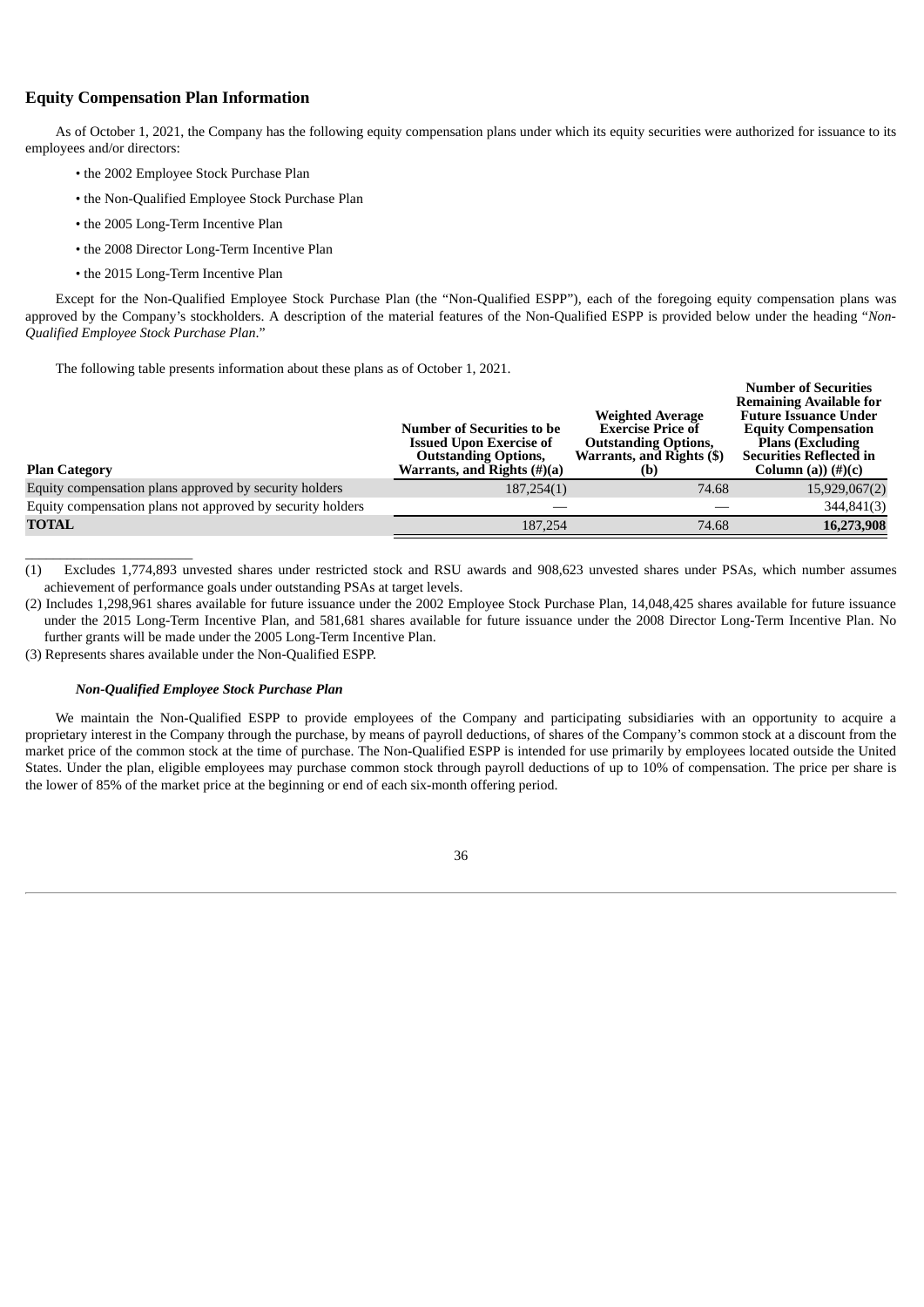#### **ITEM 13. CERTAIN RELATIONSHIPS AND RELATED TRANSACTIONS, AND DIRECTOR INDEPENDENCE.**

*Certain Relationships and Related Transactions*: Other than compensation agreements and other arrangements which are described above in Item 11 "Executive Compensation," since October 3, 2020, there has not been a transaction or series of related transactions to which the Company was or is a party involving an amount in excess of \$120,000 and in which any director, executive officer, holder of more than five percent (5%) of any class of our voting securities, or any member of the immediate family of any of the foregoing persons, had or will have a direct or indirect material interest. Our Board of Directors has adopted a written related person transaction approval policy that sets forth the Company's policies and procedures for the review, approval, or ratification of any transaction required to be reported in its filings with the SEC. The Company's policy with regard to related person transactions is that all related person transactions between the Company and any related person (as defined in Item 404 of Regulation S-K) or their affiliates, in which the amount involved is equal to or greater than \$120,000, be reviewed by the Company's General Counsel and approved by the Audit Committee. In addition, the Company's Code of Business Conduct and Ethics requires that employees discuss with the Company's Compliance Officer any significant relationship (or transaction) that might raise doubt about such employee's ability to act in the best interest of the Company.

*Director Independence*: Each year, the Board of Directors reviews the relationships that each director has with the Company and with other parties. Only those directors who do not have any of the categorical relationships that preclude them from being independent within the meaning of applicable Nasdaq Rules and who the Board of Directors affirmatively determines have no relationships that would interfere with the exercise of independent judgment in carrying out the responsibilities of a director are considered to be independent directors. The Board of Directors has reviewed a number of factors to evaluate the independence of each of its members. These factors include its members' current and historic relationships with the Company and its competitors, suppliers, and customers; their relationships with management and other directors; the relationships their current and former employers have with the Company; and the relationships between the Company and other companies of which a member of the Company's Board of Directors is a director or executive officer. After evaluating these factors, the Board of Directors has determined that seven of the eight members of the Board of Directors, namely, Alan S. Batey, Kevin L. Beebe, Timothy R. Furey, Christine King, David P. McGlade, Robert A. Schriesheim, and Kimberly S. Stevenson, do not have any relationships that would interfere with the exercise of independent judgment in carrying out their responsibilities as directors and that each such director is an independent director of the Company within the meaning of applicable Nasdaq Rules.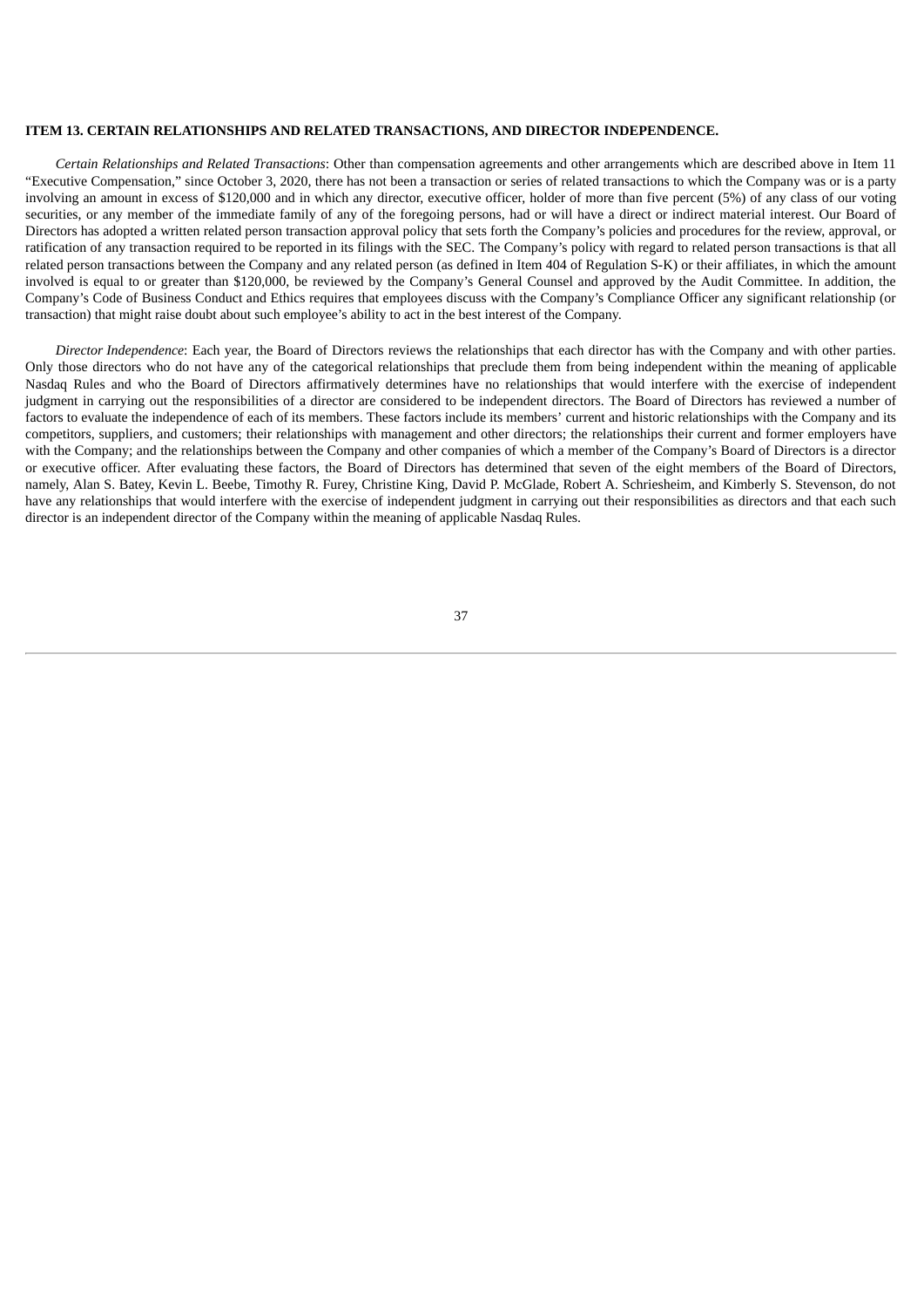#### **ITEM 14. PRINCIPAL ACCOUNTING FEES AND SERVICES.**

 $\_$ 

KPMG LLP provided audit services to the Company consisting of the annual audit of the Company's 2021 consolidated financial statements contained in the Company's Annual Report on Form 10-K and reviews of the financial statements contained in the Company's Quarterly Reports on Form 10-Q for fiscal year 2021. The following table summarizes the fees of KPMG LLP billed to the Company for the last two fiscal years.

| <b>Fee Category</b> | <b>Fiscal Year</b><br>$2021($ \$) | $%$ of<br>Total $(\% )$ | Fiscal Year<br>2020(5) | $%$ of<br>Total $(\%)$ |
|---------------------|-----------------------------------|-------------------------|------------------------|------------------------|
| Audit Fees(1)       | 2,656,000                         | 92.7                    | 2,437,150              | 95.5                   |
| Tax $Fees(2)$       | 210,000                           | 7.3                     | 115.115                | 4.5                    |
| <b>Total Fees</b>   | 2,866,000                         | 100                     | 2,552,265              | 100                    |

- (1) Audit fees consist of fees for the audit of our annual financial statements, review of the interim financial statements included in our quarterly reports on Form 10-Q, statutory audits and related filings in various foreign locations, and audit procedures related to acquisition activity during fiscal years 2021 and 2020. Fiscal year 2021 and 2020 audit fees included fees for services incurred in connection with rendering an opinion under Section 404 of the Sarbanes-Oxley Act. Fiscal year 2021 and 2020 audit fees also included fees for the review of registration statement auditor consents to incorporate by reference prior year financial statement opinions in Form S-3 and Form S-8 filings, respectively.
- (2) Tax fees consist of fees for tax compliance, tax advice, and tax planning services. Tax compliance services, which primarily relate to the review of our U.S. tax returns, accounted for \$210,000 and \$104,615 of the total tax fees for fiscal years 2021 and 2020, respectively.

In 2003, the Audit Committee adopted a formal policy concerning approval of audit and non-audit services to be provided to the Company by its independent registered public accounting firm, KPMG LLP. The policy requires that all services provided by KPMG LLP, including audit services and permitted audit-related and non-audit services, be preapproved by the Audit Committee. The Audit Committee preapproved all audit and non-audit services provided by KPMG LLP during fiscal year 2021 and fiscal year 2020.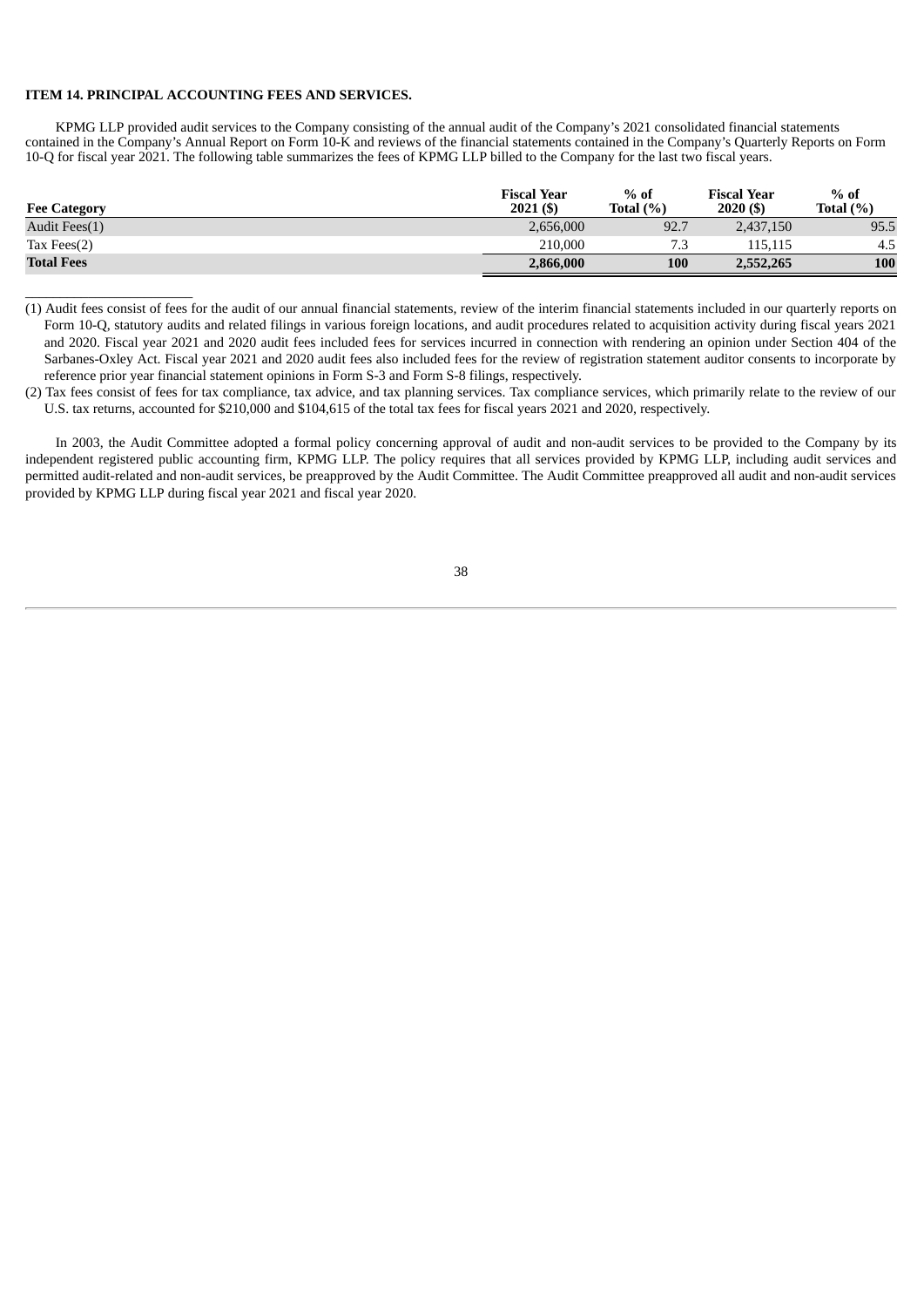### **ITEM 15. EXHIBITS, FINANCIAL STATEMENT SCHEDULES.**

(a) The following are filed as part of this Annual Report on Form 10-K:

| Report of Independent Registered Public Accounting Firm<br>Consolidated Statements of Operations for the three years ended October 1, 2021<br>Consolidated Statements of Comprehensive Income for the three years ended October 1, 2021<br>Consolidated Balance Sheets at October 1, 2021, and October 2, 2020<br>Consolidated Statements of Cash Flows for the three years ended October 1, 2021<br>Consolidated Statements of Stockholders' Equity for the three years ended October 1, 2021<br>Notes to Consolidated Financial Statements | Page number of the Original Filing |
|----------------------------------------------------------------------------------------------------------------------------------------------------------------------------------------------------------------------------------------------------------------------------------------------------------------------------------------------------------------------------------------------------------------------------------------------------------------------------------------------------------------------------------------------|------------------------------------|
|                                                                                                                                                                                                                                                                                                                                                                                                                                                                                                                                              | Page 37                            |
|                                                                                                                                                                                                                                                                                                                                                                                                                                                                                                                                              | Page 39                            |
|                                                                                                                                                                                                                                                                                                                                                                                                                                                                                                                                              | Page 40                            |
|                                                                                                                                                                                                                                                                                                                                                                                                                                                                                                                                              | Page 41                            |
|                                                                                                                                                                                                                                                                                                                                                                                                                                                                                                                                              | Page 42                            |
|                                                                                                                                                                                                                                                                                                                                                                                                                                                                                                                                              | Page 43                            |
|                                                                                                                                                                                                                                                                                                                                                                                                                                                                                                                                              | Pages 44 through 63                |

- 2. The schedule listed below is filed as part of this Annual Report on Form 10-K: All required schedule information is included in the Notes to Consolidated Financial Statements or is omitted because it is either not required or not applicable.
- 3. The Exhibits listed in the Exhibit Index immediately following this Item 15 are filed as a part of this Annual Report on Form 10-K.
- (b) Exhibits

The exhibits required by Item 601 of Regulation S-K are filed herewith and incorporated by reference herein. The response to this portion of Item 15 is submitted under Item 15(a)(3).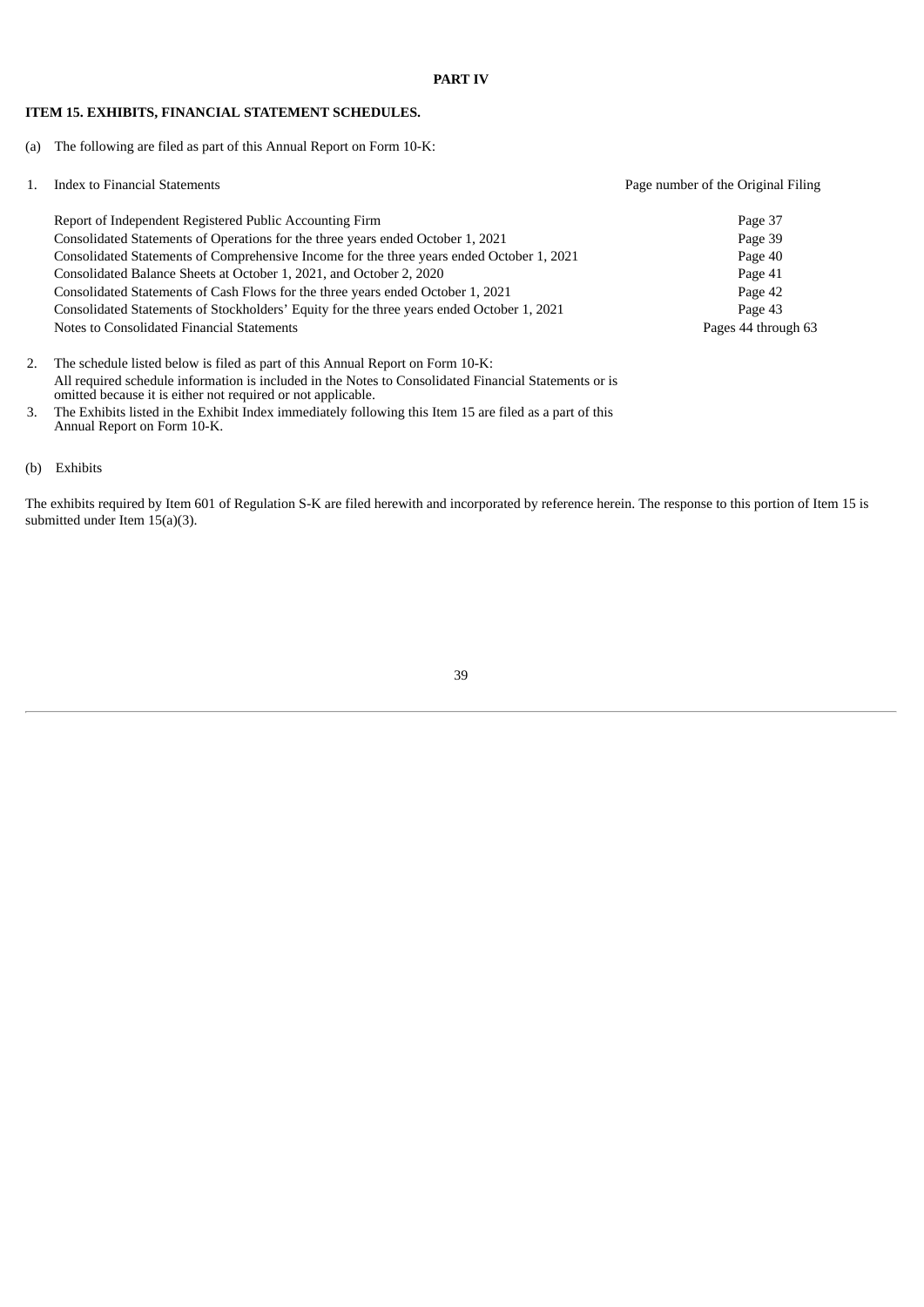# **EXHIBIT INDEX**

| <b>Exhibit</b> |                                                                                                                                    |                  | <b>Incorporated by Reference</b> | <b>Filed</b>   |                        |          |
|----------------|------------------------------------------------------------------------------------------------------------------------------------|------------------|----------------------------------|----------------|------------------------|----------|
| Number         | <b>Exhibit Description</b>                                                                                                         | Form             | File No.                         | <b>Exhibit</b> | <b>Filing Date</b>     | Herewith |
| $2.1^{\wedge}$ | Asset Purchase Agreement, dated as of April 22, 2021, by<br>and between Skyworks Solutions Inc., and Silicon<br>Laboratories Inc.  | $8-K$            | 001-05560                        | 2.1            | 4/22/2021              |          |
| 3.1            | Restated Certificate of Incorporation, as Amended                                                                                  | $10-Q$           | 001-05560                        | 3.1            | 8/3/2016               |          |
| 3.2            | Third Amended and Restated By-laws, as Amended                                                                                     | $10-Q$           | 001-05560                        | 3.1            | 4/30/2021              |          |
| 4.1            | <b>Specimen Certificate of Common Stock</b>                                                                                        | $S-3$            | 333-92394                        | $\overline{4}$ | 7/15/2002              |          |
| 4.2            | <b>Description of Capital Stock</b>                                                                                                | $10-K$           | 001-05560                        | 4.2            | 11/14/2019             |          |
| 4.3            | Indenture, dated as of May 26, 2021, by and between the<br>Company and U.S. Bank National Association                              | 8-K              | 001-05560                        | 4.1            | 5/26/2021              |          |
| 4.4            | First Supplemental Indenture, dated as of May 26, 2021, by<br>and between the Company and U.S. Bank National<br><b>Association</b> | 8-K              | 001-05560                        | 4.2            | 5/26/2021              |          |
| 4.5            | Second Supplemental Indenture, dated as of May 26, 2021,<br>by and between the Company and U.S. Bank National                      | $8-K$            | 001-05560                        | 4.3            |                        |          |
| 4.6            | <b>Association</b><br>Third Supplemental Indenture, dated as of May 26, 2021, by<br>and between the Company and U.S. Bank National | 8-K              | 001-05560                        | 4.4            | 5/26/2021              |          |
| $10.1*$        | <b>Association</b><br><b>Skyworks Solutions, Inc. 2002 Employee Stock Purchase</b>                                                 | $10-Q$           | 001-05560                        | 10.1           | 5/26/2021<br>7/24/2020 |          |
| $10.2*$        | Plan, as Amended<br><b>Skyworks Solutions, Inc. Non-Qualified Employee Stock</b><br>Purchase Plan, as Amended                      | $10-Q$           | 001-05560                        | 10.2           | 7/24/2020              |          |
| $10.3*$        | <b>Skyworks Solutions, Inc. Amended and Restated 2005</b><br><b>Long-Term Incentive Plan</b>                                       | 8-K              | 001-05560                        | 10.1           | 5/13/2013              |          |
| $10.4*$        | Form of Nonstatutory Stock Option Agreement under the<br>Company's 2005 Long-Term Incentive Plan                                   | $10-Q$           | 001-05560                        | 10.B           | 1/31/2013              |          |
| $10.5*$        | <b>Skyworks Solutions, Inc. Amended and Restated 2008</b><br>Director Long-Term Incentive Plan, as Amended                         | $10-Q$           | 001-05560                        | 10.1           | 5/4/2018               |          |
| $10.6*$        | Form of Nonstatutory Stock Option Agreement under the<br>Company's 2008 Director Long-Term Incentive Plan                          | $10-Q$           | 001-05560                        | 10.00          | 5/7/2008               |          |
| $10.7*$        | Form of Restricted Stock Unit Agreement under the<br>Company's 2008 Director Long-Term Incentive Plan                              | $10-Q$           | 001-05560                        | 10.2           | 5/4/2016               |          |
| $10.8*$        | <b>Skyworks Solutions, Inc. Amended and Restated 2015</b><br><b>Long-Term Incentive Plan</b>                                       | $10-Q$           | 001-05560                        | $10.2\,$       | 7/30/2021              |          |
| $10.9*$        | Form of Nonstatutory Stock Option Agreement under the<br>Company's 2015 Long-Term Incentive Plan                                   |                  |                                  |                |                        |          |
| $10.10*$       | Form of Performance Share Agreement under the<br>Company's 2015 Long-Term Incentive Plan                                           | $10-Q$<br>$10-Q$ | 001-05560<br>001-05560           | 10.2<br>10.3   | 8/5/2015<br>8/5/2015   |          |
|                |                                                                                                                                    |                  |                                  |                |                        |          |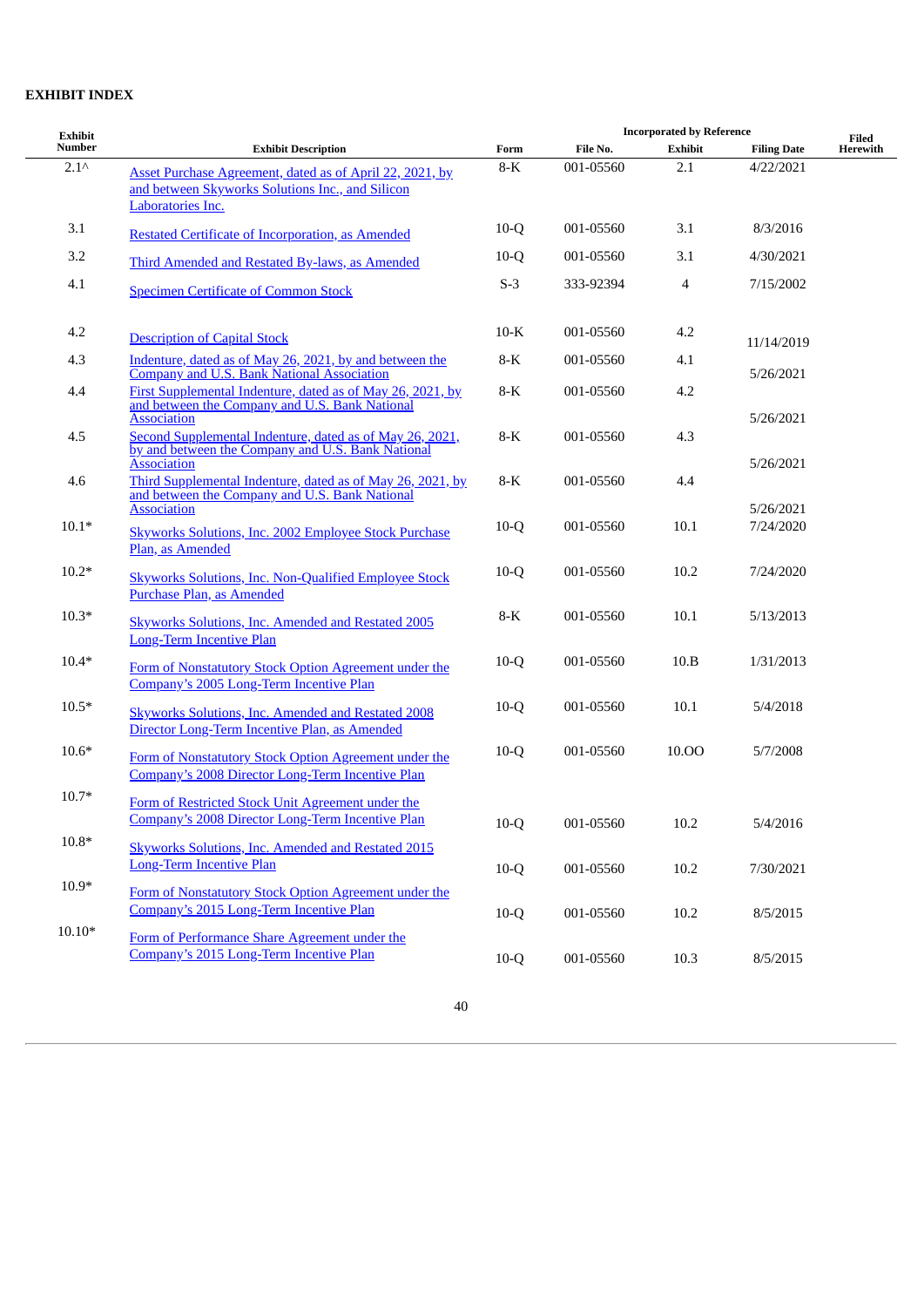| $10.11*$         | Form of Restricted Stock Unit Agreement under the<br>Company's 2015 Long-Term Incentive Plan                                                                                                                                |                  |                        |              |                       |
|------------------|-----------------------------------------------------------------------------------------------------------------------------------------------------------------------------------------------------------------------------|------------------|------------------------|--------------|-----------------------|
| $10.12**$        |                                                                                                                                                                                                                             | $10-o$<br>$10-Q$ | 001-05560<br>001-05560 | 10.4<br>10.1 | 8/5/2015<br>1/29/2021 |
|                  | Fiscal Year 2021 Executive Incentive Plan                                                                                                                                                                                   |                  |                        |              |                       |
| $10.13*$         | <b>Skyworks Solutions, Inc. Cash Compensation Plan for</b><br><b>Directors</b>                                                                                                                                              | $10-Q$           | 001-05560              | 10.1         | 5/5/2020              |
| $10.14*$         | <b>Amended and Restated Change in Control / Severance</b><br>Agreement, dated May 11, 2016, between the Company and<br><b>Liam Griffin</b>                                                                                  | $10-Q$           | 001-05560              | 10.2         | 8/3/2016              |
| $10.15*$         | Change in Control / Severance Agreement, dated August 29,<br>2016, between the Company and Kris Sennesael                                                                                                                   | $10-K$           | 001-05560              | 10.32        | 11/22/2016            |
| 10.16*           | <b>Change in Control / Severance Agreement, dated November</b><br>10, 2016, between the Company and Robert J. Terry                                                                                                         | $10-Q$           | 001-05560              | 10.2         | 2/7/2017              |
| $10.17*$         | <b>Change in Control / Severance Agreement, dated November</b><br>9, 2016, between the Company and Carlos S. Bori                                                                                                           | $10-K$           | 001-05560              | 10.27        | 11/13/2017            |
| 10.18*           | Change in Control / Severance Agreement, dated April 13,<br>2018, between the Company and Kari A. Durham                                                                                                                    | $10-Q$           | 001-05560              | 10.2         | 1/24/2020             |
| 10.19            | Debt Commitment Letter, dated as of April 22, 2021, by and<br>between Skyworks Solutions, Inc., and JPMorgan Chase<br>Bank, N.A                                                                                             | $8-K$            | 001-05560              | 10.1         | 4/22/2021             |
| $10.20\text{Å}$  | Term Credit Agreement, dated as of May 21, 2021, among<br>the Company, the lenders party thereto and JPMorgan Chase<br>Bank, N.A., as the administrative agent                                                              | $8-K$            | 001-05560              | 10.1         | 5/26/2021             |
| $10.21^{\wedge}$ | Revolving Credit Agreement, dated as of May 21, 2021,<br>among the Company, the Borrowing Subsidiaries party<br>thereto, the lenders party thereto and JPMorgan Chase Bank,<br>N.A., as the administrative agent            | $8-K$            | 001-05560              | 10.2         | 5/26/2021             |
| 21               | <b>Subsidiaries of the Company</b>                                                                                                                                                                                          | $10-K$           | 001-05560              | 21           | 11/24/2021            |
| 23.1             | <b>Consent of KPMG LLP</b>                                                                                                                                                                                                  | $10-K$           | 001-05560              | 23.1         | 11/24/2021            |
| 31.1             | <b>Certification of the Company's Chief Executive Officer</b><br>pursuant to Securities and Exchange Act Rules 13a-14(a)<br>and 15d-14(a), as adopted pursuant to Section 302 of the<br><b>Sarbanes-Oxley Act of 2002</b>   | $10-K$           | 001-05560              | 31.1         | 11/24/2021            |
| 31.2             | Certification of the Company's Chief Financial Officer<br>pursuant to Securities and Exchange Act Rules 13a-14(a)<br>and 15d-14(a), as adopted pursuant to Section 302 of the<br><b>Sarbanes-Oxley Act of 2002</b>          | $10-K$           | 001-05560              | 31.2         | 11/24/2021            |
| 31.3             | <b>Certification of the Company's Chief Executive Officer</b><br>pursuant to Securities and Exchange Act Rules 13a-14(a)<br>and 15d-14(a), as adopted pursuant to Section 302 of the<br>Sarbanes-Oxley Act of 2002          |                  |                        |              |                       |
| 31.4             | <b>Certification of the Company's Chief Financial Officer</b><br>pursuant to Securities and Exchange Act Rules $13a-14(a)$<br>and 15d-14(a), as adopted pursuant to Section 302 of the<br><b>Sarbanes-Oxley Act of 2002</b> |                  |                        |              |                       |
|                  |                                                                                                                                                                                                                             |                  |                        |              |                       |

X

X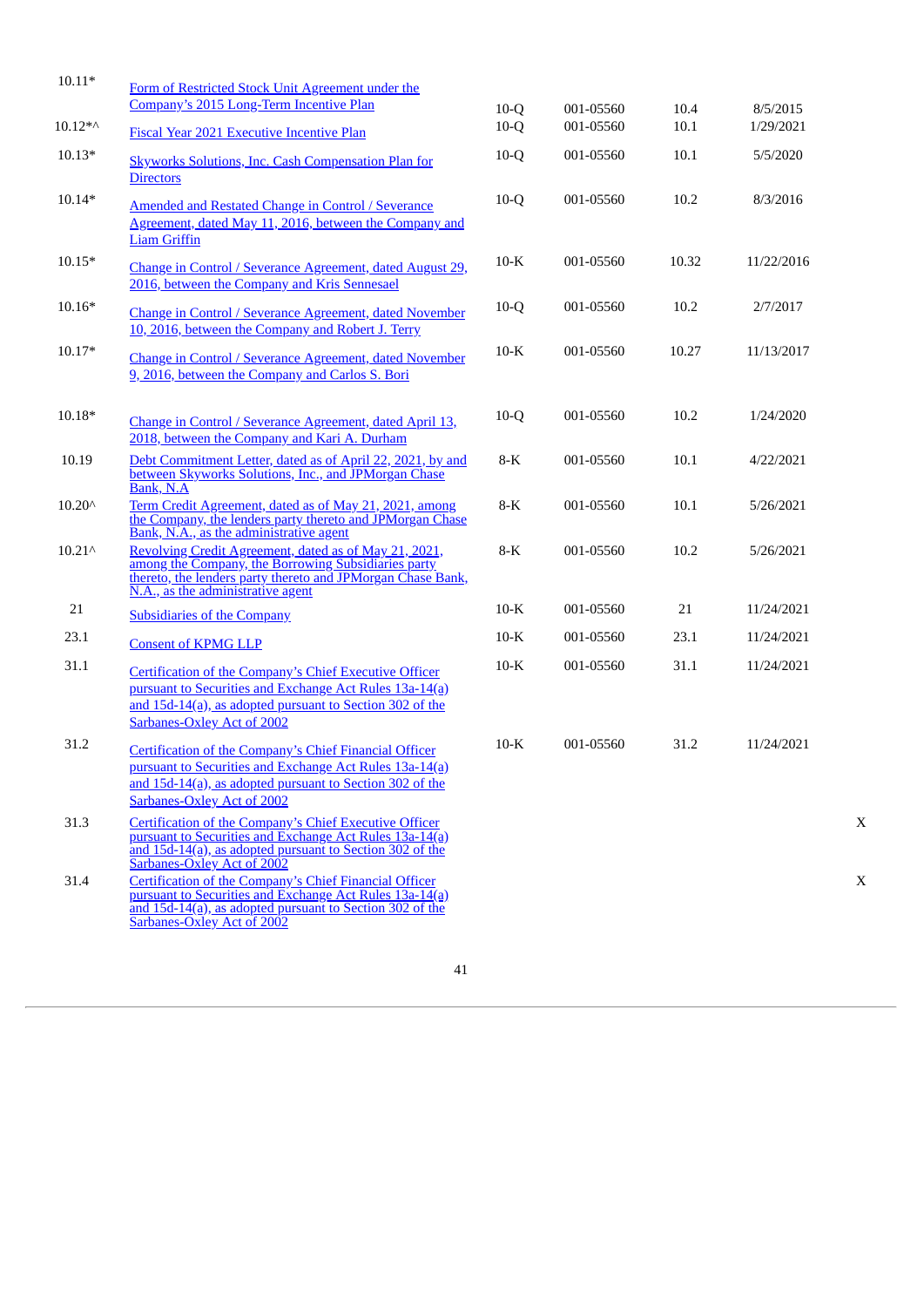| 32.1    | Certification of the Company's Chief Executive Officer<br>pursuant to 18 U.S.C. Section 1350, as adopted pursuant to<br>Section 906 of the Sarbanes-Oxley Act of 2002           | $10-K$ | 001-05560 | 32.1 | 11/24/2021 |   |
|---------|---------------------------------------------------------------------------------------------------------------------------------------------------------------------------------|--------|-----------|------|------------|---|
| 32.2    | Certification of the Company's Chief Financial Officer<br>pursuant to 18 U.S.C. Section 1350, as adopted pursuant to<br>Section 906 of the Sarbanes-Oxley Act of 2002           | $10-K$ | 001-05560 | 32.2 | 11/24/2021 |   |
| 101.INS | Inline XBRL Instance Document - the instance document<br>does not appear in the Interactive Data File because its<br>XBRL tags are embedded within the Inline XBRL<br>document. |        |           |      |            |   |
| 101.SCH | Inline XBRL Taxonomy Extension Schema Document                                                                                                                                  |        |           |      |            | X |
| 101.CAL | Inline XBRL Taxonomy Extension Calculation Linkbase<br>Document                                                                                                                 |        |           |      |            | X |
| 101.DEF | Inline XBRL Taxonomy Extension Definition Linkbase<br>Document                                                                                                                  |        |           |      |            | X |
| 101.LAB | Inline XBRL Taxonomy Extension Label Linkbase<br>Document                                                                                                                       |        |           |      |            | X |
| 101.PRE | Inline XBRL Taxonomy Extension Presentation Linkbase<br>Document                                                                                                                |        |           |      |            | X |
| 104     | Cover Page Interactive Data File (formatted as inline XBRL<br>with applicable taxonomy extension information contained<br>in Exhibits 101)                                      |        |           |      |            |   |

\* Indicates a management contract or compensatory plan or arrangement.

 $\wedge$  Portions of this exhibit have been omitted because such information is not material and is the type of information that the Registrant treats as private or confidential.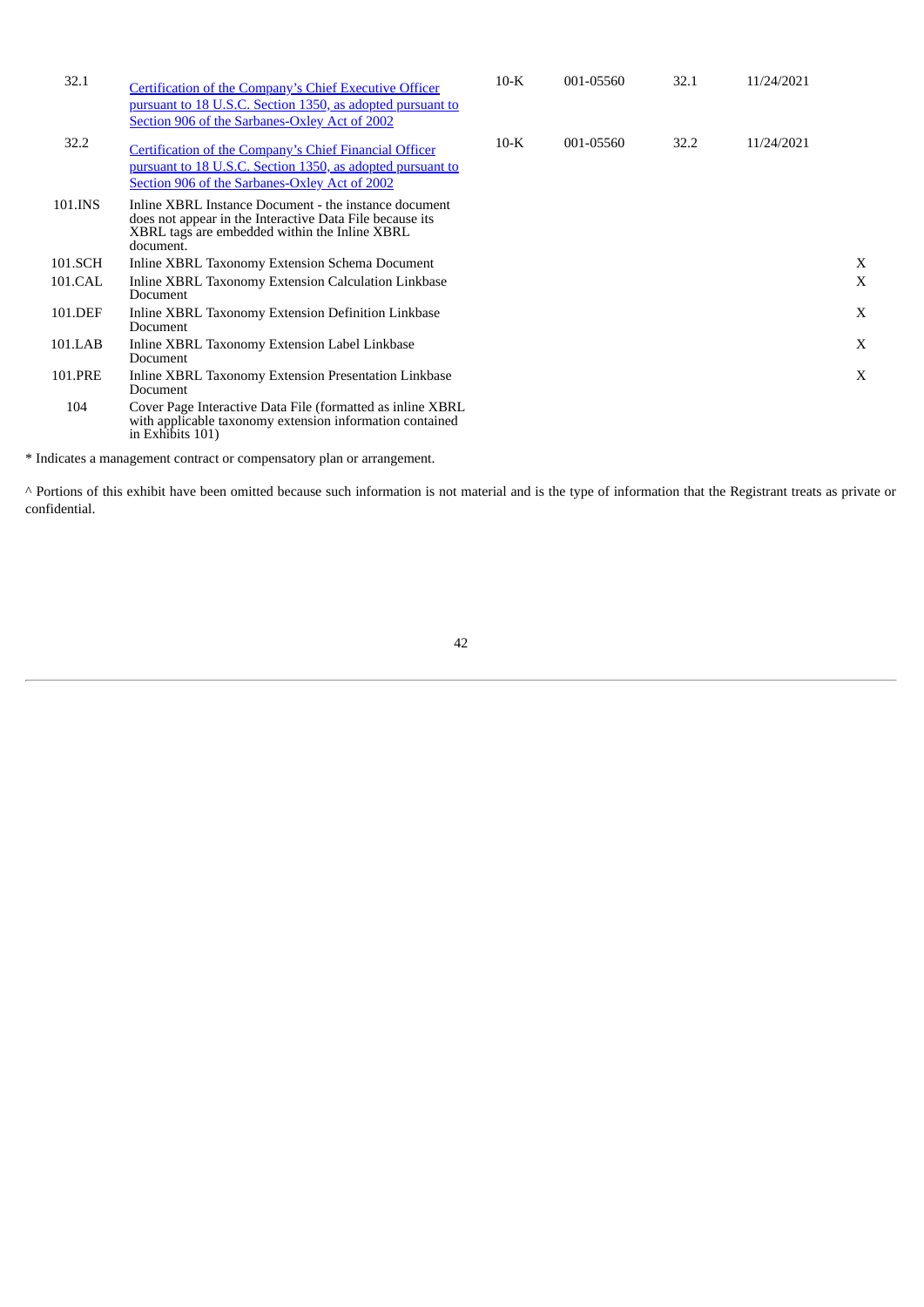### **SIGNATURES**

Pursuant to the requirements of Section 13 or 15(d) of the Securities Exchange Act of 1934, the Registrant has duly caused this report to be signed on its behalf by the undersigned thereunto duly authorized.

Date: January 28, 2022

SKYWORKS SOLUTIONS, INC. Registrant

By: /s/ Liam K. Griffin Liam K. Griffin

Chairman, Chief Executive Officer and President (Principal Executive Officer)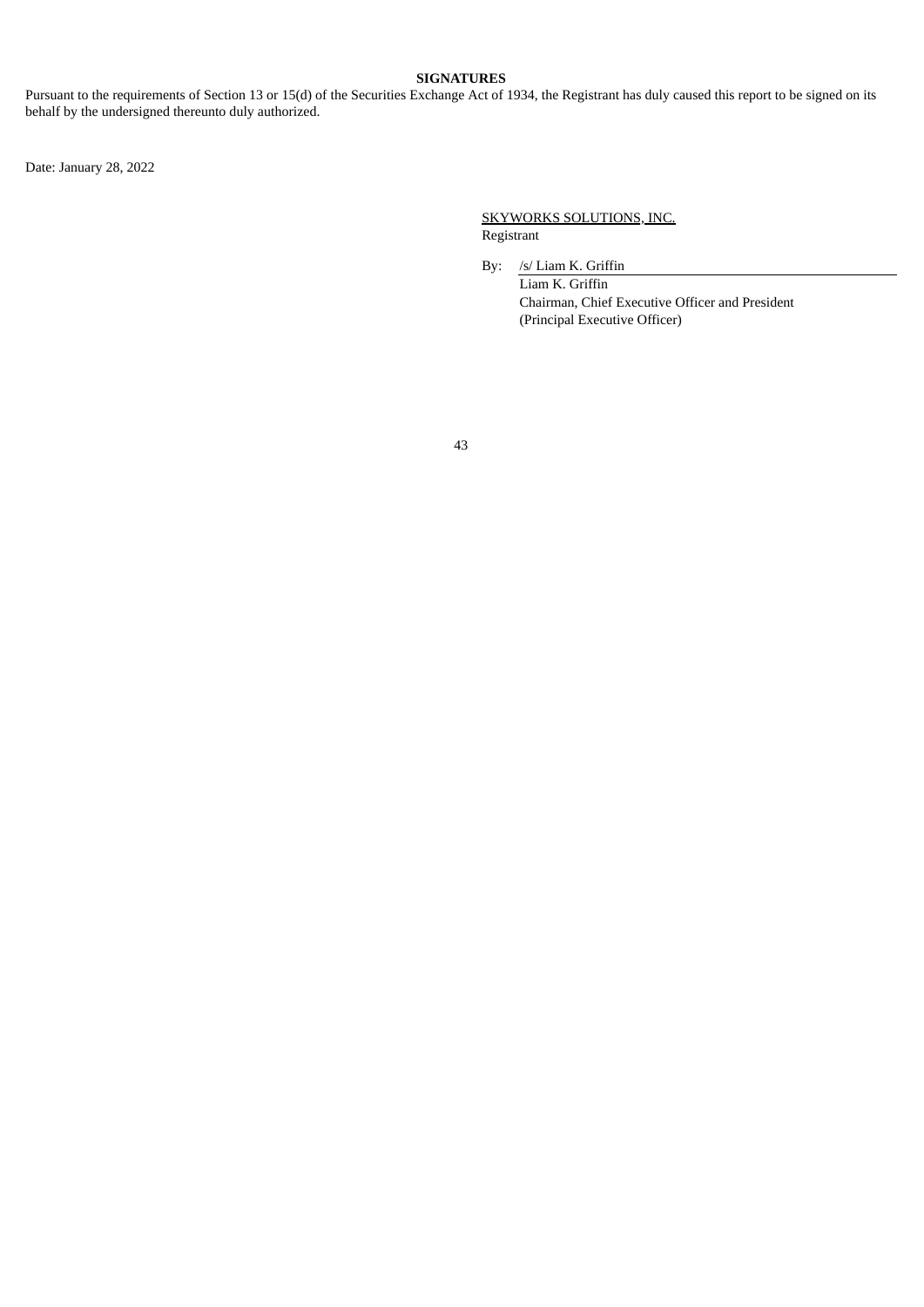#### <span id="page-43-0"></span>**CERTIFICATION OF THE CEO PURSUANT TO SECURITIES EXCHANGE ACT RULES 13a-14(a) AND 15d-14(a) AS ADOPTED PURSUANT TO SECTION 302 OF THE SARBANES-OXLEY ACT OF 2002**

I, Liam K. Griffin, certify that:

- 1. I have reviewed this annual report on Form 10-K/A of Skyworks Solutions, Inc.;
- 2. Based on my knowledge, this report does not contain any untrue statement of a material fact or omit to state a material fact necessary to make the statements made, in light of the circumstances under which such statements were made, not misleading with respect to the period covered by this report;
- 3. Based on my knowledge, the financial statements, and other financial information included in this report, fairly present in all material respects the financial condition, results of operations and cash flows of the registrant as of, and for, the periods presented in this report;
- 4. The registrant's other certifying officer and I are responsible for establishing and maintaining disclosure controls and procedures (as defined in Exchange Act Rules 13a-15(e) and 15d-15(e)) and internal control over financial reporting (as defined in Exchange Act Rules 13a-15(f) and 15d-15(f)) for the registrant and have:
	- a) designed such disclosure controls and procedures, or caused such disclosure controls and procedures to be designed under our supervision, to ensure that material information relating to the registrant, including its consolidated subsidiaries, is made known to us by others within those entities, particularly during the period in which this report is being prepared;
	- b) designed such internal control over financial reporting, or caused such internal control over financial reporting to be designed under our supervision, to provide reasonable assurance regarding the reliability of financial reporting and the preparation of financial statements for external purposes in accordance with generally accepted accounting principles;
	- c) evaluated the effectiveness of the registrant's disclosure controls and procedures and presented in this report our conclusions about the effectiveness of the disclosure controls and procedures, as of the end of the period covered by this report based on such evaluation; and
	- d) disclosed in this report any change in the registrant's internal control over financial reporting that occurred during the registrant's most recent fiscal quarter (the registrant's fourth quarter in the case of an annual report) that has materially affected, or is reasonably likely to materially affect, the registrant's internal control over financial reporting; and
- 5. The registrant's other certifying officer and I have disclosed, based on our most recent evaluation of internal control over financial reporting, to the registrant's auditors and the audit committee of the registrant's board of directors (or persons performing the equivalent functions):
	- a) all significant deficiencies and material weaknesses in the design or operation of internal control over financial reporting which are reasonably likely to adversely affect the registrant's ability to record, process, summarize and report financial information; and
	- b) any fraud, whether or not material, that involves management or other employees who have a significant role in the registrant's internal control over financial reporting.

Date: January 28, 2022

/s/ Liam K. Griffin Liam K. Griffin Chairman, Chief Executive Officer and President